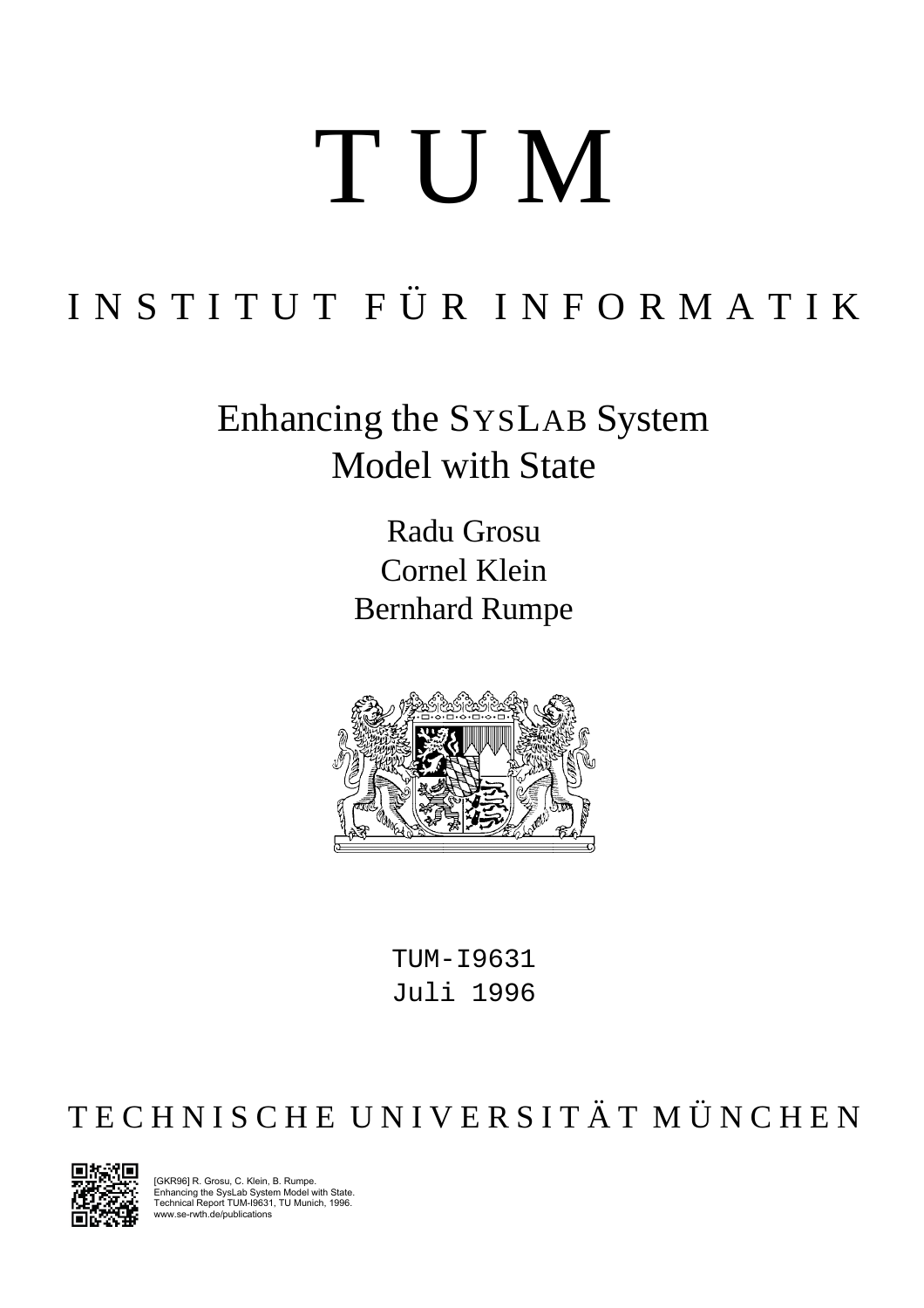TUM-INFO-07-1996-I9631-250/1.-FI Alle Rechte vorbehalten Nachdruck auch auszugsweise verboten

c 1996 MATHEMATISCHES INSTITUT UND INSTITUT FÜR INFORMATIK TECHNISCHE UNIVERSITÄT MÜNCHEN

Typescript: ---

Druck: Mathematisches Institut und Institut für Informatik der Technischen Universität München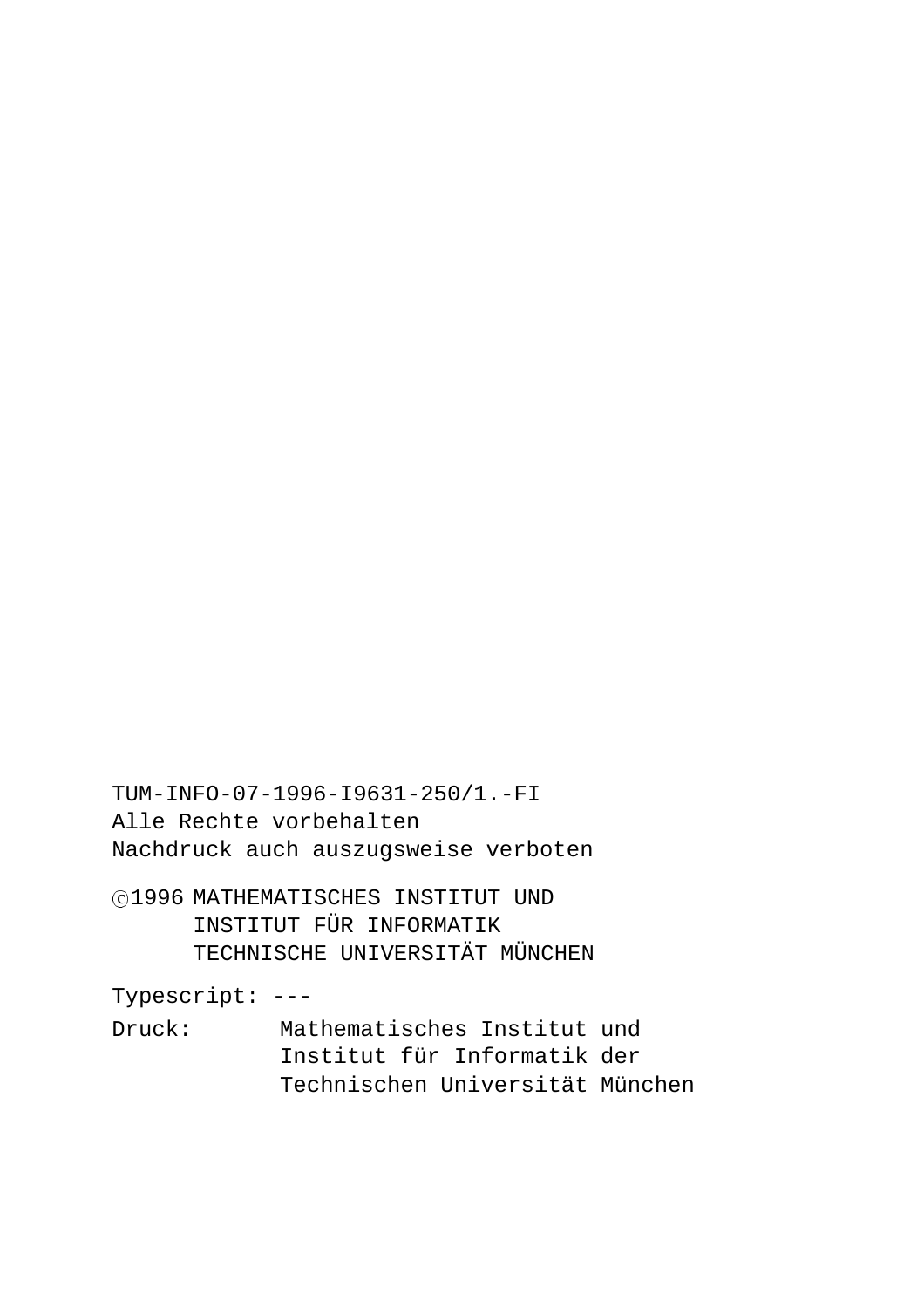

Enhancing the SYSLAB System Model with  $\operatorname{State}^1$ 

Radu Grosu, Cornel Klein, Bernhard Rumpe Institut für Informatik, Technische Universität München 80333 München, Germany email: (grosu|klein|rumpe)@informatik.tu-muenchen.de

TUM-I9631

<sup>1</sup>This paper originated in the SYSLAB project, which is supported by the DFG under the Leibnizpreis and by Siemens-Nixdorf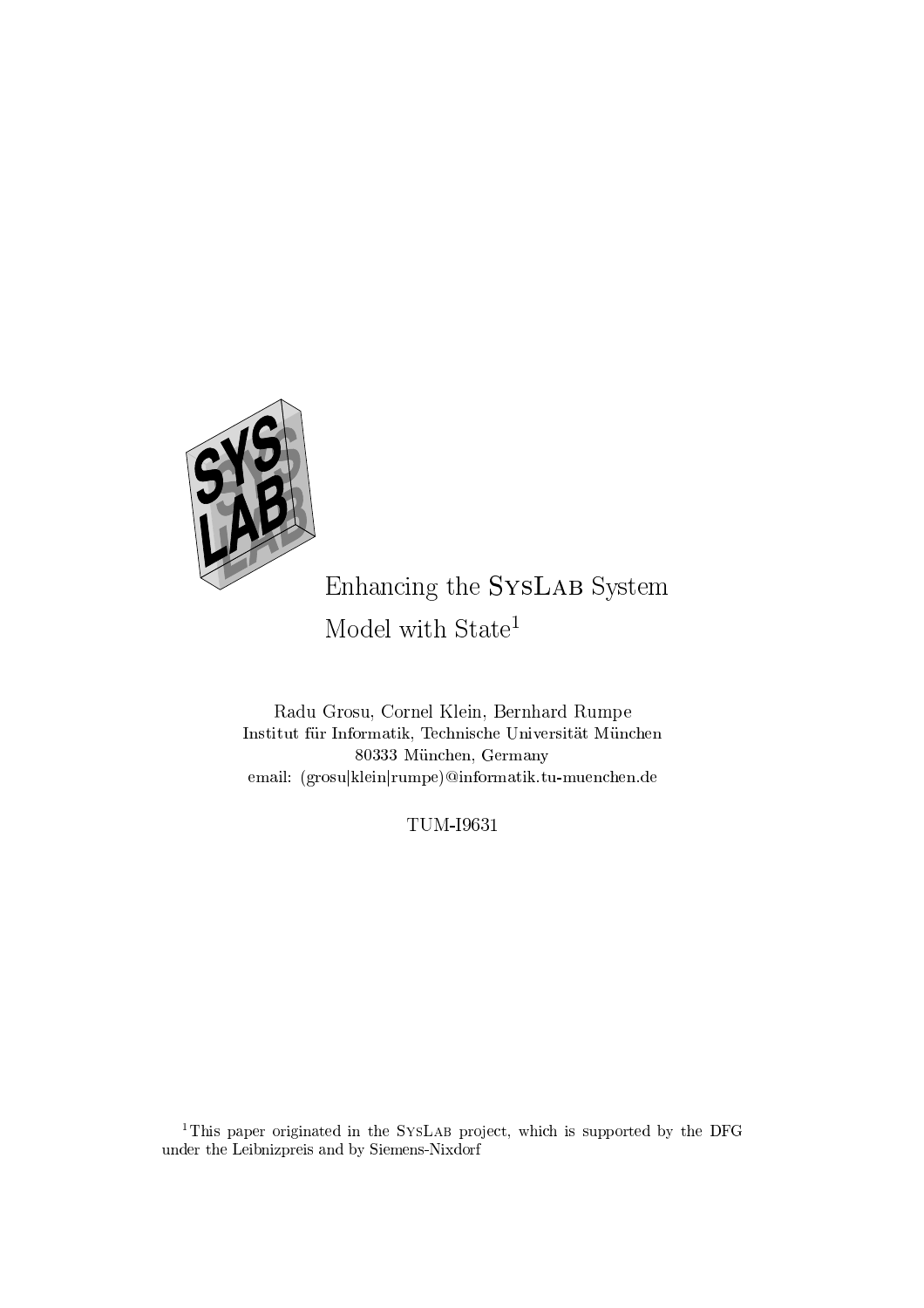### the contract of the contract of the contract of the contract of the contract of the contract of the contract of

 $\mathcal{P}$  and the contract fraction for the contract frequency of the contract of the contract of the contract of the contract of the contract of the contract of the contract of the contract of the contract of the contract  $\alpha$  is decomposite the following  $\alpha$  and  $\alpha$  is  $\alpha$ erational and a corresponding denotational semantics are given. Composition is defined for components modeled in the state-box view as well as for components modeled in the black-box view. This composition is well-defined for networks of infinitely many components. To show the applicability of the model, several examples are given.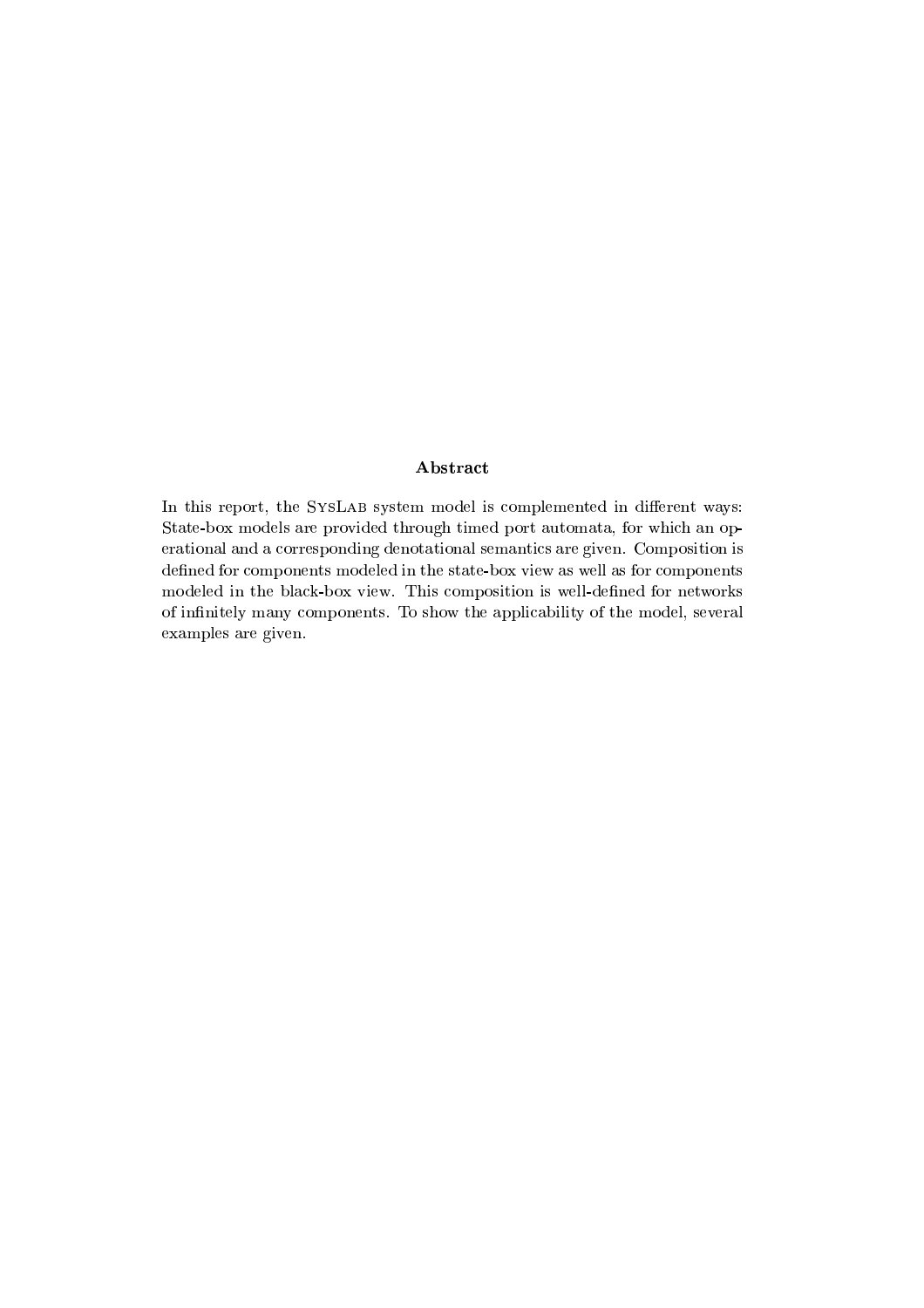### --

| 1               | Introduction                     |                                              |    |  |  |  |  |  |
|-----------------|----------------------------------|----------------------------------------------|----|--|--|--|--|--|
| $\overline{2}$  | Goals of the SYSLAB system model |                                              |    |  |  |  |  |  |
|                 | 2.1                              |                                              | 4  |  |  |  |  |  |
|                 | 2.2                              | The role of the system model in SYSLAB       | 5  |  |  |  |  |  |
|                 | 2.3                              | Requirements on the system model             | 6  |  |  |  |  |  |
| 3               | <b>Basic Notions</b>             |                                              |    |  |  |  |  |  |
|                 | 3.1                              |                                              | 8  |  |  |  |  |  |
|                 | 3.2                              |                                              | 9  |  |  |  |  |  |
| 4               |                                  | <b>Basic Components</b>                      | 10 |  |  |  |  |  |
|                 | 4.1                              |                                              | 10 |  |  |  |  |  |
|                 |                                  | 4.1.1                                        | 10 |  |  |  |  |  |
|                 |                                  | 4.1.2<br>Executions, Schedules and Behaviors | 11 |  |  |  |  |  |
|                 |                                  | 4.1.3<br>Strongly Pulse Driven Automata      | 12 |  |  |  |  |  |
|                 | 4.2                              |                                              | 13 |  |  |  |  |  |
| $\mathbf{5}$    | <b>Networks</b>                  |                                              |    |  |  |  |  |  |
|                 | 5.1                              |                                              | 15 |  |  |  |  |  |
|                 |                                  | 5.1.1                                        | 15 |  |  |  |  |  |
|                 |                                  | 5.1.2                                        | 18 |  |  |  |  |  |
|                 |                                  | 5.1.3                                        | 19 |  |  |  |  |  |
|                 | 5.2                              |                                              |    |  |  |  |  |  |
|                 |                                  | 5.2.1                                        | 20 |  |  |  |  |  |
|                 |                                  | 5.2.2                                        | 21 |  |  |  |  |  |
|                 |                                  | 5.2.3                                        | 22 |  |  |  |  |  |
| $6\phantom{.}6$ | <b>System Model</b>              |                                              |    |  |  |  |  |  |
|                 | 6.1                              |                                              |    |  |  |  |  |  |
|                 | 6.2                              |                                              |    |  |  |  |  |  |
|                 | 6.3                              |                                              |    |  |  |  |  |  |
|                 | 6.4                              |                                              |    |  |  |  |  |  |
|                 | 6.5                              |                                              |    |  |  |  |  |  |
|                 | 6.6                              |                                              |    |  |  |  |  |  |
|                 | 6.7                              |                                              |    |  |  |  |  |  |
|                 | 6.8                              | Communication Medium                         | 26 |  |  |  |  |  |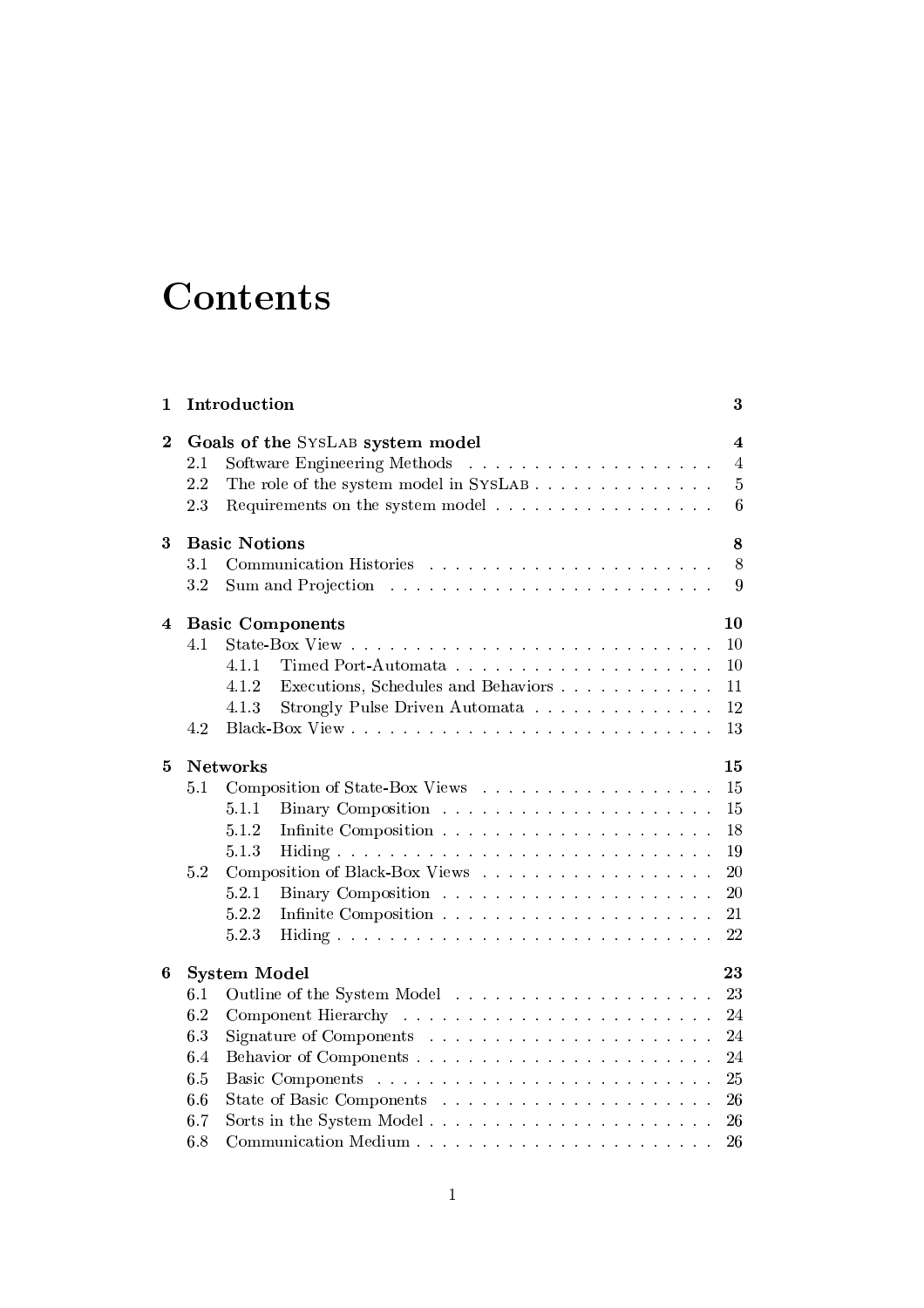| 7 Examples |              |  |  |  |  |  |  |  |
|------------|--------------|--|--|--|--|--|--|--|
|            |              |  |  |  |  |  |  |  |
|            |              |  |  |  |  |  |  |  |
|            | 8 Conclusion |  |  |  |  |  |  |  |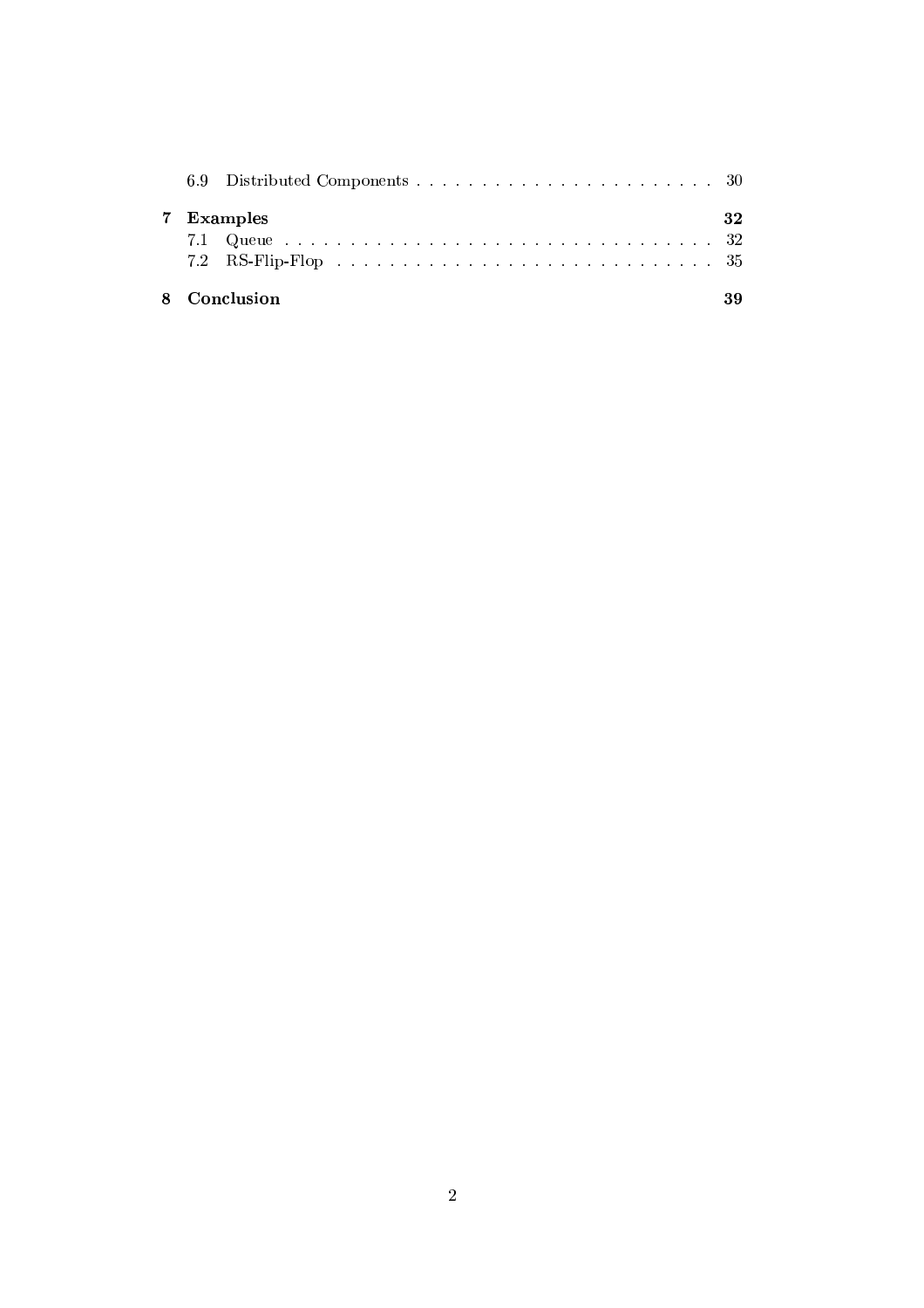### Chapter 1

### Introduction

The SYSLAB project aims at providing a scientifically well-founded approach for software- and system development. Within SYSLAB, the system model (see [RKB95]. [KRB96]) serves as a common reference model for the definition of the semantics of the SYSLAB description techniques, for defining notions of correctness for transformation rules and for the tool system to be developed.

The main emphasis of the technical report [RKB95] was to motivate the need for such a system model and to provide a common understanding and terminology for the project participants. Therefore, a very concise and abstract formal description of the system model has been given, while leaving intentionally many technical questions open. In particular, no glass-box view for elementary components has been given.

This report complements [RKB95] in many different ways. State-box models are provided by timed port automata, for which an operational and a corresponding denotational semantics are given. Composition is defined for components modeled in the state-box view as well as for components modeled in the black-box view. This composition is also well-defined for networks of infinitely many components. Also, some minor revisions concerning the system-model have been made. To show the applicability of the model, several examples are given.

The paper is organized as follows: In the following section, we repeat the main motivation for the SYSLAB system model from [RKB95]. The third section introduces streams as a basic mathematical concept for the paper. The fourth section is dedicated to basic components, i.e. to components that are not distributed. Here two views are presented, called the state-box view and the black-box view. In Section 5, networks of components are introduced. These allow to model the spatial or logical distribution of a system. In Section 6, the introduced techniques are used to specify the SYSLAB system model, which can be seen as a special system architecture appropriate for the kind of systems studied in SYSLAB. In Section 7, the applicability of the system model is demonstrated by two examples. The paper ends with a conclusion.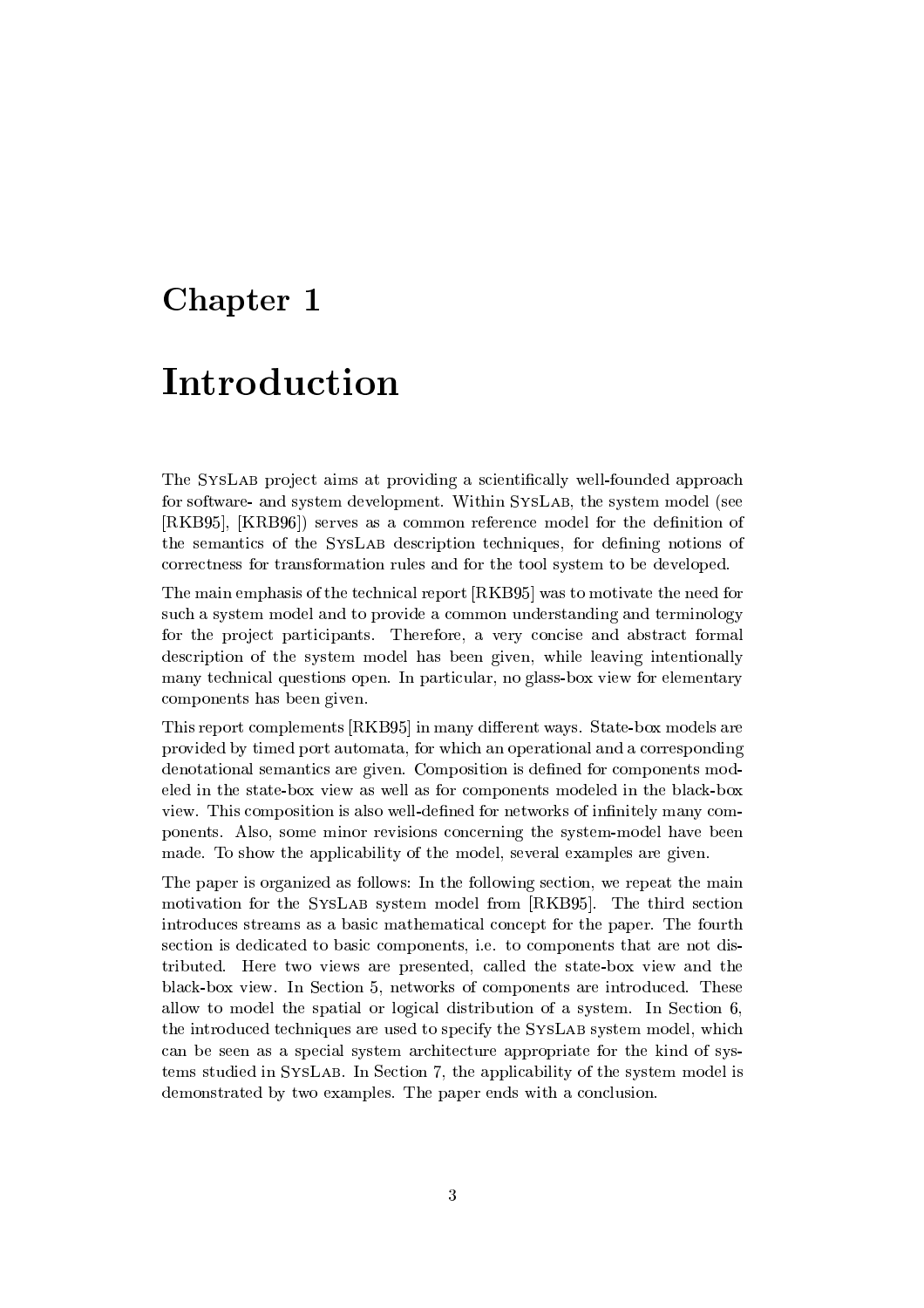### Chapter 2

# Goals of the SYSLAB system model

Before we formally define the SYSLAB system model, we want to present the context in which the system model is used. Therefore, in the following section we briefly outline the state-of-the art in the area of software engineering in theory and practice, and give an overview over the goals of the SYSLAB project. In the remainder of this section, we put up requirements for the SYSLAB system model.

#### 2.1 **Software Engineering Methods**

Methods for systems and software development, like  $OMT$  [RBP+92], Fusion  $[CAB<sup>+</sup>94]$ , and GRAPES [Hel90], model a system in different abstraction levels and under different views. Within the process of modeling they use description techniques like entity-/relationship-diagrams and their object-oriented extensions, state automata, sequence charts or data-flow diagrams. A critical point of existing commercial methods is that the definition of the description techniques as well as the relationships between different description techniques of a method is usually only given informally. A lot of problems during the application of the methods exist, which are caused by the ambiguous and vague interpretation of the semantics of the used modeling concepts:

- the communication between the persons involved in the project is more difficult, because of ambiguities arising from informal semantic descriptions,
- it is impossible to define formal relationships between different description levels and to define rules to transfer information between two description levels,
- a solid basis for tool support is missing,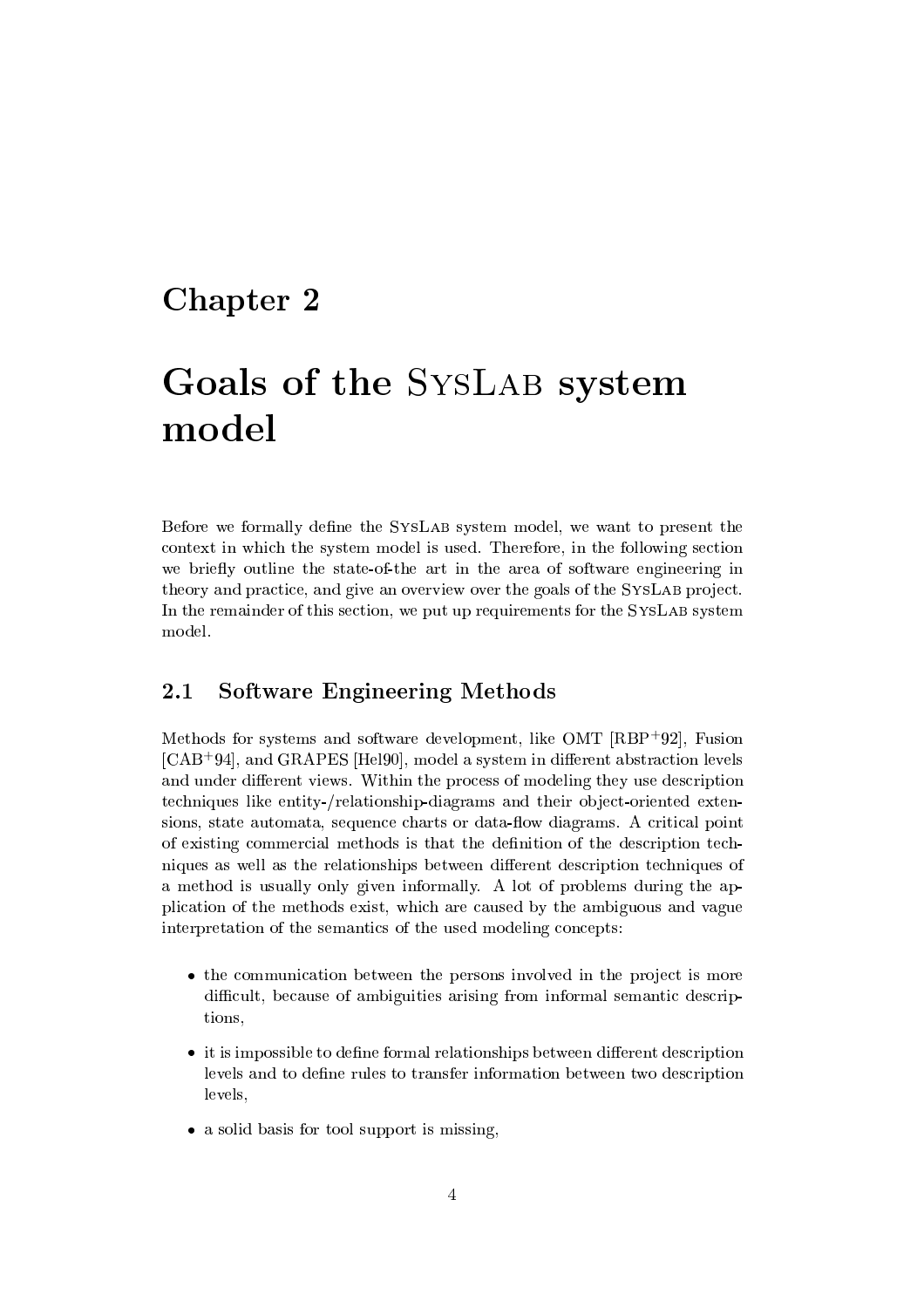• and moreover even in one description level there is a lack of clarity concerning the consistency and completeness of a set of documents. Issues concerning "consistency" and "completeness" can only be tackled informally.

As a consequence, it is understandable why tool systems for methods ("CASE-Tools") often do not cause the expected gain in productivity: The information which can be acquired by the use of methods is, because of the deficient semantic foundation of the methods, not very evident. As a result of this the functionality of tools is mostly purely restricted to document editing and managing functions.

Recently, various approaches for formalizing methods of systems and software development were given. Well known are the so-called "meta-models", originating in the context of tool integration, (see [CDI92], [Tho89] and [HL93]). However, by this "models" almost only the abstract syntax of the description techniques is captured. An overview of several projects concerning the integration of structured methods with techniques of formal specification can be found in [SFD92]. In [Hus94], the British standard method SSADM [AG90] is formalized using the algebraic specification language SPECTRUM [BFG<sup>+93]</sup>. The work of Hussmann goes further than the approaches described in [SFD92], because Hussmann states a mathematical model of the information systems modeled by SSADM to which he relates the different description techniques which occur in the method. This approach offers a complete analysis of the semantics of the SSADM-description techniques and their relationships, the definition of conditions for consistency and completeness of a set of description techniques, and a simple basis for obtaining prototypes by functional programs.

#### 2.2 The role of the system model in SYSLAB

The SYSLAB-project aims at developing a practicable method for system- and software development. The method is required to be scientifically founded, such that it does not show the above-mentioned disadvantages due to the lack of a semantic foundation. Moreover, in SYSLAB a prototype a tool system will be created. The formalization should not end in itself, but it should provide the semantic basis for the check for consistency of the concepts. The semantic foundation is achieved by the usage of a uniform system model for SYSLAB. This abstract mathematical model of information processing systems is used as semantic basis for all description techniques defined in SYSLAB, such as object diagrams, state diagrams, data-flow diagrams, etc. The correctness of all transformation rules for the transformation of documents is defined in terms of the system model. Each document, such as an object diagram, is regarded as a proposition over the mathematical system model.

The formalization of description techniques leads primarily to a deeper comprehension of the meaning of the descriptions, the aspects on which statements are given, and their inter-relations. Therefore, description techniques could be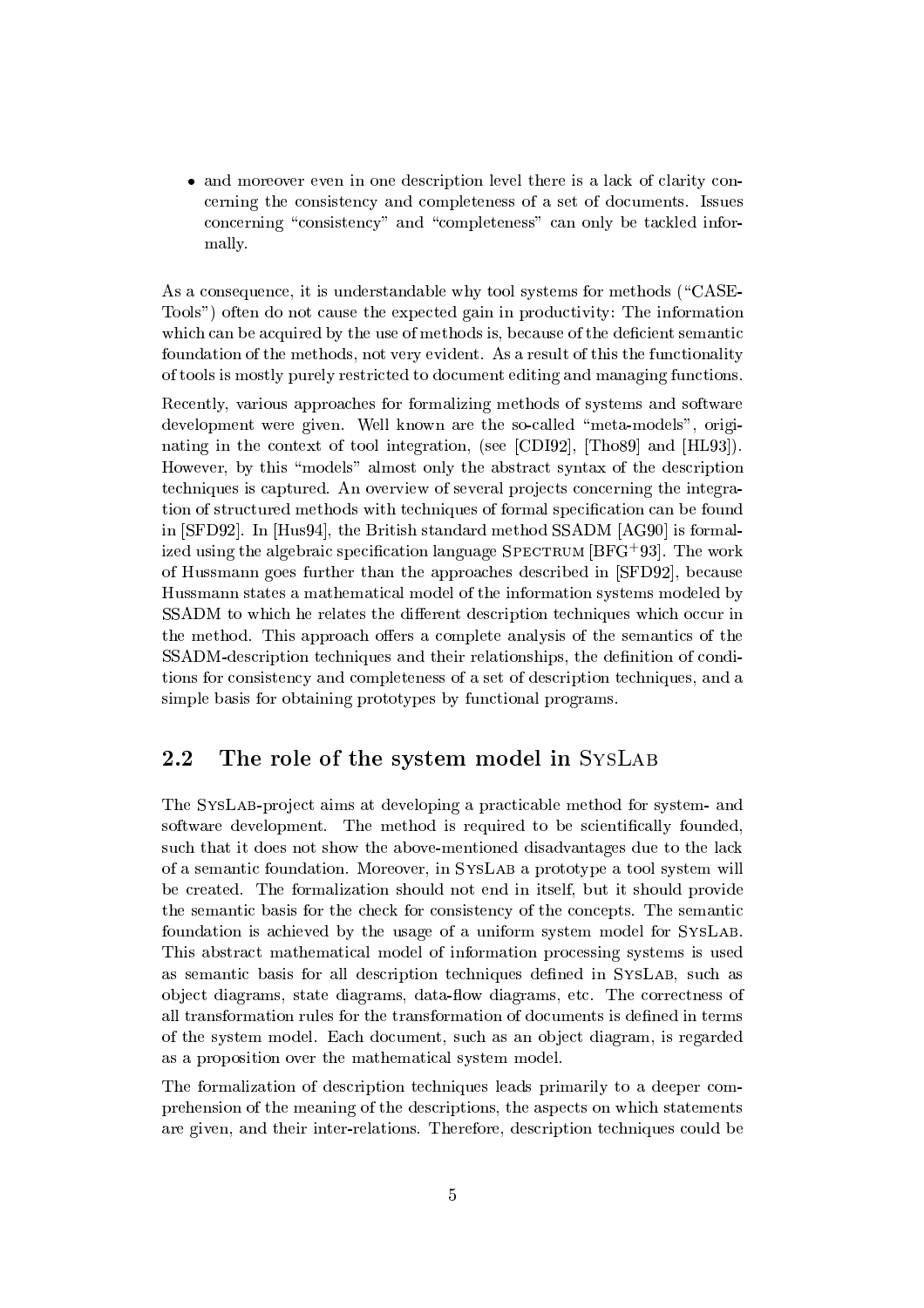used more objectively. Furthermore, it is possible to state conditions for consistency and completeness of a set of description documents, and to define and to analyze relationships between description documents of different abstraction levels. This is demonstrated in  $\lceil \text{Run96} \rceil$ . Moreover, formalization is an important mile-stone on the way to a more effective tool support of methods, because semantic-preserving transformations between different description techniques are feasible which finally result in executable code. Finally, a flexible application of formal techniques, which is necessary in safety-critical applications, is possible.

#### 2.3 Requirements on the system model

It is the aim of this paper to provide a common basis for all people involved in the SYSLAB-project concerning the notion of system used and concerning the definition of the semantic of the various description techniques. Therefore, the system model has to cover all phases and all description techniques of the SYSLAB method, and it may not be restricted to a certain class of information processing systems, such as business applications. From that results the requirement that the system model has to be as general as possible.

On the other hand, it should be easy to define a semantics based on the system model for the description techniques to be developed. This leads to the requirement that the system model has to be tailored for the description techniques we aim at. This means for instance that we aim at a model supporting the dynamic creation and deletion of components ("objects").

The basic assumption with respect to the structure of information processing systems is that such systems are hierarchically and modularly constructed from a number of components, which may interact in parallel and which can be viewed as information processing systems for themselves. In this case, we call the system a *distributed system*. Distribution here means *spatial distribution* as well as *logical distribution* of functionality across components. However, there are systems which can not be parallelized or distributed any further. Such *basic components* can be modeled using state automata with input and output. The repeated decomposition of a system into subsystems vields a hierarchical system, the structure of which can be viewed as a tree with distributed systems on the inner nodes and with basic components on the leaves.

We are interested in a system model in which each kind of interaction is expressible. In our opinion, each kind of interaction can be viewed as the exchange of messages between the interacting components. Such components can be modeled as having *input ports* to receive messages from their environment, and *output ports* to send messages to their environment. Ports constitute the in*terface* of a component, they provide the only possibility for the interaction between a component and its environment. The *behavior* of such a component is the relationship between the sequences of messages on its inputs ports and the sequences of messages on its output ports. Systems and their components encapsulate data as well as processes. Encapsulation of data means that the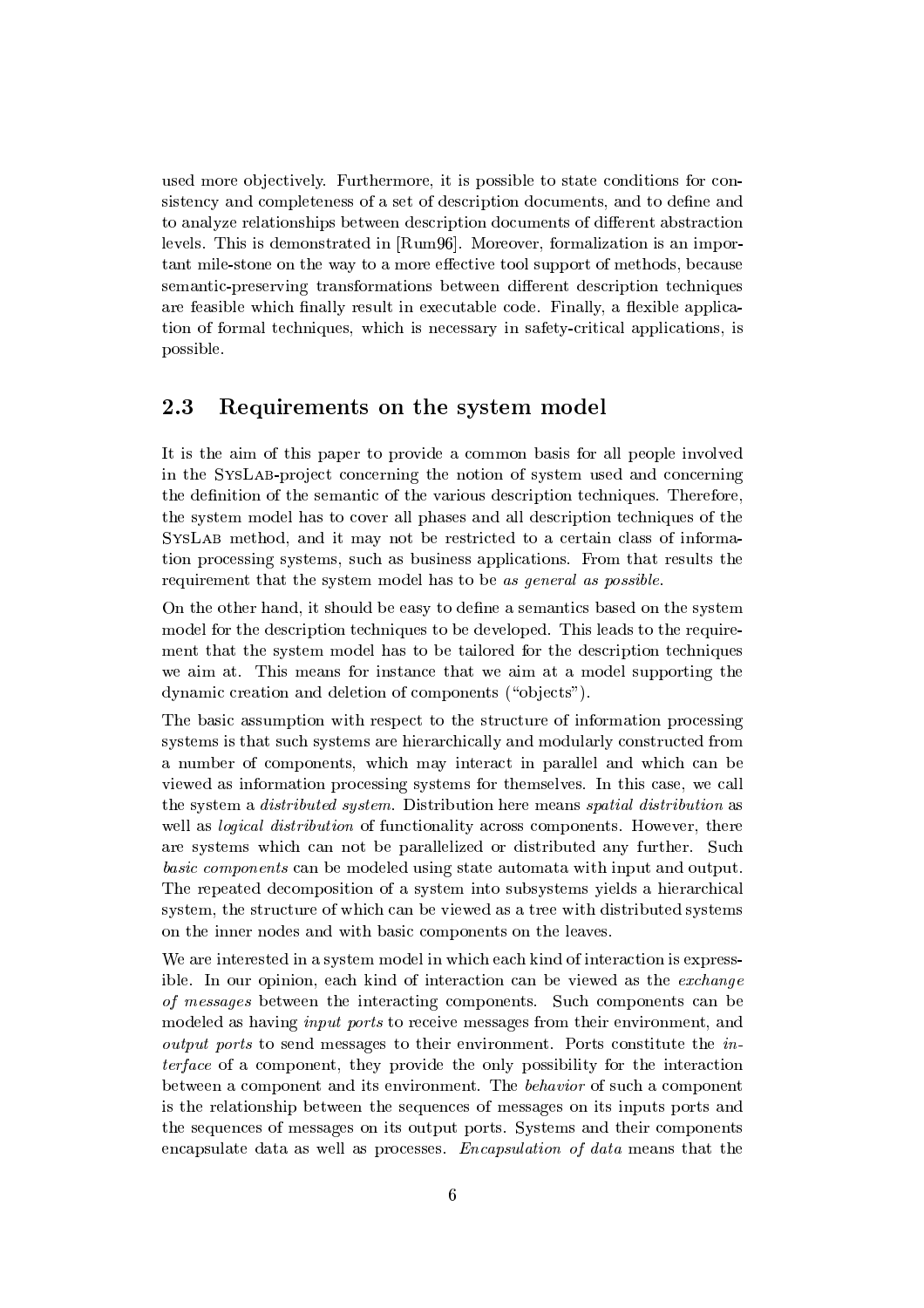state is not directly visible to the environment, but can only be accessed using explicit communication. Encapsulation of processes means that the exchange of a message does not imply the exchange of control, and that therefore each component is itself a process.

Exchange of messages between the components of a system is *asynchronous*. This means that a message can be sent independently of a possible readiness of the receiver to receive the message. The requirement for asynchronous communication results from experience in the project FOCUS [BDD<sup>+93]</sup>: Asynchronous system models provide the most abstract system model for systems with message exchange. They can easily be modeled using stream processing functions, for which a multitude of tractable specification techniques for untimed as well as for timed systems exist ( $[GS95a]$ ,  $[BDD<sup>+</sup>93]$ ). Moreover, for stream processing functions a powerful theory for compositional refinement has been developed. By using an asynchronous system model, in contrast to process algebraic approaches like the  $\pi$ -calculus [Mil91] or CCS [Mil89], we do not have to tackle synchronization issues. To take into account synchronization is in our opinion an issue which is irrelevant in the early phases of system development. However, synchronization can easily be encoded in our model, e.g. by using an appropriate protocol.

If possible, the system model should not impose any constraints concerning the *addressing of messages*. One possibility for addressing is that input and output ports are statically connected through *channels*. Alternatively, it is also possible in our model to address messages using *identifiers*, as they are used in the context of object-oriented programming languages. Moreover, in defining the semantics of object-oriented programming languages we can not assume that the set of components is static, but we have to allow for the dynamic generation of components. These requirements lead to two concepts for communication. The first uses ports and the second uses identifiers. The system model has to be prepared for both communication concepts, where one of them or a combination of both may be chosen if the system model is applied.

However, our system model is not concerned with further object oriented concepts like class descriptions or inheritance hierarchies. These are regarded as description techniques, the semantics of which is defined using the mathematical system model.

To allow for the consideration of systems in which time is relevant, the system model has to provide an explicit notion of time which goes beyond the causality relation formalized e.g. by the monotonicity requirement for stream processing functions [BDD<sup>+</sup>93]. We assume that a *discrete time*, which is obtained by partitioning the time scale into equidistant time intervals, is sufficient for the purpose of SYSLAB.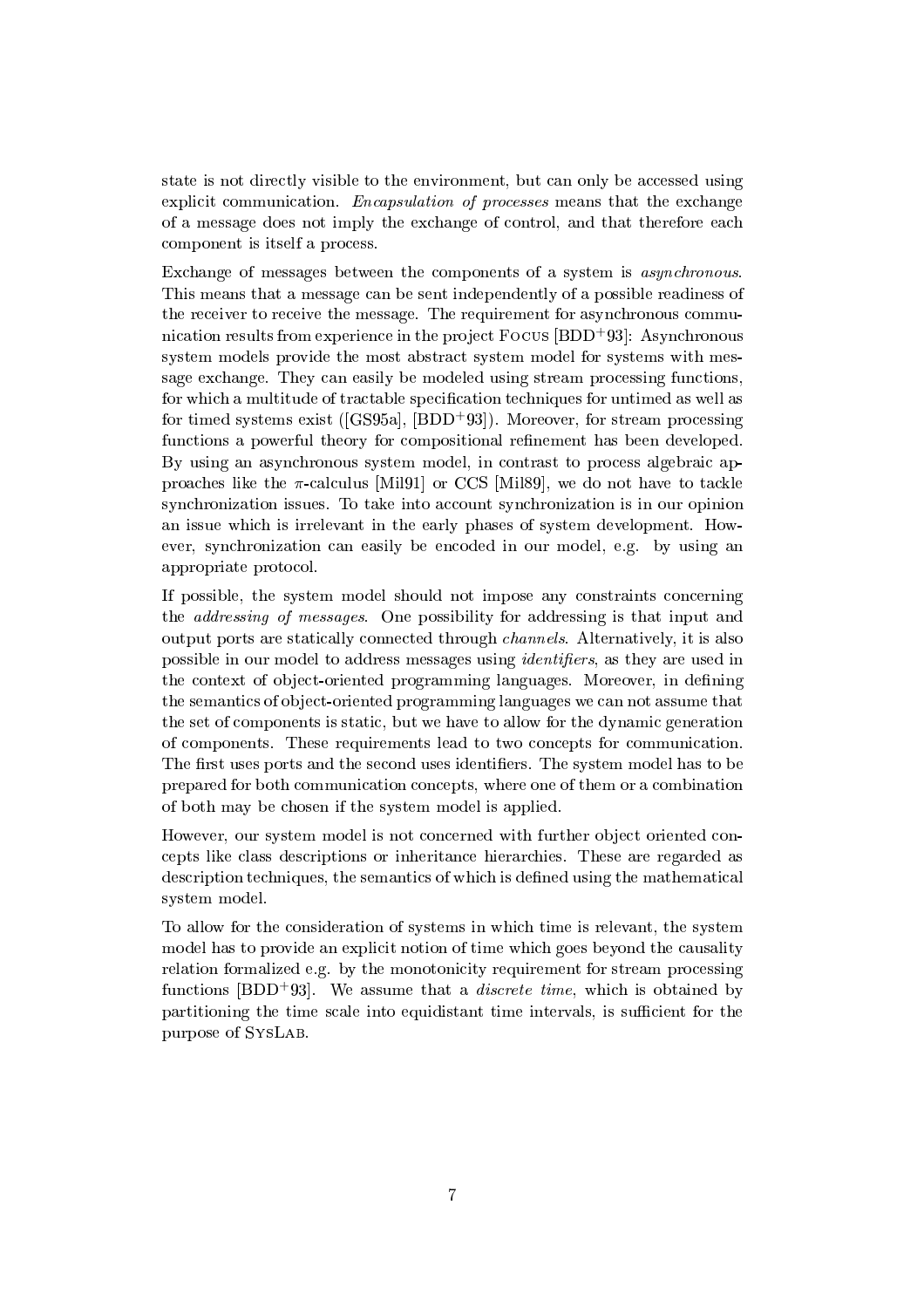### -

### - -

We model an interactive system by a network of autonomous components which communicate via directed channels in a time-synchronous and message- $\mathcal{L}=\mathcal{L}=\mathcal{L}=\mathcal{L}=\mathcal{L}=\mathcal{L}=\mathcal{L}=\mathcal{L}=\mathcal{L}=\mathcal{L}=\mathcal{L}=\mathcal{L}=\mathcal{L}=\mathcal{L}=\mathcal{L}=\mathcal{L}=\mathcal{L}=\mathcal{L}=\mathcal{L}=\mathcal{L}=\mathcal{L}=\mathcal{L}=\mathcal{L}=\mathcal{L}=\mathcal{L}=\mathcal{L}=\mathcal{L}=\mathcal{L}=\mathcal{L}=\mathcal{L}=\mathcal{L}=\mathcal{L}=\mathcal{L}=\mathcal{L}=\mathcal{L}=\mathcal{L}=\mathcal{$  $\mathcal{D}$  and the contract method in the contract of the contract of the contract of the contract of the contract of the contract of the contract of the contract of the contract of the contract of the contract of the contr achieved by allowing arbitrary, but finitely many messages to be sent along a channel in each time unit.

### 3.1 Communication Histories

We model the communication histories of directed channels by infinite streams of finite streams of messages. Each finite stream represents the communication history within a time unit. The first finite stream contains the messages received within the first time unit, the second the messages received within the second time unit, and so on (see Figure 3.1). Since time never halts, any complete  $communication~ history~ is~infinite.$ 



Figure 3.1: Timed stream

 $\bm{x}$  and  $\bm{x}$  are motion of the contract of the contract model of the contract of the contract of the contract of the contract of the contract of the contract of the contract of the contract of the contract of the con  $\mathcal{L}$  , and the contract  $\mathcal{L}$  is matriced  $\mathcal{L}$  . The point  $\mathcal{L}$  is the contract of  $\mathcal{L}$ 

<sup>&</sup>lt;sup>1</sup>For an arbitrary set S, we denote by S<sup>\*</sup> the set of finite streams over S and by [S] the set of infinite streams over  $S$ .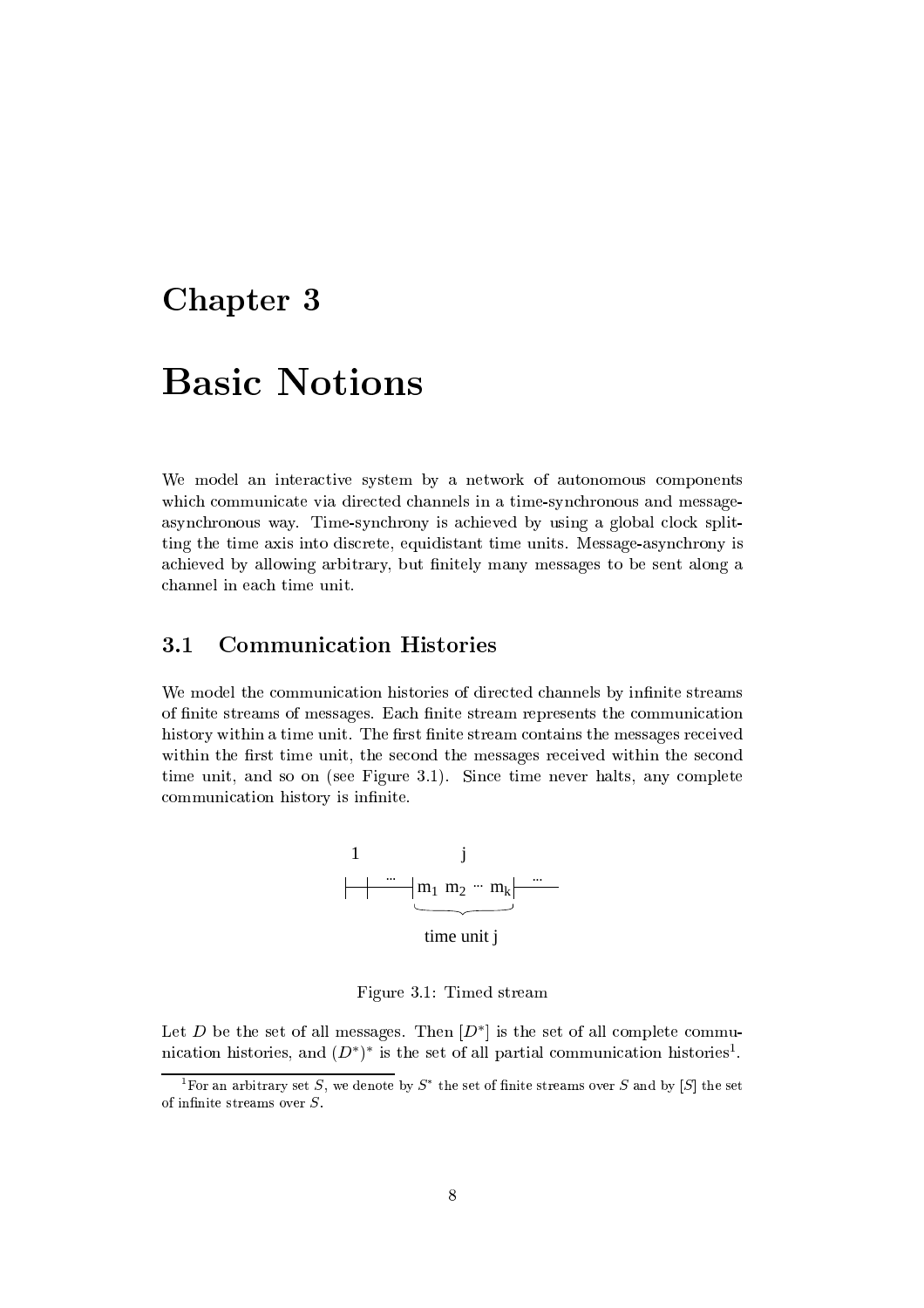A named communication history is a stream tuple  $\iota \in (I \to [D^*])$  assigning to each channel named by the elements of  $I$  a complete communication history<sup>2</sup>. Similarly, a partial named communication history  $\iota \in (I \to (D^*)^*)$  assigns to each channel named by the elements of  $I$  a partial communication history. Note that if  $I = \emptyset$  then both  $I \to [D^*]$  and  $I \to (D^*)^*$  contain exactly one named stream tuple, the empty stream tuple and the empty partial stream tuple respectively.

Given a timed stream  $s \in [D^*]$  and natural number j,  $s\downarrow_i$  denotes the prefix of s containing exactly the first j sequences. The  $\downarrow$  operator is overloaded to named stream tuples in a point-wise style, i.e. for a named stream tuple  $\alpha$ ,  $\alpha\downarrow$ denotes the result of applying  $\downarrow_i$  to each component of  $\alpha$ . In an element-wise style, it is also extended to sets of named stream-tuples.

#### 3.2 **Sum and Projection**

Named sequences of messages and named communication histories can be combined and restricted using the overloaded sum and projection operators. Before defining these operators, let us denote by  $\alpha \uparrow_n \in I \to D^*$  the content of the named communication history  $\alpha \in I \to [D^*]$  at time unit n.

**Definition 1 (Sum)** For any I, J such that  $I \cap J = \emptyset$  we define the sum on named sequences as follows:

$$
+ \in (I \to D^*) \times (J \to D^*) \to ((I \cup J) \to D^*)
$$
  

$$
(\varphi + \psi)(i) \stackrel{def}{=} \begin{cases} \varphi(i) & \text{if } i \in I \\ \psi(i) & \text{if } i \in J \end{cases}
$$

We overload this sum to communication histories such that for all  $n$ :

+ 
$$
\in (I \to [D^*]) \times (J \to [D^*]) \to ((I \cup J) \to [D^*])
$$
  
\n $(\alpha + \beta)\uparrow_n \stackrel{def}{=} \alpha\uparrow_n + \beta\uparrow_n$ 

**Definition 2** (Projection) The projection of  $\theta \in I \to D^*$  on O is written as  $\theta|_O$ . It is an element of  $(I \cap O) \to D^*$  such that:

$$
(\theta|_O)(i) \stackrel{def}{=} \theta(i)
$$
 for each  $i \in (I \cap O)$ 

The projection of  $\alpha \in I \to [D^*]$  on a set of names O is also written as  $\alpha|_O$ . It is an element of  $(I \cap O) \rightarrow [D^*]$  such that for all n:

$$
(\alpha|_O)\updownarrow_n \stackrel{def}{=} (\alpha\updownarrow_n)|_O
$$

Note that if  $I \cap O = \emptyset$  then  $\theta|_O$  and  $\alpha|_O$  represent the empty named sequence and the empty named stream tuple respectively. Projection is extended to sets of named stream-tuples in an element-wise style.

<sup>&</sup>lt;sup>2</sup>Note that  $I \rightarrow [D^*]$  and  $[I \rightarrow D^*]$  are isomorphic and therefore interchangeable.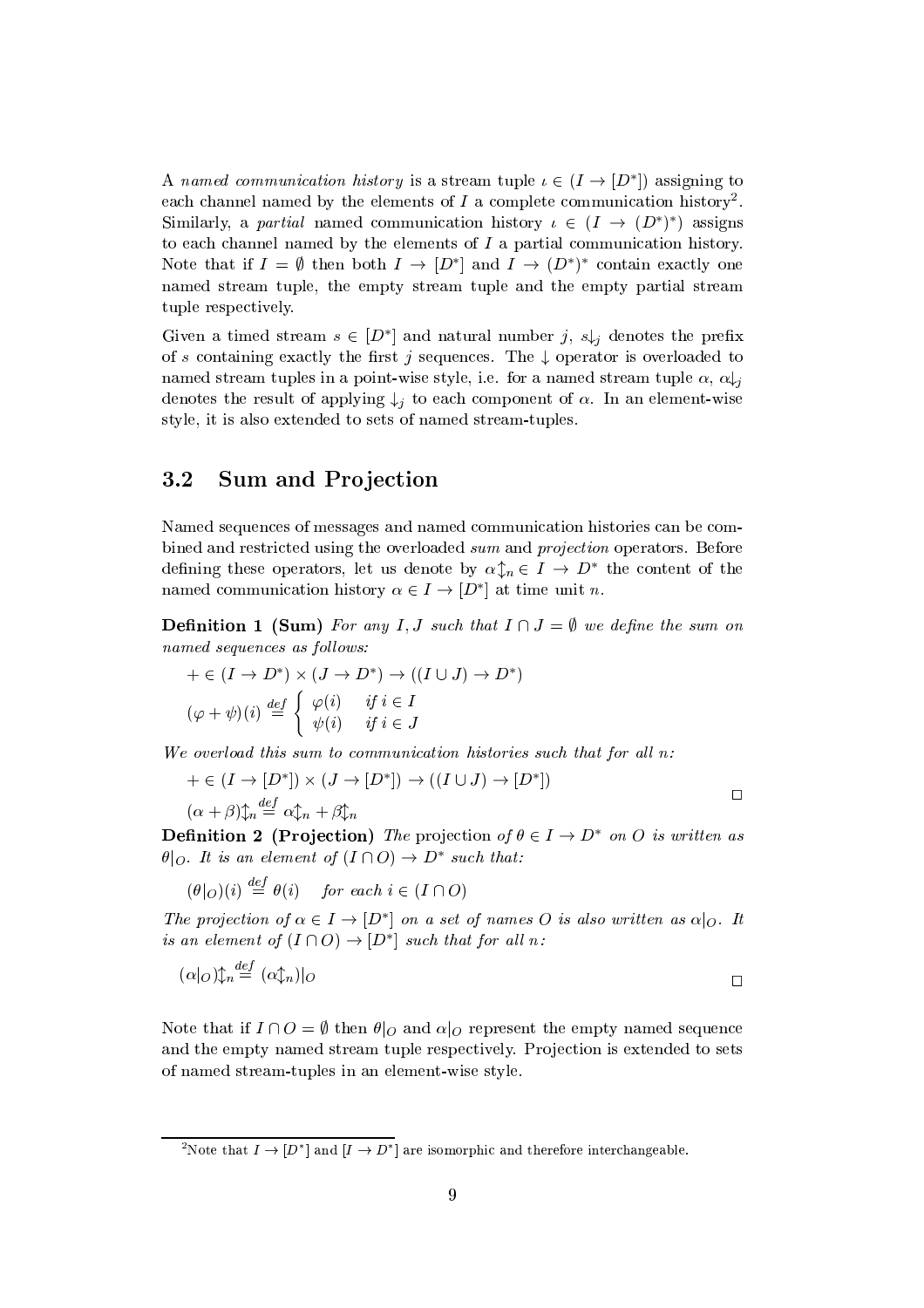### Chapter 4

### **Basic Components**

In this section, we present two views on basic components. In the *state-box* view [HM93], a basic component is modeled using some kind of state machine, so called *timed port automata*. In the *black-box* view, we abstract from the internal structure of a system and model a component solely by its external behavior, which is given by a set of functions mapping input streams to output streams.

#### $4.1$ **State-Box View**

There are many automaton models for modeling interactive systems. Examples are I/O-automata [LS89] and automata with output [RK96]. In this paper we use timed port automata, which provide an elegant way to model timed and untimed components in our system model, and which can be easily composed.

#### $4.1.1$ **Timed Port-Automata**

In the state-based approach, we model components by timed port automata, as defined in [GR95] and similarly in [Rum96]. Their interface consists of a set of input and output ports. To achieve modularity, ports may be hidden.

**Definition 3 (Port signature)** Let D be a set of data values and  $I, O, H$ pairwise disjoint sets of input, output and hidden or internal ports respectively. A port signature is a tuple  $\Sigma = (D, I, O, H)$ . Given a port signature  $\Sigma =$  $(D, I, O, H)$ , we denote by  $C = I \cup O \cup H$  the set of all ports in  $\Sigma$ .  $\Box$ 

As we already pointed out in the introduction, components communicate asynchronously. As a consequence, timed port automata are not allowed to block their environment. Therefore, in every state, they have to react to every possible input. The automata are timed, i.e. each reaction (or transition) takes place in one time unit. The input or output associated with a transition consists of a finite sequence of messages. The empty sequence denotes the absence of any input- or output message.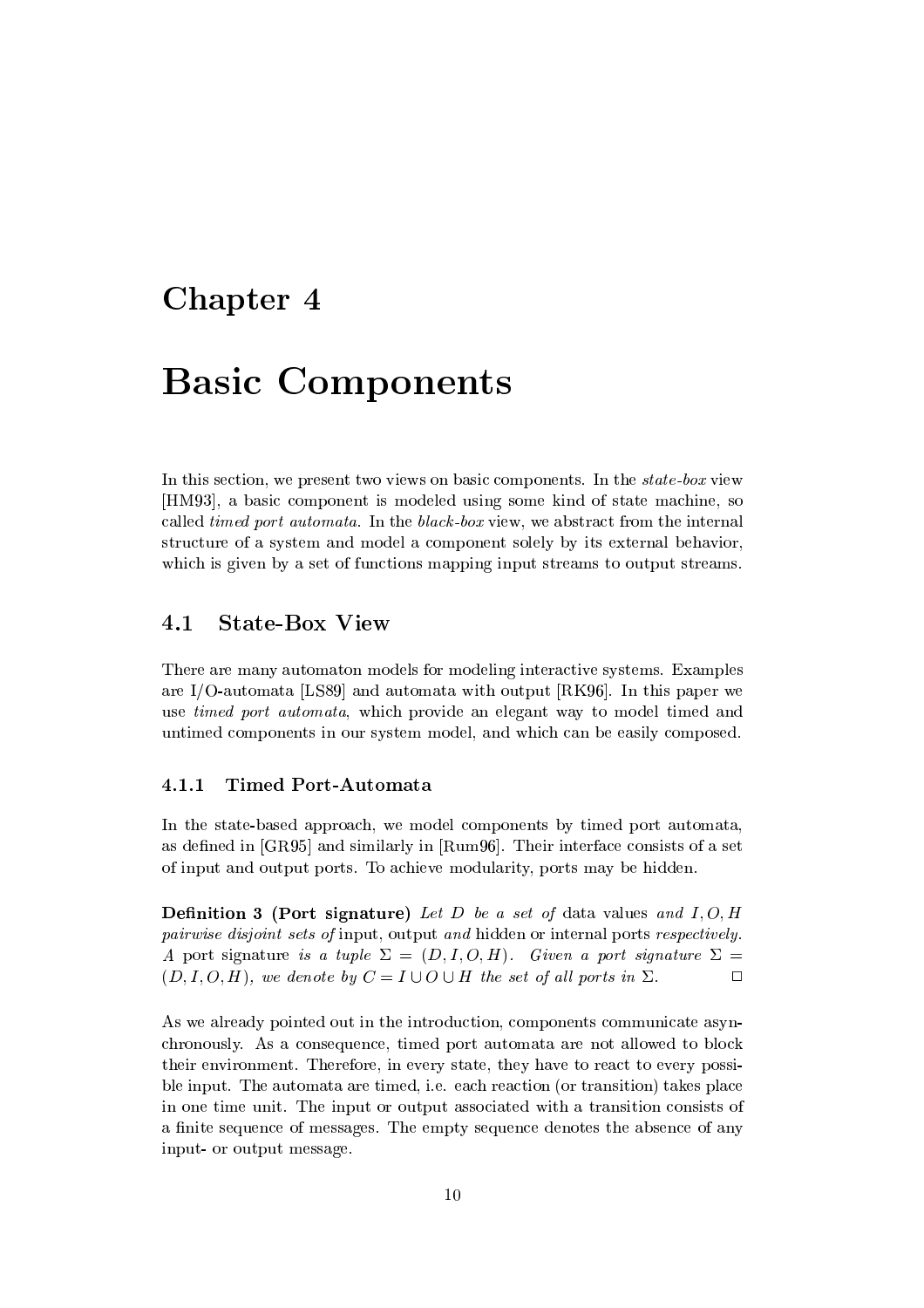**Definition 4 (Timed port automaton)** A timed port automaton is a tuple  $A = (\Sigma, S, S^0, \delta)$  where:

- $\bullet$   $\Sigma$  is a port signature,
- $S$  is a set of states,
- $S^0 \subset S$  is the set of start states.
- $\delta \in S \times (C \to D^*) \times S$  is the transition relation, which is required to be reactive:

$$
\forall s \in S, i \in (I \to D^*) : \exists t \in S, \theta \in (C \to D^*) : (s, \theta, t) \in \delta \land \theta|_{I} = i.
$$

 $\Box$ 

Note that reactiveness requires the existence of at least one transition in every state, even if the automaton does not have any input channels. This assures time progress because any transition takes place in exactly one time unit. Another consequence is that a timed port automaton cannot have an empty transition relation.

If  $(s, \theta, t) \in \delta$  we also write it as  $s \stackrel{\theta}{\to} t$  or simply as  $s \stackrel{\theta}{\to} t$  if  $\delta$  is clear from the context. A named sequence  $\theta \in N \to D^*$  is called an *input action* if  $N = I$ . an *output action* if  $N = O$  and a *hidden action* if  $N = H$ . Input and output actions are also called *external actions*.

**Example 1 (The timed merge automaton)** The automaton FM, defined by  $FM = (\Sigma, \{s\}, \{s\}, \delta)$ , where  $\Sigma = (D, \{i, j\}, \{o\}, \emptyset)$ , consumes data items from the channels i and j and sends them to o. The automaton is fair, i.e. it never nealects any incoming message indefinitely. The automaton has only one state which is also the initial one. The transition relation is defined as  $follows<sup>1</sup>$ :

$$
\delta = \{s \stackrel{\{i \mapsto a, j \mapsto b, o \mapsto c\}}{\longrightarrow} s \mid \exists p \in \{i, j\}^{\#c} : a = pr_i(p, c) \land b = pr_j(p, c)\}
$$
\nwhere

 $\begin{array}{l} pr_k(k \And p, m \And a) = m \And pr_k(p, a) \\ pr_k(l \And p, m \And a) = pr_k(p, a) \\ pr_k(\epsilon, \epsilon) = \epsilon, \qquad for \: k, l \in \{i, j\} \: \: and \: k \neq l \end{array}$ 

Each transition corresponds to a merge of a and b. Note that if a or b is  $\epsilon$  then  $c$  is  $b$  or  $a$ , respectively.  $\Box$ 

#### 4.1.2 **Executions, Schedules and Behaviors**

Definition 5 (Execution, schedule, behavior)  $An$  execution of an automaton A is an infinite sequence  $s^0, \theta^0, s^1, \theta^1, \ldots$  such that  $s^0 \in S^0$  and  $\forall i : s^i \stackrel{\theta^i}{\rightarrow}$  $s^{i+1}$ . We denote the set of all executions of A by execs(A).

 $\frac{1}{1}$ #c is the length of sequence c; m & a appends the message m in front of sequence a.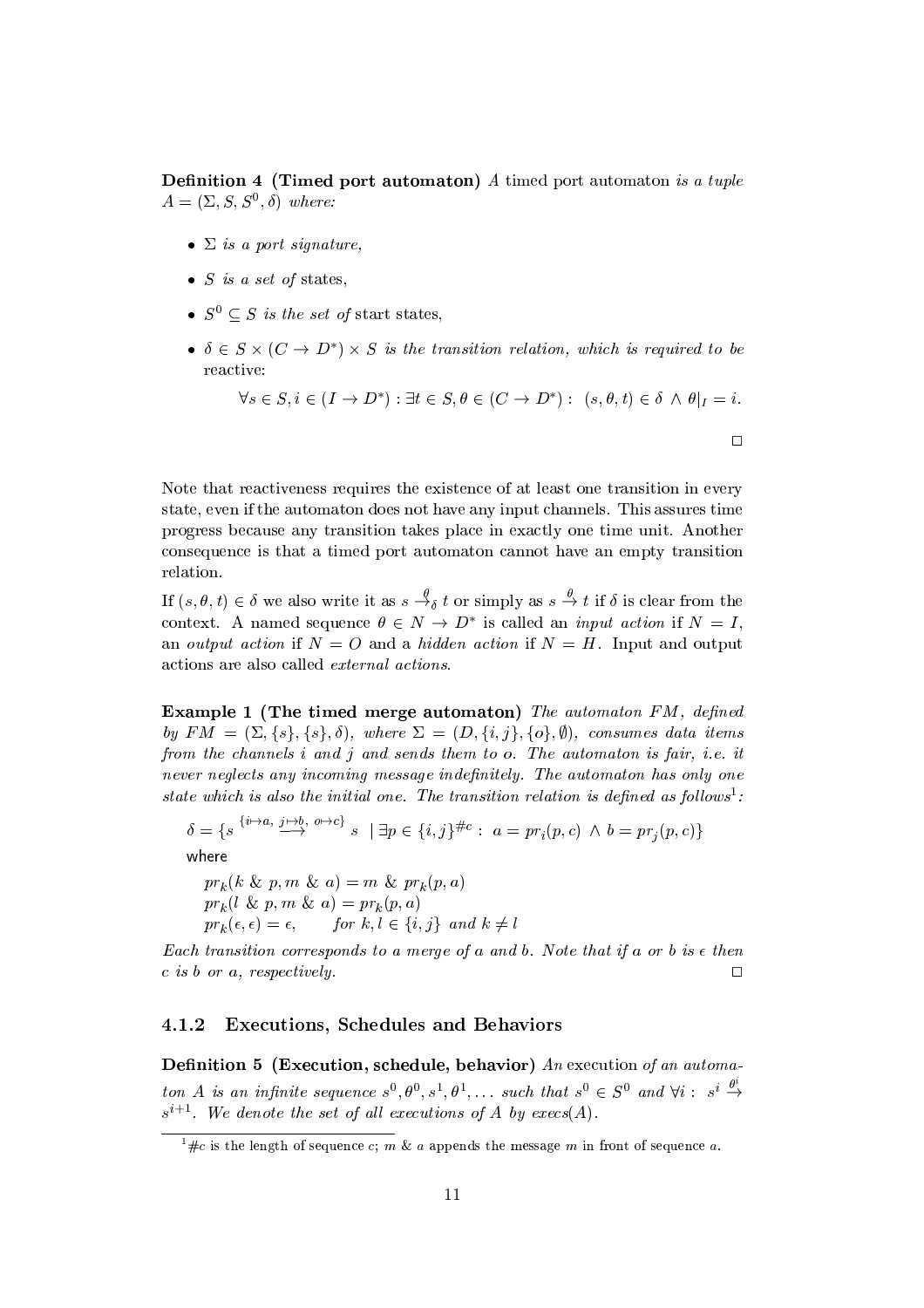The schedule sched( $\alpha$ ) of an execution  $\alpha$  is the subsequence of  $\alpha$  containing only actions in  $\alpha$ . We denote the set of schedules of A by scheds(A).

The behavior beh( $\alpha$ ) of an execution or schedule  $\alpha$  is the subsequence of  $\alpha$ containing only external actions. We denote by behs( $\alpha$ ) the set of all behaviors  $\Box$ of  $\alpha$ .

Note that schedules and behaviors are named communication histories. Given an automaton A and an input stream-tuple  $\iota \in I \to [D^*]$ , we denote the set of behaviors of A with input  $\iota$  by  $A[\iota]$  and write it simply  $[\iota]$  when A is clear from the context. Formally:

 $A[\iota] = {\alpha \in behs(A) | \alpha|_I = \iota}$ 

For a deterministic automaton  $A[\iota]$  is a singleton for each  $\iota$ .

#### 4.1.3 **Strongly Pulse Driven Automata**

Timed port automata have a characteristic property: they process their input *incrementally*. In other words, at any moment of time, their output does not depend on future input. This property is called *pulse-drivenness* and it has two variations: *strong pulse-drivenness* and *weak pulse-drivenness*.

The output produced in time unit  $t$  by a strongly pulse-driven automaton is not only independent of future input but also of input received in the same time unit. The output produced by a weakly pulse-driven automaton in time unit  $t$  can also depend on the input received in time unit  $t$ . Hence, the strongly pulse-driven automata introduce a delay between input and output while the weakly pulse-driven automata may not.

**Definition 6 (Pulse driven automata)** An timed port automaton A is called strongly pulse-driven  $iff$ 

 $\forall \iota, \kappa, n: \ \mathrm{L}\!\!\downarrow_{n} = \kappa \!\!\downarrow_{n} \ \Rightarrow \ [\iota] \, |\mathit{O}\!\!\downarrow_{n+1} = [\kappa] \, |\mathit{O}\!\!\downarrow_{n+1}$ 

An automaton A is called weakly pulse-driven iff

 $\forall \iota, \kappa, n: \ \iota \downarrow_n = \kappa \downarrow_n \ \Rightarrow \ [ \iota ] |_{O} \downarrow_n = [\kappa] |_{O} \downarrow_n$  $\Box$ 

For a deterministic automaton, weak pulse-drivenness says that we can unfold the automaton into a tree of infinite broadness and depth, whose nodes are marked by states and whose branches are marked with input, output and hidden messages  $(C \to D^*)$ , that lead from the father's state to the son's state.

Due to reactivity of an automaton, each node in the unfolded tree has at least one branch for every input of  $I \to D^*$ , due to determinism it has at most one branch for every input of  $I \to D^*$ . Each path in the tree corresponds to a behavior  $\alpha$  and each level *n* corresponds to the set of all behaviors  $\alpha\vert_n$ .

For a nondeterministic automaton, the same unfolding is possible, but now each node in the unfolded tree may have more than one branch for a given input.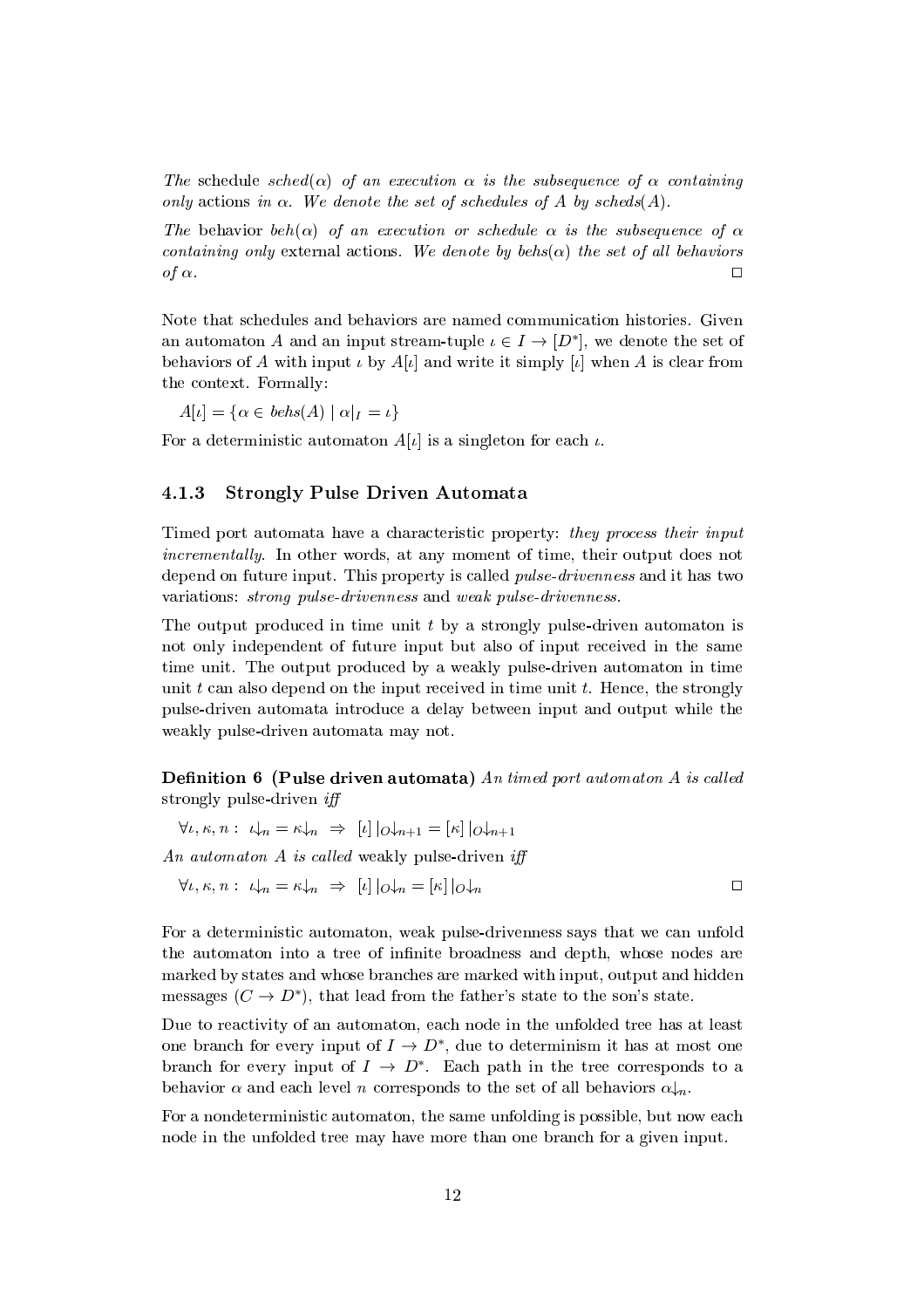**Theorem 1** Every timed port automaton is weakly pulse-driven.

Proof: An immediate consequence of reactiveness.

**Theorem 2** The timed merge automaton TMA is weakly pulse-driven but not strongly pulse-driven.

Proof: Trivial

 $\Box$ 

 $\Box$ 

Sometimes we want to require strong pulse-drivenness only on particular subsets of the input and output channels.

Definition 7 (Strong pulse-drivenness with respect to  $(G, P)$ ) A timed port automator A is strongly pulse-driven with respect to  $(G, P)$ , where  $G \subseteq I$ and  $P \subseteq O$ , iff

$$
\forall \iota, \kappa, n: \ ( \iota|_G) \downarrow_n = (\kappa|_G) \downarrow_n \ \wedge \ ( \iota|_{I \setminus G}) \downarrow_{n+1} = (\kappa|_{I \setminus G}) \downarrow_{n+1}
$$
  

$$
\Rightarrow \ ( [ \iota] |_P) \downarrow_{n+1} = ([\kappa|_P) \downarrow_{n+1}
$$

Obviously, if  $P = \emptyset$  then each automaton is strongly pulse-driven wrt.  $(G, P)$ .

An example of a strongly pulse-driven automaton is the buffer given below.

**Example 2 (A buffer with restricted delay)** The buffer automaton

 $BUF = (\Sigma, D^*, {\{\epsilon\}}, \delta)$  where  $\Sigma = (D, {\{i\}}, {\{o\}}, \emptyset)$ 

consumes data items from *i* and reproduces them with a finite delay on *o*. The order of the incoming messages is preserved and the buffer capacity is unrestricted. The contents of the buffer is modeled by the set of states  $D^*$ . To ensure that every received message is also sent, we enforce BUF to send at least one message if the contents of the buffer is not empty. The transition relation is defined below, where & denotes the concatenation operation on finite sequences:

$$
\delta = \{ a \& s \xrightarrow{\{i \mapsto b, \ o \mapsto a\}} s \& b \mid (a, b \in D^*) \land (a \& s \neq \epsilon \Rightarrow a \neq \epsilon) \}
$$

Note that the delay of every message is bounded by the input received earlier.  $\Box$ 

#### 4.2 **Black-Box View**

 $\Delta \sim 100$ 

In many cases, for methodical reasons one is interested in a more abstract view of a component than the view given by a state machine or by a network (see the following section). In such cases, the black-box view, also called the historybased approach, can be used [GS95b, GR95]. In the history-based approach we model components by sets of functions.

Each function has the form  $f \in (I \to [D^*]) \to (O \to [D^*])$ . It maps named input histories to named output histories. The names of the input channels build the set  $I$  and the names of the output channels build the set  $O$ .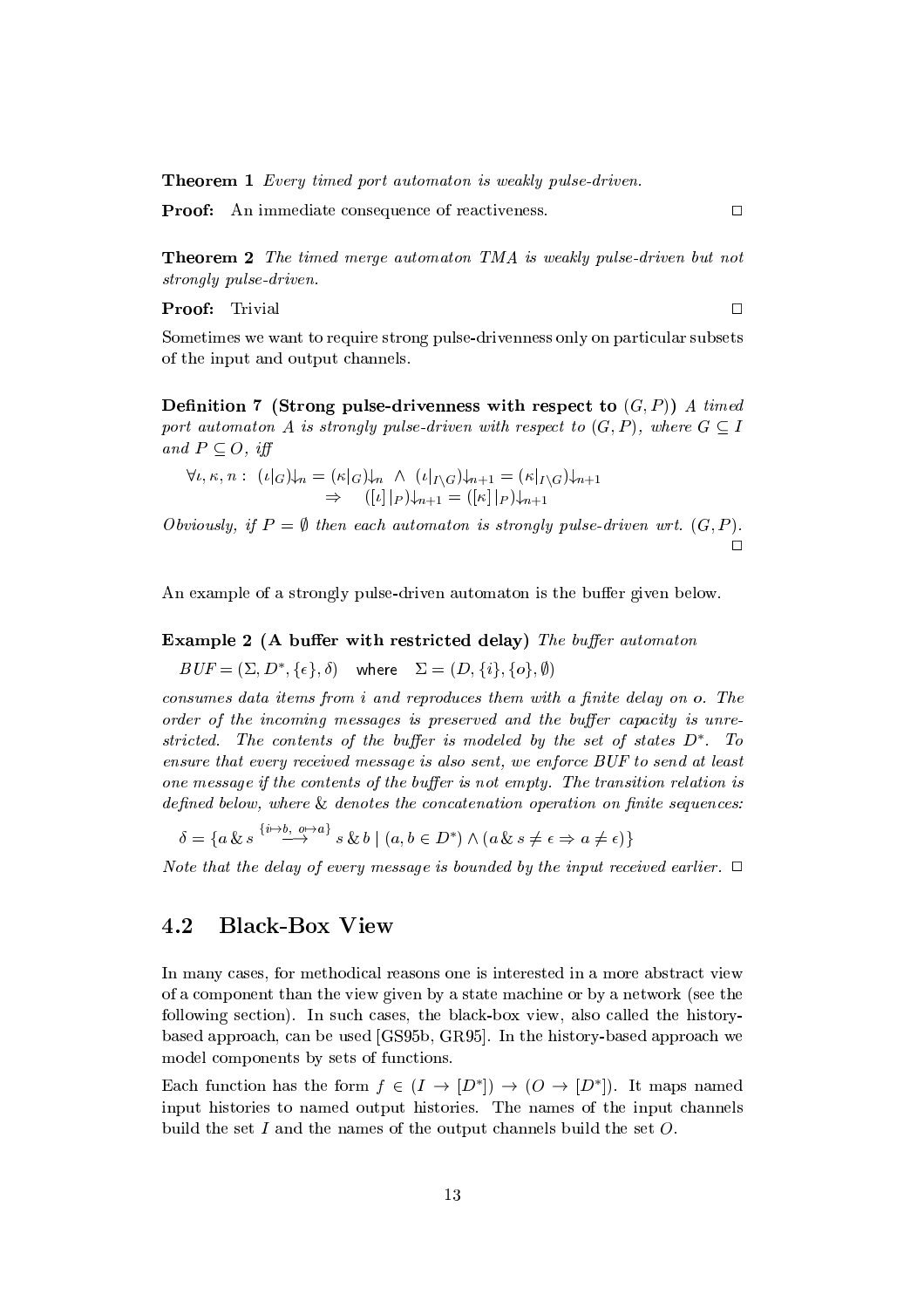The reason for working with infinite histories is that if no action is communicated along an input channel within a time unit, then an empty message sequence occurs in the input history. The lack of this timing information causes the fair merge anomaly [Kel78].

The functions should behave similar to deterministic automata, i.e., they should process their input incrementally.

**Definition 8 (Pulse driven functions)** Stream processing functions whose output until time  $j$   $(j + 1)$  is completely determined by the input until time j are called weakly (strongly) pulse-driven. Formally:

 $\forall i, \kappa, j : \iota \downarrow_j = \kappa \downarrow_j \Rightarrow f(\iota) \downarrow_j = f(\kappa) \downarrow_j$  (weakly pulse-driven)<br>  $\forall \iota, \kappa, j : \iota \downarrow_j = \kappa \downarrow_j \Rightarrow f(\iota) \downarrow_{j+1} = f(\kappa) \downarrow_{j+1}$  (strongly pulse-driven)

We use the arrow  $\rightarrow$  for sets of strongly pulse-driven functions and the arrow  $\stackrel{w}{\rightarrow}$  for sets of weakly pulse-driven functions.  $\Box$ 

Strongly and weakly pulse-driven functions correspond to contractive and nonexpansive functions in the metric of streams (see [GS95b, GR95]). As a consequence, by Banach's fixed point theorem, strong pulse-drivenness guarantees unique fixed points of feedback loops.

**Theorem 3** Projection is a pulse-driven function. Sum is a pulse-driven function in each argument.

**Proof:**  $(\iota + \kappa)\downarrow_n$  and  $(\iota|_O)\downarrow_n$  only depend on  $\iota\downarrow_n$  and  $\kappa\downarrow_n$ .  $\Box$ 

To allow non-deterministic components, we model components by sets of weakly pulse-driven functions:

**Definition 9 (Components)** A component whose input and output channels are named by  $I$  and  $O$ , respectively, is given by a nonempty set of weakly pulsedriven functions

 $F \subseteq (I \rightarrow [D^*]) \stackrel{w}{\rightarrow} (O \rightarrow [D^*]),$ 

that is closed in the sense that for all weakly pulse-driven functions f of the same signature

$$
(\forall \iota \in (I \to [D^*]): \exists f' \in F : f(\iota) = f'(\iota)) \Rightarrow f \in F.
$$

The above definition is very powerful. It not only makes the model fully abstract, but it also allows us to handle *unbounded nondeterminism*. Note that the use of relations instead of sets of functions is problematic in connection with unbounded nondeterminism (see for example [Cos85, NP92]).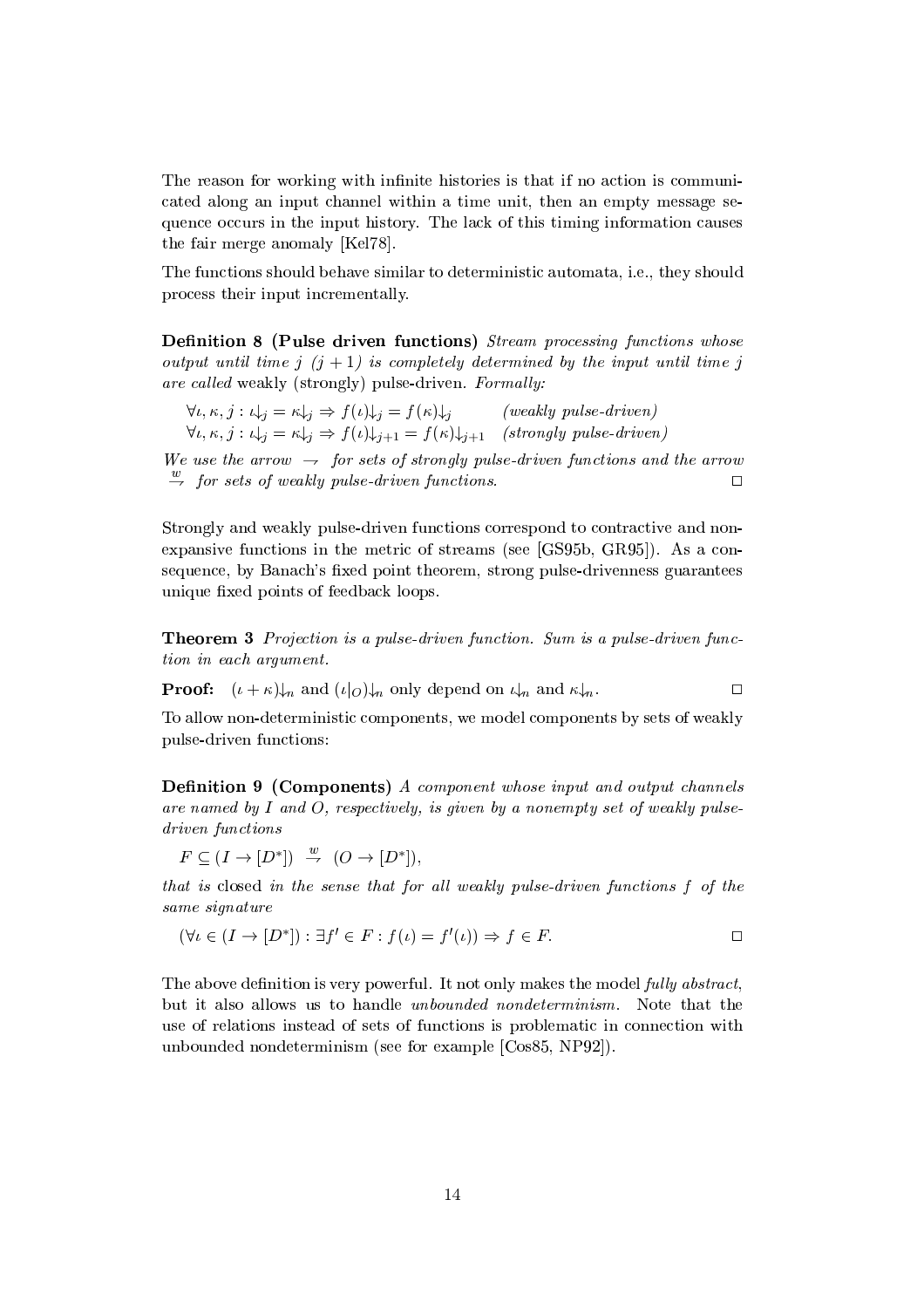### Chapter 5

### **Networks**

A component may be distributed in a network of subcomponents. In this case a third view, the so called network-view describes the distribution of a component. It is given by the set of subcomponents as well as their connections. Formally, connections are described by named streams. Two components sharing a channel as input resp. output stream are connected together. Moreover, in this section we show how one can derive the state-box as well as the black-box view of a distributed component if the corresponding views of its subcomponents are given.

#### $5.1$ **Composition of State-Box Views**

In this section, we first show how two automata can be composed into a new automaton. This result is then generalized to the composition of infinite sets of automata. Moreover, we introduce a hiding operator which provides control over the scoping of channels.

#### $5.1.1$ **Binary Composition**

When composing automata the first to decide is, whether automata should be allowed to write on the same channels or not. In the case of the one-to-many composition only one automator is allowed to write on a given channel. This assures that no merging of messages is necessary. We also require that hidden channels are private.

Definition 10 (Compatible port signatures) The signatures  $\Sigma_1$  and  $\Sigma_2$ are called compatible iff  $O_1 \cap O_2 = H_1 \cap C_2 = H_2 \cap C_1 = \emptyset$  $\Box$ 

If two automata are composed, the output channels of one automaton are connected to the input channels with the same name of the other automaton. A graphical illustration is given in Figure 5.1. The set of hidden channels of the composed automaton is the union of the sets of hidden channels of the components.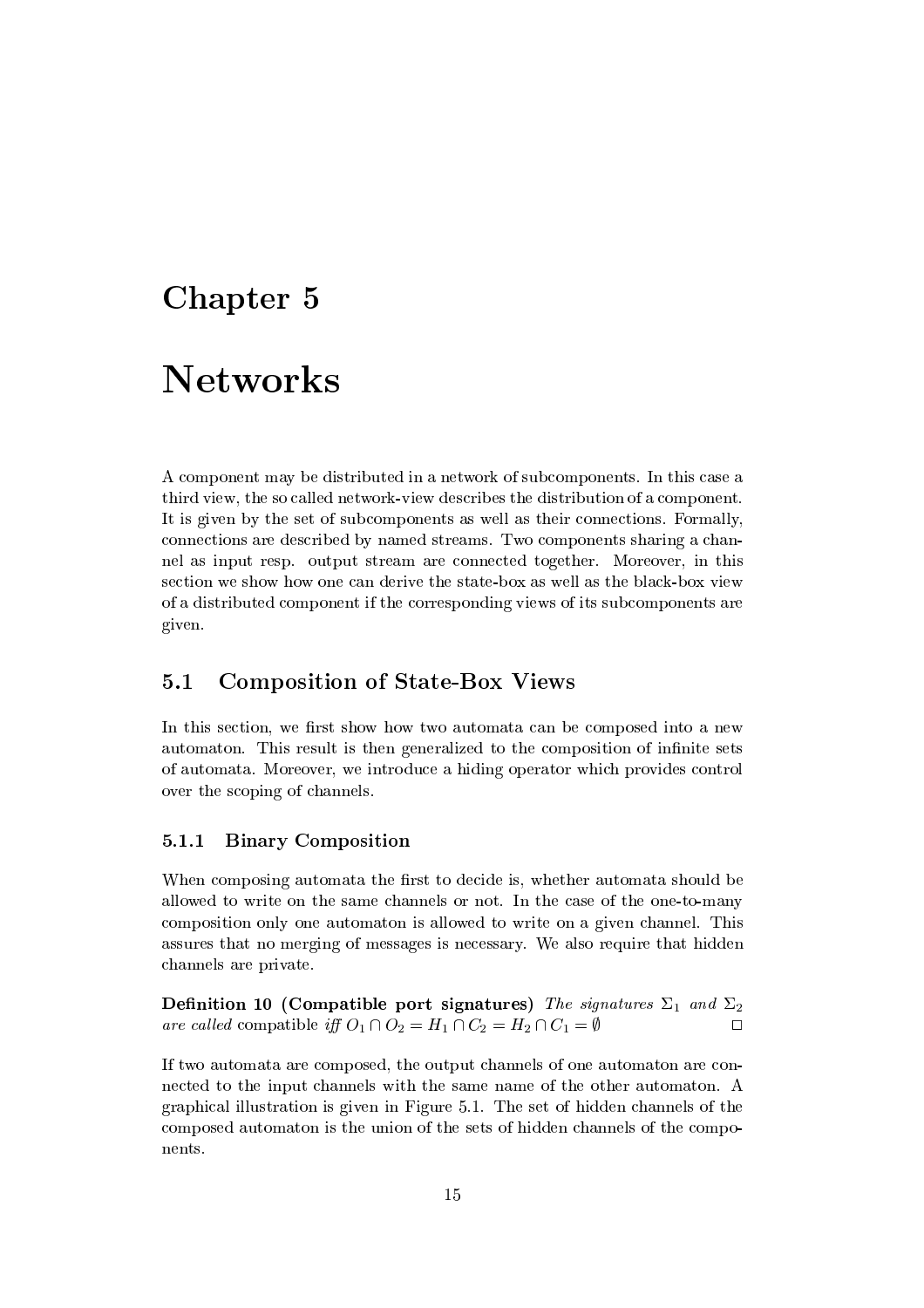

Figure 5.1: Binary composition

Definition 11 (Binary composition of signatures) If  $\Sigma_1$  and  $\Sigma_2$  are compatible then the sets

 $I = (I_1 \setminus O_2) \cup (I_2 \setminus O_1), \quad O = O_1 \cup O_2, \quad H = H_1 \cup H_2$ 

are pairwise disjoint. We may therefore define the composition of  $\Sigma_1$  and  $\Sigma_2$ to be the signature  $\Sigma_1 \otimes \Sigma_2 = (D, I, O, H)$ . As before  $C = I \cup O \cup H$ .  $\Box$ 

The main difficulty of untimed approaches is composition. The absence of information about the causality or the relative timing of the messages exchanged by two automata leads to the Brock-Ackerman anomaly. The I/O automata approach introduces causality between messages by arranging them in a linear order: the synchronized merge of the messages of each automaton. Synchronization takes place when one automaton sends a message which the other automaton has to accept due to its input enabledness ([LS89], [BDDW91]). To make interleaving possible, each transition of an  $I/O$  automaton is marked with only one message: either an input or an output message. As a consequence, this approach is not explicitly concurrent. This is the case even if one would introduce special time transitions.

We work with a *global clock*: each transition takes place in the same, constant unit of time in both automata. Hence, our approach is *time-synchronous* and *message-asynchronous.* By using a global clock, we have enough causality information to obtain a very simple yet powerful notion of composition: the set of input and output messages of the composed automaton at a given time  $n$ is simply the union of the input and output messages of the components at the same time  $n$ . Note that union also takes care for communication. If an output channel of one automaton is connected to an input channel of the other automaton, the input channel does not appear in the composed automaton.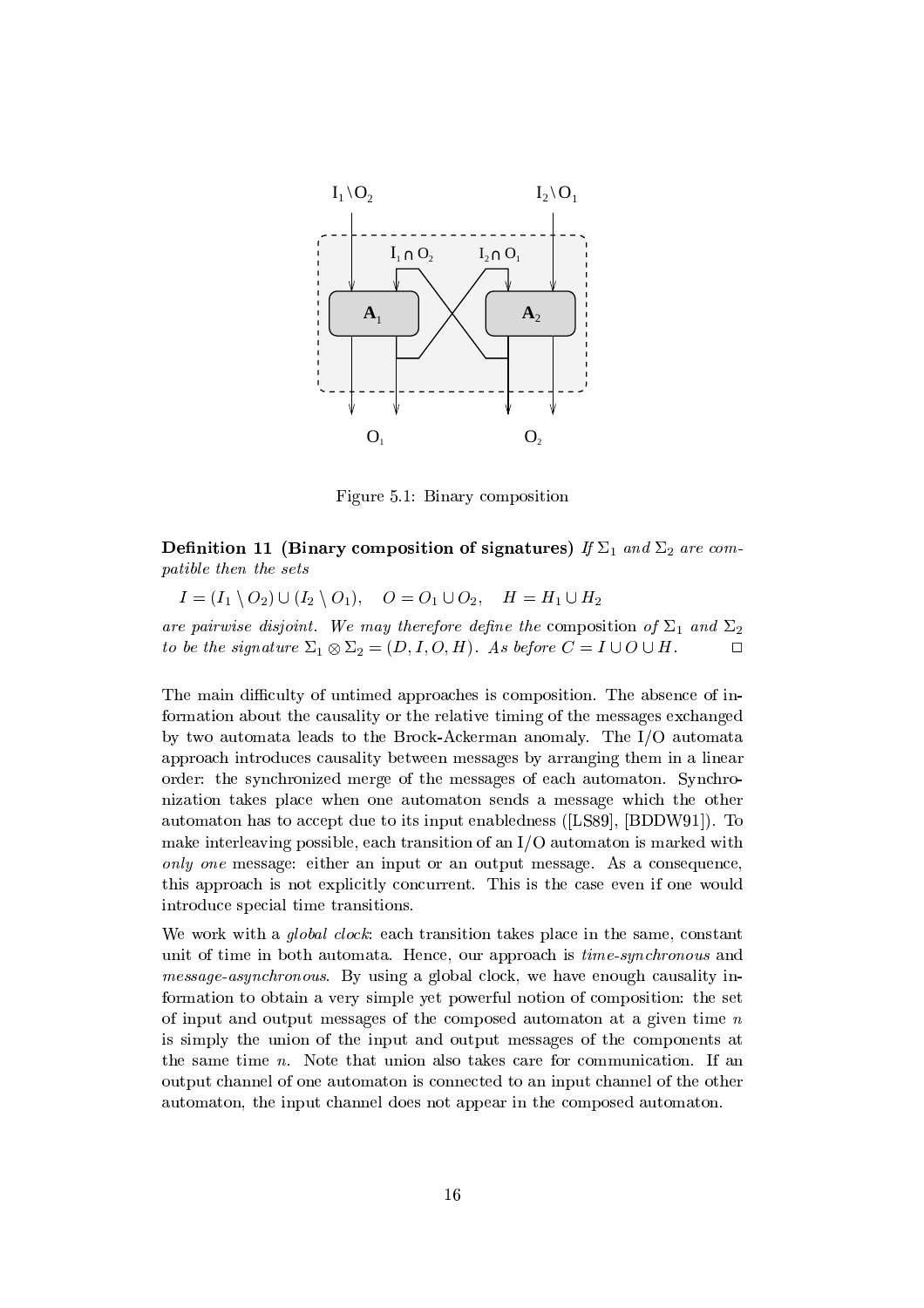**Definition 12 (Binary composition of automata)** Given two timed port automata  $A_1$  and  $A_2$  with compatible signatures. Then the binary composition of  $A_1$  and  $A_2$  is  $A_1 \otimes A_2 = (\Sigma, S, S^0, \delta)$  which is defined as follows:

- $\Sigma = \Sigma_1 \otimes \Sigma_2$ ,
- $S = S_1 \times S_2$ .
- $S^0 = S_1^0 \times S_2^0$ ,
- $\delta_1 \otimes \delta_2 \in S \times (C \to D^*) \times S$  $\delta_1 \otimes \delta_2 = \{ (s_1, s_2) \stackrel{\theta}{\rightarrow} (t_1, t_2) \mid s_1 \stackrel{\theta|_{C_1}}{\rightarrow} t_1 \in \delta_1 \land s_2 \stackrel{\theta|_{C_2}}{\rightarrow} t_2 \in \delta_2 \}$  $\Box$

Similarly to the composition for  $I/O$  automata, this composition allows automata to block each other, e.g., the composition can have an empty transition relation.

**Example 3 (Blocking)** Given two automata with complementary signatures

$$
A_1 = (\Sigma_1, \{s_1\}, \{s_1\}, \delta_1), \quad \Sigma_1 = (\mathbb{N}, \{i\}, \{o\}, \emptyset)
$$
  

$$
A_2 = (\Sigma_2, \{s_2\}, \{s_2\}, \delta_2), \quad \Sigma_2 = (\mathbb{N}, \{o\}, \{i\}, \emptyset)
$$

and with the following transition relations, where 1 & a appends the natural number  $1$  in front of the sequence  $a$ :

$$
\delta_1 = \{ (s_1, \{i \mapsto a, \ o \mapsto 1 \& a\}, s_1) \mid a \in \mathbb{N}^* \}
$$
  

$$
\delta_2 = \{ (s_2, \{o \mapsto a, \ i \mapsto 1 \& a\}, s_2) \mid a \in \mathbb{N}^* \}
$$

The composed automaton

$$
A = (\Sigma_1 \otimes \Sigma_2, \{(s_1, s_2)\}, (s_1, s_2), \delta_1 \otimes \delta_2), \quad \Sigma_1 \otimes \Sigma_2 = (\mathbb{N}, \emptyset, \{i, o\}, \emptyset)
$$

has an empty transition relation  $\delta_1 \otimes \delta_2$ , because there is no  $\theta = \{i \mapsto a, o \mapsto b\}$ such that  $b = 1 \& a$  as required by the first automaton and that  $a = 1 \& b$  as required by the second automaton. This can be interpreted either as divergence or as blocking. In the second case each automaton waits without success for an output produced by the other automaton.  $\Box$ 

Since  $\delta_1 \otimes \delta_2$  is empty, A is not a timed port automaton. This means that composition is a partial operation. However, if the output produced by one automaton is independent of the output produced by the other automaton then the automata cannot block each other and the composition is well defined.

**Theorem 4** Given two timed port automata  $A_1$  and  $A_2$ . Let  $G = I_1 \cap O_2$  and  $P = I_2 \cap O_1$ . If either  $A_1$  is strongly pulse-driven with respect to  $(G, P)$  or  $A_2$ is strongly pulse-driven with respect to  $(P,G)$ , then  $\delta_1 \otimes \delta_2$  is well defined, that means  $A_1 \otimes A_2$  is a port automaton.

The proof for this and the following two theorems can be seen in [GR95]. In the sequel we always assume that the conditions required by the above theorem hold. Note that if any of  $G$  or  $P$  is empty, the composition is well defined even if both automata are only weakly pulse-driven.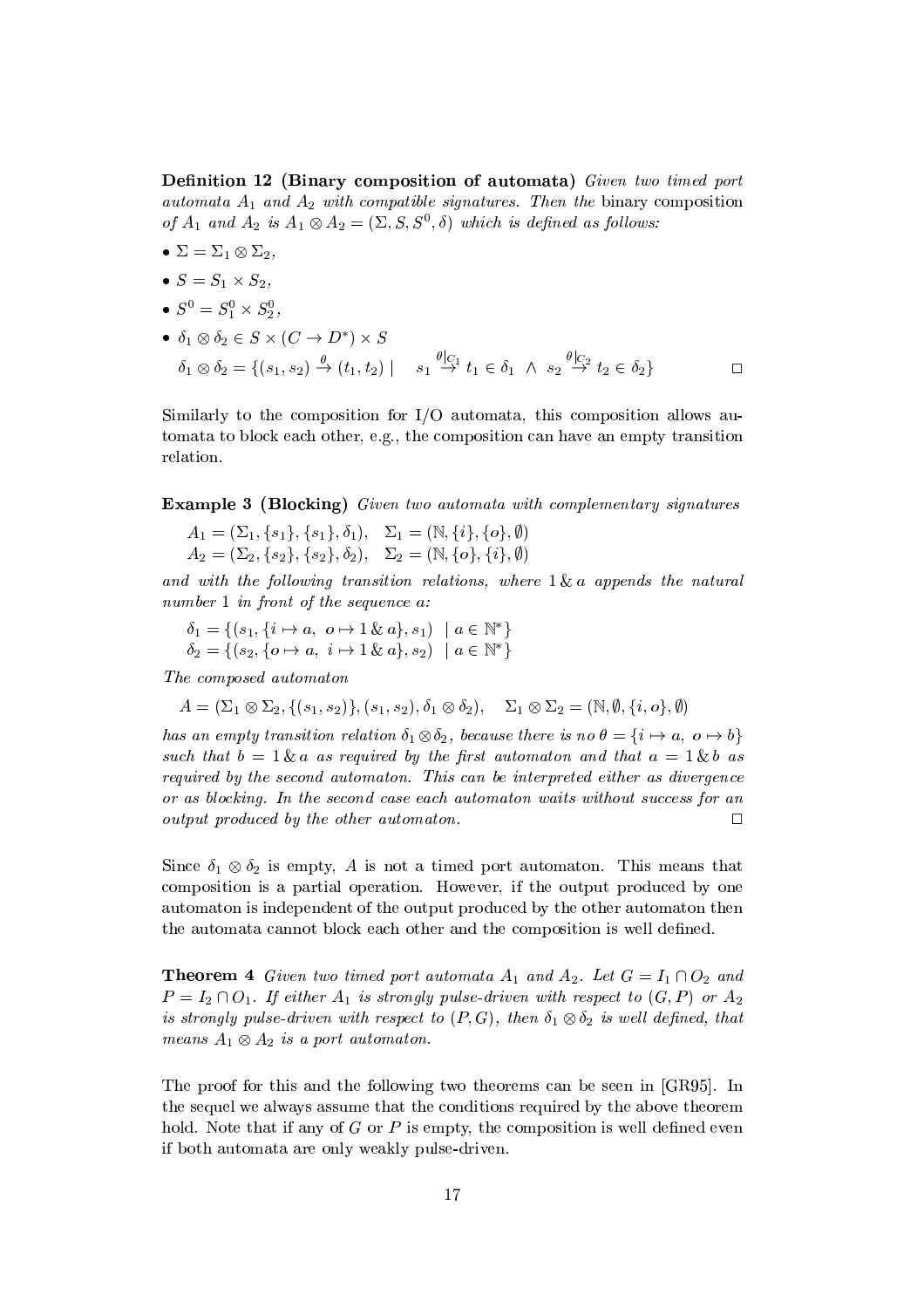**Theorem 5** Given timed port automata  $A_1$  and  $A_2$ . Then

 $execs(A_1 \otimes A_2) = \{e \mid e|_{A_1} \in excess(A_1) \wedge e|_{A_2} \in excess(A_2)\}\$  $scheds(A_1 \otimes A_2) = \{e \mid e|_{A_1} \in \mathit{scheds}(A_1) \land e|_{A_2} \in \mathit{scheds}(A_2)\}\$  $beks(A_1 \otimes A_2) = \{e \mid e|_{A_1} \in bchs(A_1) \wedge e|_{A_2} \in bchs(A_2)\}\$ 

Strong pulse-drivenness is preserved by composition.

**Theorem 6** If  $A_1$  and  $A_2$  are strongly pulse-driven automata then so is  $A_1 \otimes$  $A_2.$ 

#### 5.1.2 **Infinite Composition**

We now extend these results to the composition of infinitely many components. Infinitely many components are used to model dynamic creation and destruction of components in the system model. For example, the infinite set of all instances of a class can be represented by an infinite set of components in the system model. These objects are created and deleted by sending appropriate messages to them.

Observe that infinite composition cannot be done by a generalisation of binary composition to arbitrary (finite) composition, because there is a limit process involved.

Definition 13 (Compatible port signatures) Given a countable set J. The signatures  $(\Sigma_i)_{i\in J}$  are called compatible iff

$$
O_j \cap O_k = H_j \cap C_k = H_k \cap C_j = \emptyset
$$
  
for each  $j, k \in J, j \neq k$ .

Observe that while output channels are private, input channels may be shared among signatures.

Definition 14 (Infinite composition of signatures) Given a compatible set of signatures  $(\Sigma_i)_{i \in J}$ . Then the sets

$$
I = (\bigcup_{j \in J} I_j) \setminus (\bigcup_{j \in J} O_j), \quad O = \bigcup_{j \in J} O_j, \quad H = \bigcup_{j \in J} H_j
$$

are pairwise disjoint. We may therefore define the composition of  $(\Sigma_j)_{j\in J}$  to be the signature  $\otimes_{j\in J}\Sigma_j=(D,I,O,H)$ . As before  $C=I\cup O\cup H$ .  $\Box$ 

**Definition 15 (Infinite composition of automata)** Given the set of timed port automata  $(A_i)_{i\in J}$  with compatible signatures. The infinite composition of  $(A_j)_{j\in J}$  is

$$
\otimes_{i \in J} A_i = (\Sigma, S, S^0, \delta)
$$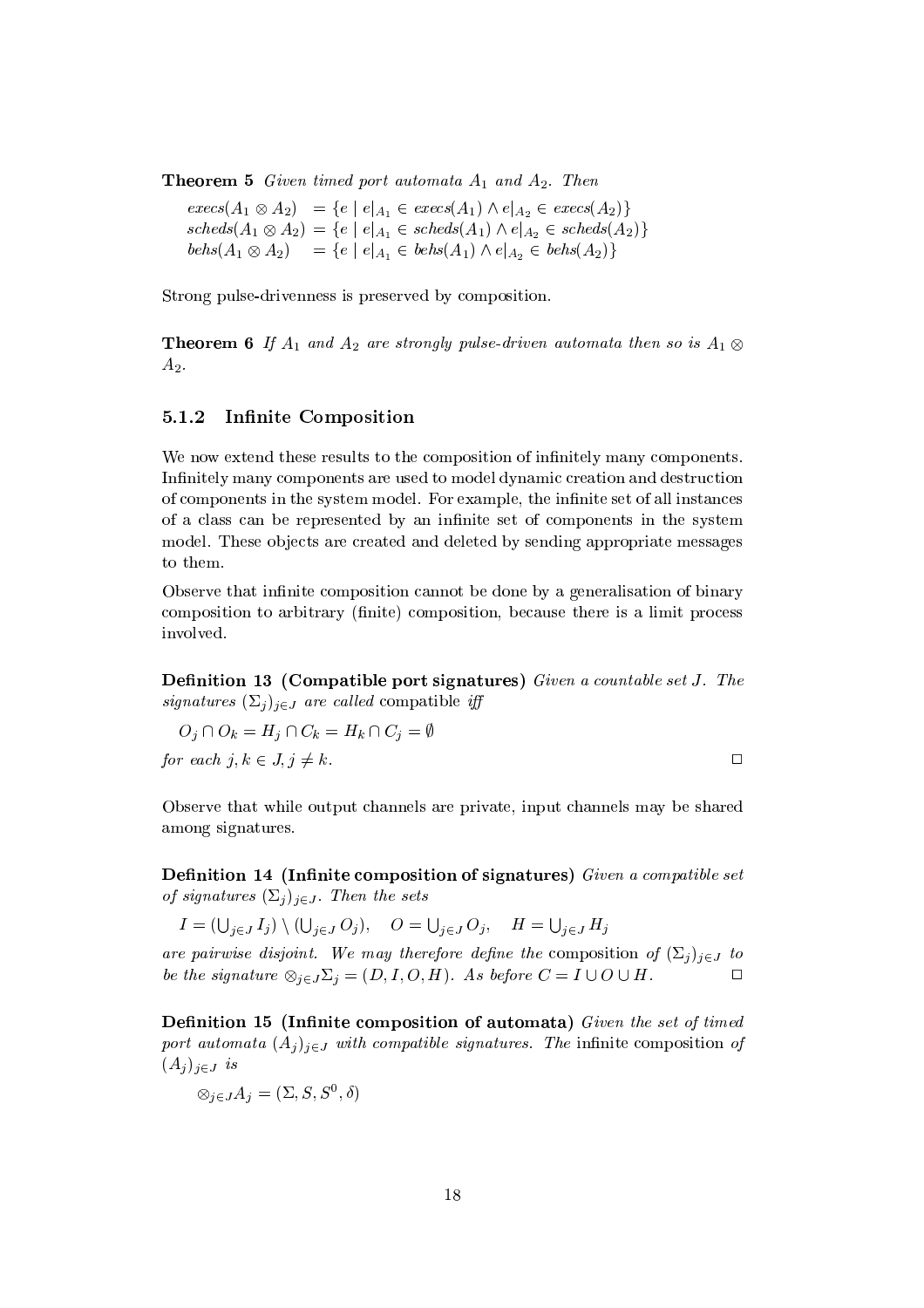which is defined as follows:

- $\bullet \Sigma = \otimes_{i \in J} \Sigma_i,$
- $S = \times_{i \in J} S_i$
- $\bullet$   $S^0 = \otimes_{i \in I} S^0_i$ .
- $\bullet \otimes_{i \in J} \delta_i \in S \times (C \to D^*) \times S$  $\otimes_{j\in J}\delta_j=\{s\stackrel{\theta}{\to}t\mid \forall j\in J:\ s(j)\stackrel{\theta|_{C_j}}{\to}t(i)\in\delta_i\}$

**Theorem 7** Given the timed port automata  $(A_i)_{i \in J}$  with compatible signatures. Let  $I_i^f = I_j \cap O$  and  $O_i^f = O_j \cap (\bigcup_{k \in J} I_k)$ . If every component  $A_j$  is strongly pulse-driven with respect to  $(I_i^f, O_i^f)$ , then  $\otimes_{j\in J}\delta_j$  is well defined, i.e.,  $\otimes_{i\in J}A_i$  is a timed port automaton.

 $\Box$ 

We have to show that  $\otimes_{j\in J}\delta_j$  is reactive. Given  $s = (s_j)_{j\in J}$  and Proof:  $i \in I \to D^*$ . Since each  $A_j$  is strongly pulse-driven wrt.  $(I_j^f, O_j^f)$ , the output on  $O_i^f$  at a time unit does not depend on its input on the feedback channels  $I_i^f$ at this time unit.

This means, the output  $o^f \in O \to D^*$  such that  $o^f|_{A_j} = o^f_j$  for all  $j \in J$  is completely determined by the state s and the input i. Since  $I_i^f \subseteq \bigcup_{k \in J} O_k^f$ , the input for  $A_j$  is fixed and given by  $(i + o^f)|_{I_j}$ . By the reactivity of  $A_j$ , we can find a state  $t_j$  and a  $\theta_j$  such that  $\theta_j|_{I_j} = (i + \sigma^f)|_{I_j}$  and  $(s(j), \theta_j, t_j) \in \delta_j$ . Take  $t=(t_j)_{j\in J}$  for the next state and  $\theta$  such that  $\theta|_{A_j}=\theta_j$  for the action.  $\Box$ 

The obvious generalization of theorem 5 to infinite composition is left to the reader.

#### 5.1.3 Hiding

Hiding is a very important operation which provides control over the scoping of channels. This is of great importance in the modular development of reactive systems.

There are two reasons for using a separate hiding operator instead of a composition which automatically hides the interconnected channels. First, the composition with hiding is not associative. Second, our compositionality result for behaviors could not have been formulated in the simple way we did, because the component behaviors would have contained information which were not present in the behavior of the composed automata.

**Definition 16 (Hiding)** Given a timed port automaton

 $A = (\Sigma, S, S^0, \delta)$ , where  $\Sigma = (D, I, O, H)$ 

and a set  $P \subseteq O$ . The automator  $\nu P : A$  is then defined as follows:

$$
\nu P : A = (\Sigma', S, S^0, \delta), \quad \text{where} \quad \Sigma' = (D, I, O \setminus P, H \cup P)
$$
  
It is easy to see that  $\nu P : A$  is a timed port automaton.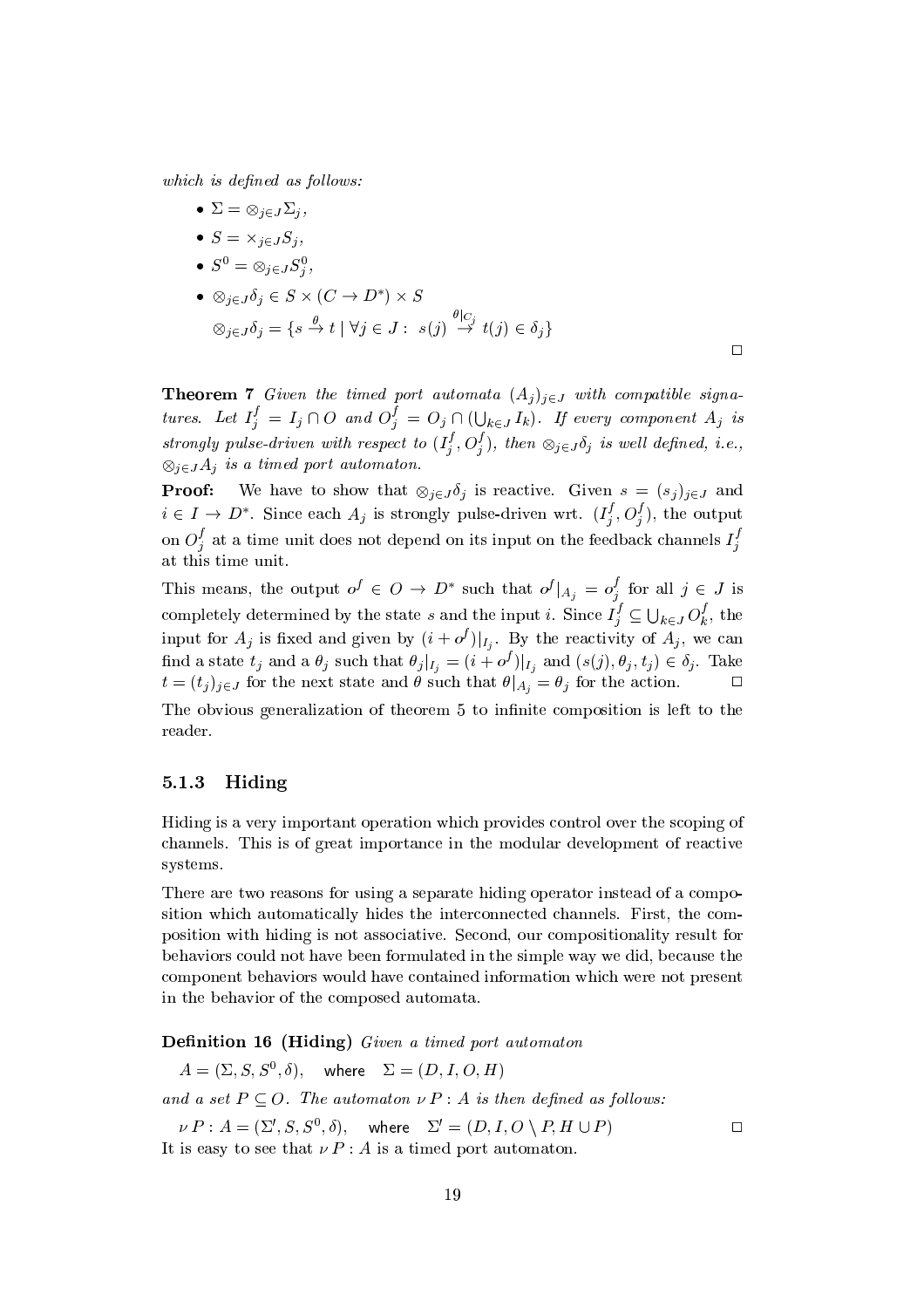

Figure 5.2: Binary composition

#### $5.2$ **Composition of Black-Box Views**

In the preceding section we studied how components modeled by automata can be composed. Because in many cases components are not modeled using automata, but using the black-box view, it is also important that one can compose such black-box components.

#### $5.2.1$ **Binary Composition**

We define the composition slightly more general than in [GS95b] because we relax the pulse-drivenness requirements and allow one-to-many communication.

**Definition 17 (Binary composition)** Given two components  $F_1$  and  $F_2$  with input channels in  $I_1$  and  $I_2$  and output channels in  $O_1$  and  $O_2$ :

 $F_1 \subseteq (I_1 \to [D^*]) \stackrel{w}{\to} (O_1 \to [D^*]), \qquad F_2 \subseteq (I_2 \to [D^*]) \stackrel{w}{\to} (O_2 \to [D^*])$ such that  $I_1 \cap O_1 = I_2 \cap O_2 = O_1 \cap O_2 = \emptyset$ . Let  $J = I_1 \cap O_2$  and  $P = I_2 \cap O_1$ .

If either  $F_1$  is strongly pulse-driven with respect to  $(J, P)$  or  $F_2$  is strongly pulse-driven with respect to  $(P, J)$  then we may compose them in accordance with Figure 5.2. We refer to the resulting network as the binary composition of  $F_1$  and  $F_2$  and write it as  $F_1 \otimes F_2$ . Formally:

$$
I = (I_1 \setminus O_2) \cup (I_2 \setminus O_1), \qquad O = O_1 \cup O_2,
$$
  
\n
$$
F_1 \otimes F_2 \subseteq (I \rightarrow [D^*]) \xrightarrow{w} (O \rightarrow [D^*]),
$$
  
\n
$$
F_1 \otimes F_2 = \{f \mid \forall \iota : \exists f_1 \in F_1, f_2 \in F_2 : f(\iota) = o + p \text{ where } o = f_1((\iota + p)|_{I_1}), \quad p = f_2((\iota + o)|_{I_2})\}
$$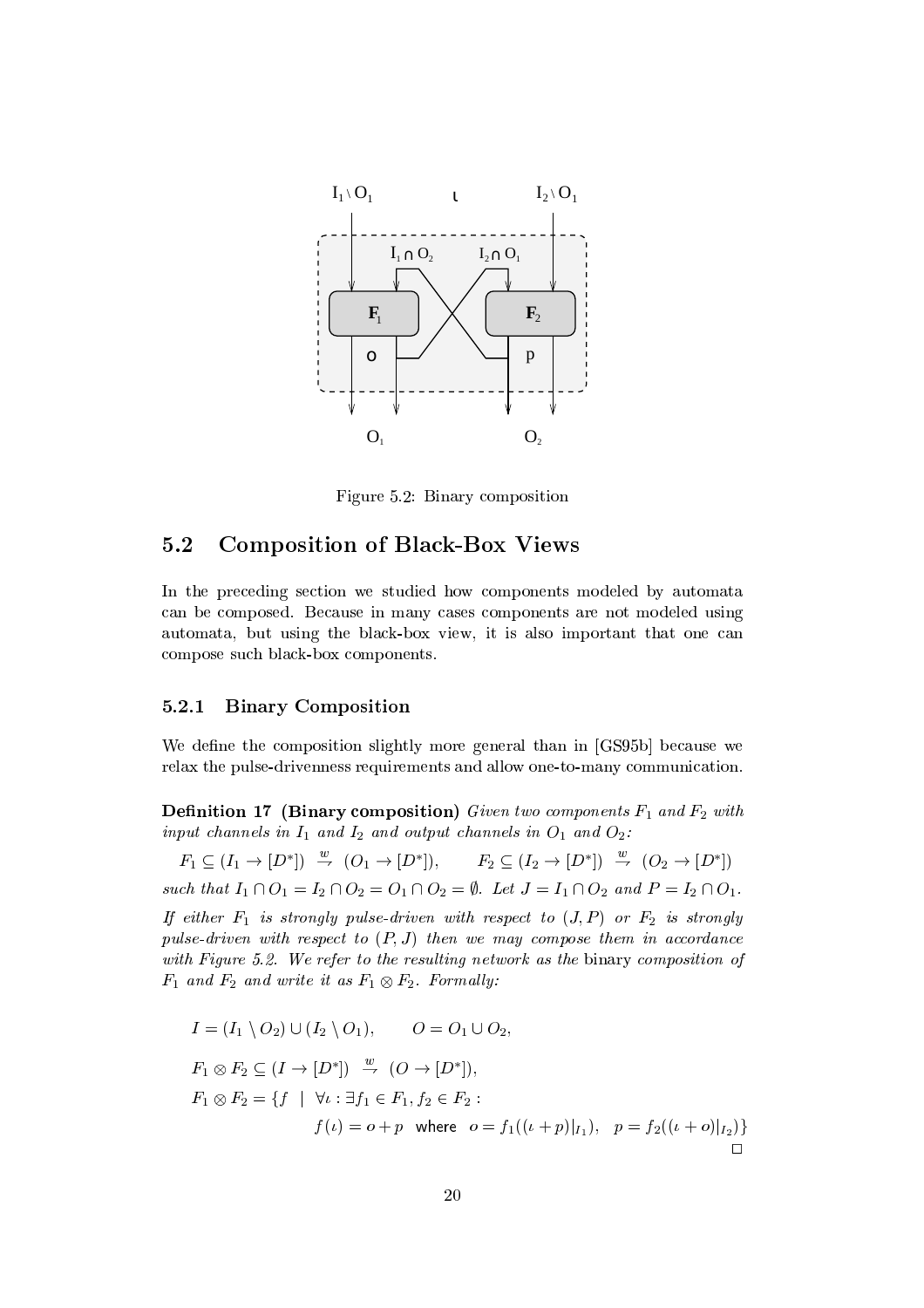**Theorem 8**  $F_1 \otimes F_2$  is a component.

Proof sketch: That  $F_1 \otimes F_2 \neq \emptyset$  follows straightforwardly from Banach's fixed point theorem. Closedness follows from the nesting of the quantifiers  $(\exists f_1, f_2 \dots$  inside of  $\forall \iota$ ).  $\Box$ 

#### 5.2.2 Infinite Composition

**Definition 18 (Infinite composition)** Given the components  $(F_i)_{i \in J}$  with input channels in  $I_i$  and output channels in  $O_i$ ,

 $F_i \subseteq (I_i \rightarrow [D^*]) \stackrel{w}{\rightarrow} (O_i \rightarrow [D^*]),$ 

such that  $I_j \cap O_j = O_j \cap O_k = \emptyset$  for each  $j, k \in J, j \neq k$ . Let  $I_j^f = I_j \cap (\bigcup_{j \in J} O_j)$ and  $O_i^f = O_i \cap (\bigcup_{i \in J} I_i)$  be the feedback channels of  $F_i$ .

If each  $F_j$  is strongly pulse-driven with respect to  $(I_j^f, O_j^f)$ , then the infinite composition  $\otimes_{j\in J} F_j$  is defined as follows:

$$
I = (\bigcup_{j \in J} I_j) \setminus O, \qquad O = \bigcup_{j \in J} O_j,
$$
  

$$
\otimes_{j \in J} F_j \subseteq (I \to [D^*]) \xrightarrow{w} (O \to [D^*]),
$$
  

$$
\otimes_{j \in J} F_j = \{f \mid \forall \iota : \forall j \in J : \exists f_j \in F_j : f(\iota) |_{O_j} = f_j((\iota + o)|_{I_j}) \text{ where } o = f(\iota)
$$

**Theorem 9** Given components  $(F_j)_{j \in J}$ , then  $\otimes_{j \in J} F_j \neq \emptyset$ .

**Proof:** Since  $F_j$  is a component for each j, we may find functions  $f_j$  such that  $f_j \in F_j$ . We define function g such that:

$$
g \in (O \to [D^*]) \times (I \to [D^*]) \to (O \to [D^*])
$$
  

$$
g(p, \iota)|_{O_j} = f_j((\iota + p)|_{I_j})
$$

where  $p \in (O \to [D^*])$ . As composition of all  $f_j$  is g contractive ([GR95]) in each  $O_j$ . Since this definition is equal to  $g(p, \iota) = \sum_{j \in J} g(p, \iota)|_{O_j}$ , g is contractive in p. By Banach's fixed-point theorem,  $f = \mu g$  is well defined, yielding a function:

$$
f \in (I \to [D^*]) \to (O \to [D^*])
$$
  
which is by construction  $f \in \otimes_{j \in J} F_j$ .

 $\Box$ 

**Theorem 10**  $\otimes_{i \in J} F_i$  is a component.

**Proof:** By theorem 9 it is enough to prove that  $\otimes_{j\in J} F_j$  is closed. Suppose  $f \in (I \to [D^*]) \stackrel{w}{\to} (O \to [D^*])$  and

 $\forall \iota : \exists f' \in \otimes_{j \in J} F_j : f(\iota) = f'(\iota).$ 

Then for a given  $\iota$  and  $f'$  there are functions  $f_j \in F_j$  such that:

 $f'(\iota)|_{O_i} = f_i((\iota + o)|_{I_i})$  where  $o = f'(\iota)$ .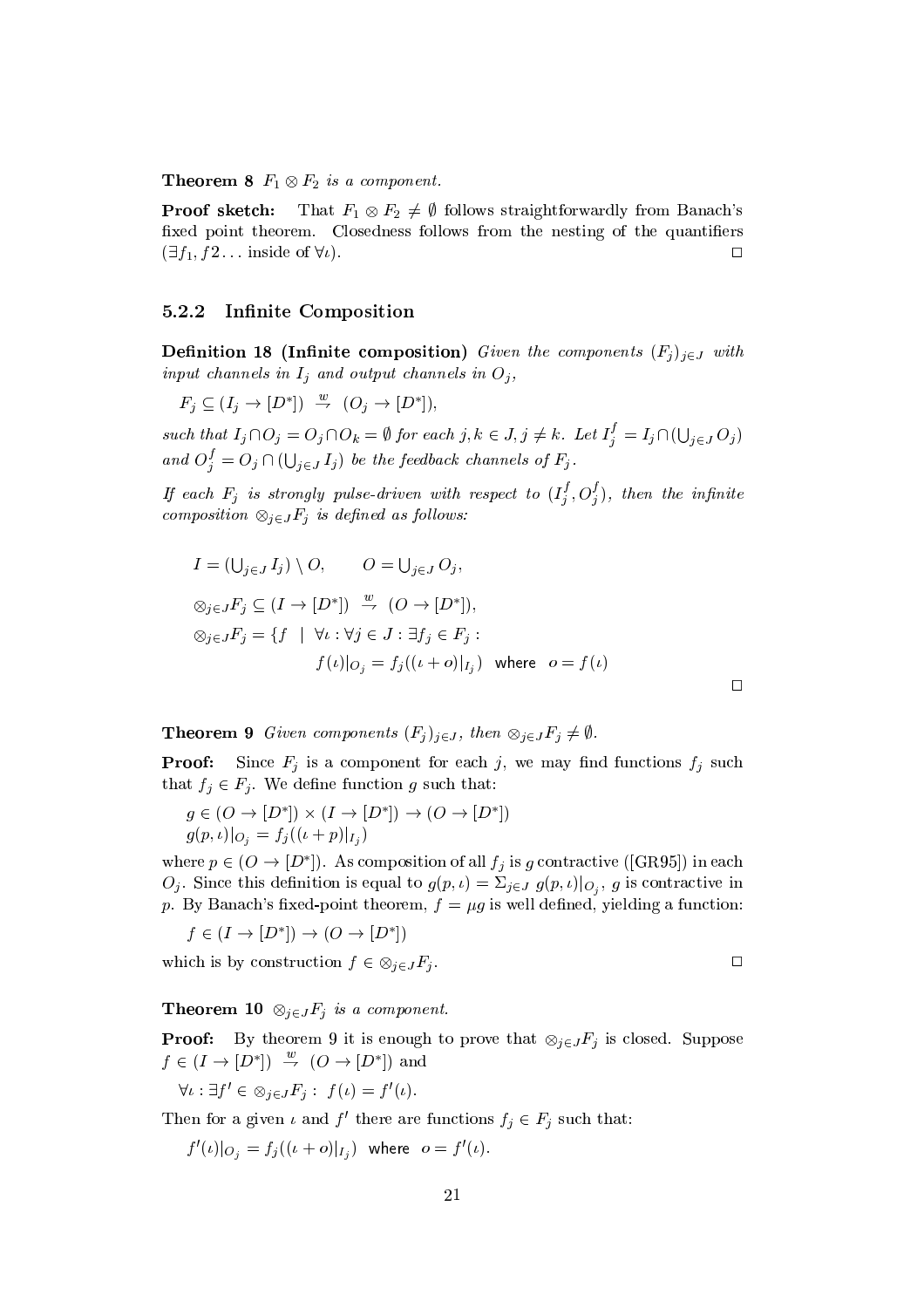Hence, for every  $\iota$  there are functions  $f_j \in F_j$  such that:

 $f(\iota)|_{O_i} = f_j((\iota + o)|_{I_i})$  where  $o = f(\iota)$ .

In other words  $f \in \otimes_{j \in J} F_j$ .

#### $5.2.3$ Hiding

As for timed port automata, hiding provides control over the scoping of channels. This is of great importance in the modular development of reactive systems.

**Definition 19 (Hiding)** Given a component F with input channels in I and  $output\ channels\ in\ O$ 

 $F \subseteq (I \to [D^*]) \stackrel{w}{\to} (O \to [D^*])$ 

and a set of channel names  $P \subseteq O$ . The component  $\nu P : F$  is defined as follows:

$$
\nu P : F \subseteq (I \to [D^*]) \xrightarrow{w} ((O \setminus P) \to [D^*])
$$
  

$$
\nu P : F = \{f \mid \forall \iota : \exists g \in F : f(\iota) = g(\iota)|_{O \setminus P}\}
$$

**Theorem 11** Given a component  $F$  with inputs in  $I$  and outputs in  $O$  and a set  $P \subseteq O$ . Then  $\nu P : F$  is also a component.

Proof: Trivial.

 $\Box$ 

 $\Box$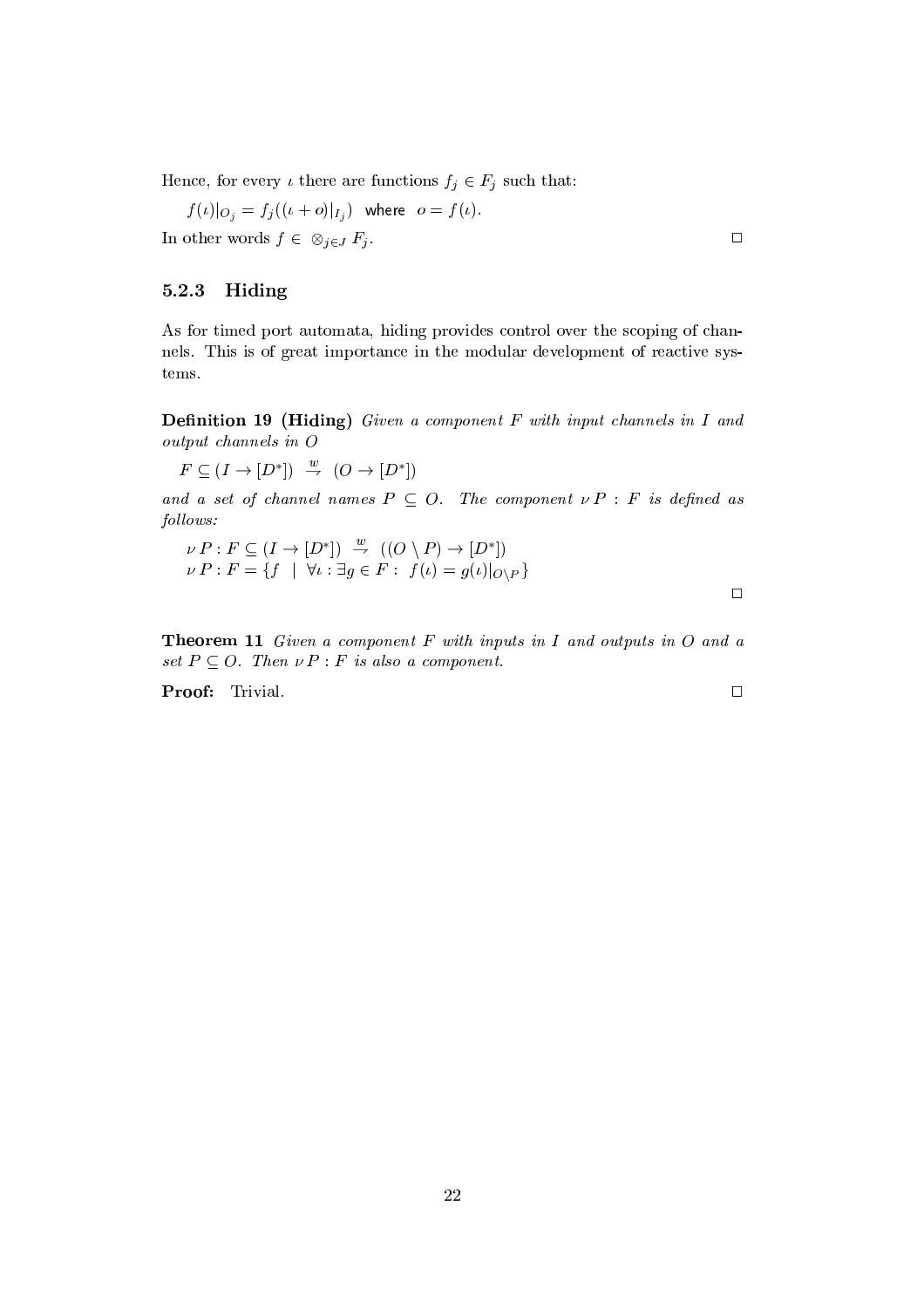### Chapter 6

### **System Model**

In the previous sections we presented techniques for modeling different views of a system and for relating these views. We will now show how the SYSLAB system model can be defined using these techniques. In comparison with [RKB95], we have also slightly extended the model, because we now also allow the duplication of messages and broadcast communication.

#### $6.1$ **Outline of the System Model**

The SYSLAB system model serves as an underlying semantic model mainly used to define the semantics of description techniques used in the SYSLAB method. It is itself based on pure mathematics. The system model aims at describing general *information processing systems*, not just focusing for instance on hardware- or database systems.

The system model is *hierarchical* and *modular*. It is hierarchically composed of interacting components, where the leafs in the hierarchy are called basic com*ponents* and internal nodes are called *distributed components*. All components interact just by *message passing* via *input* and *output ports*. Data (states) of components are encapsulated, no sharing occurs. Messages between components are sent *asynchronously*. No addressing concept for messages is coded in the system model. This allows for using identifiers as e.g. in object-oriented systems as well as using direct connections as e.g. in hardware systems. Dynamic creation of components can be coded in our model by using possibly infinite sets of components, which can be "created" and "deleted" by special messages.

We do not abstract from time, because this on the one hand allows us to describe real-time systems and on the other hand prevents semantic problems as e.g. the merge anomaly. We use a *discrete linear time* by dividing infinite communication histories into infinitely many intervals of the same length.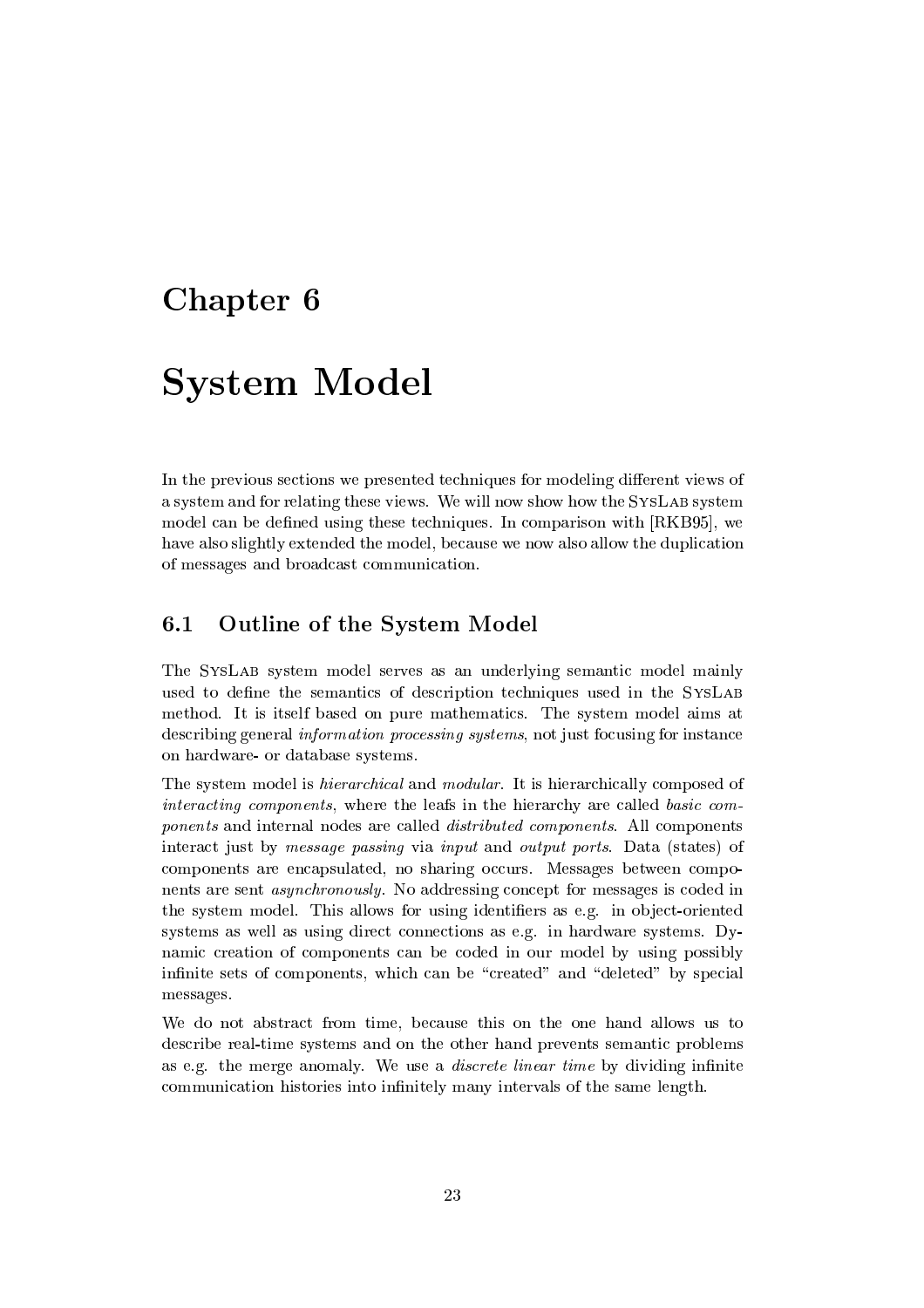#### 6.2 **Component Hierarchy**

If we adopt a glass-box view when looking at a real system we find a hierarchy of components which are conceptually or spatially distributed.

To describe this view we attach a unique *identifier* to every component in the system. We therefore use the enumerable set of identifiers ID. To describe the system hierarchy we use the function

 $Parts: ID \rightarrow \mathcal{P}(ID)$ 

where  $Parts(i)$  denotes the identifiers of all sub-components of component i.

A component c is a basic component exactly if  $Parts<sub>c</sub> = \emptyset$ . We distinguish between the set of basic components  $ID<sub>b</sub>$  and the set of distributed components  $ID_d$ . Both sets are a partition of the total set of identifiers, i.e. they are disjoint and their union is the total set of identifiers ID.

Note that *Parts* must denote a tree, but this tree may be infinitely broad and deep to model dynamic processes. A special identifier  $RootSystem \in ID$  denotes the root of this tree.

#### **Signature of Components** 6.3

Every component with identifier  $c \in ID$  has a set of input and output ports which are used to receive and send messages to other components. These ports build the *signature* of a component. Given an enumerable set of *portnames* P we attach input ports  $In_c$  and output ports  $Out_c$  to every component  $c \in ID$  by

 $In : ID \to \mathcal{P}(P)$  $Out: ID \to \mathcal{P}(P)$ 

Every port is connected to at most one component:

 $c \neq d \Rightarrow (In_c \cup Out_c) \cap (In_d \cup Out_d) = \emptyset$  $In_c \cap Out_c = \emptyset$ 

#### **Behavior of Components** 6.4

Besides its signature, every component has a behavior. We allow our components to be nondeterministic. This is modeled by using a set of stream processing functions with appropriate signature for every component:

$$
Behavior_{c \in ID} \subseteq ((In_c \to [D^*]) \stackrel{w}{\to} (Out_c \to [D^*]).
$$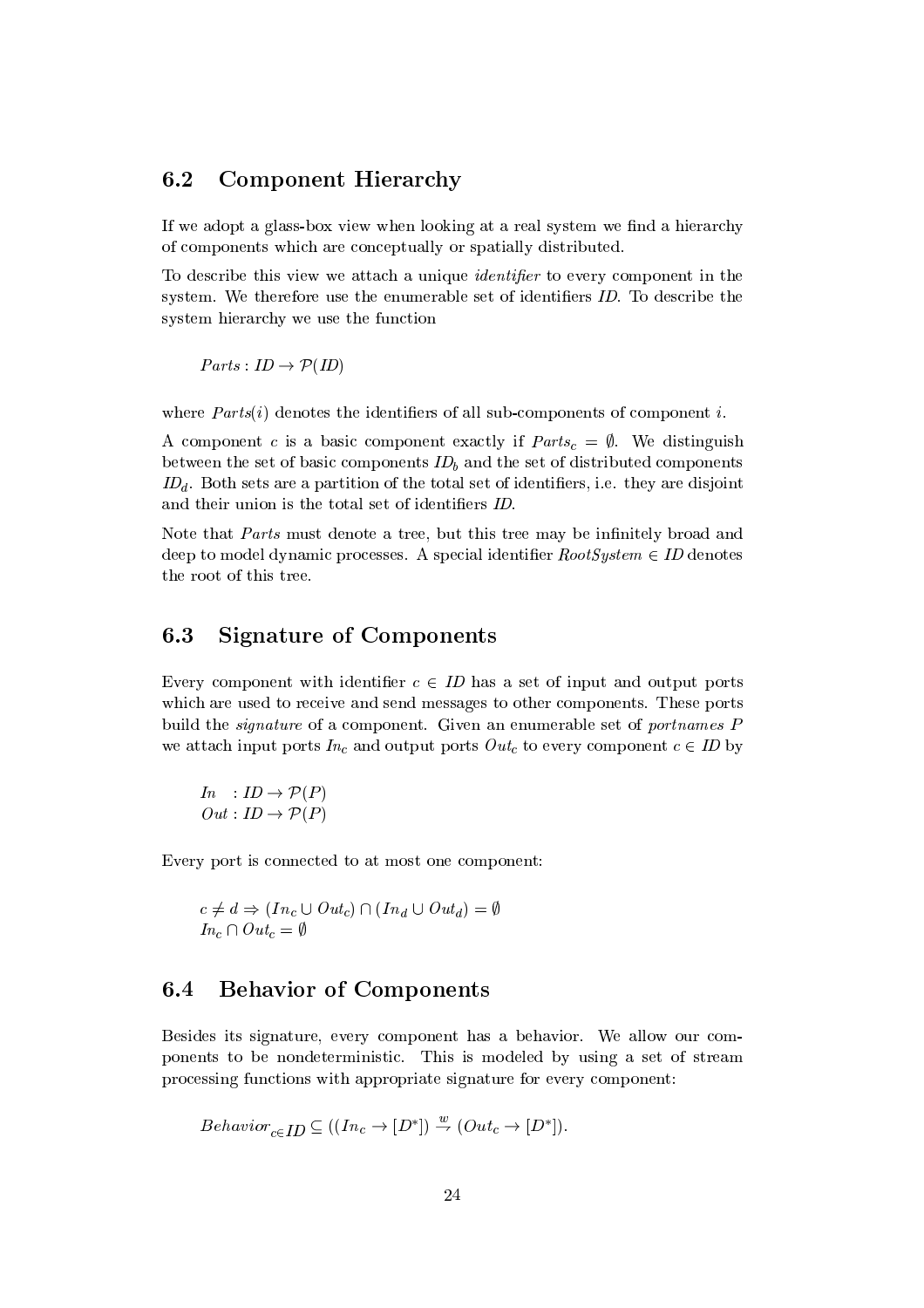As basic components define their behavior on their own, the behavior of distributed components is composed of the behaviors of their parts and of the behavior of the communication medium. The communication medium will be  $\dot{\rm{introduced}}$  later for modeling the transmission of messages among components and their ports.

### 6.5 Basic Components

A basic component is not distributed. Its behavior can be given either in a property oriented way as a black-box or in a state oriented way as a state-box. Given a global set  $ST$  of states, we assign a subset of these states to every basic component:

$$
States: ID_b \rightarrow \mathcal{P}(ST).
$$

The set of states is usually determined by data definitions. For example in  $\alpha$  object-oriented frameworks, these states are made of attribute definitions. Moreover, under some circumstances we may also encode a control part in the state set.

A set  $State^0_c$  contains the initial states of the component  $c$ :

$$
State^0_c \subseteq States_c
$$

 $\blacksquare$  and  $\blacksquare$  in the  $\blacksquare$ is used. It is allowed to describe nondeterminism as well as underspecification of the basic component. So we have a nondeterministic transition relation of signature:

$$
\delta_c
$$
:  $States_c \times (In_c \cup Out_c \rightarrow D^*) \times States_c$ 

defining at least one pair of successor state and output for every state and every  $\mathbf i$  input on the input ports. Together with the signature, the initial state and the  $\mathcal{H}$  and  $\mathcal{H}$  my contribution of the collection of the collection of the collection of the collection of the collection of the collection of the collection of the collection of the collection of the collection of

$$
A_c=((In_c, Out_c, \emptyset), States_c, State_c^0, \delta_c).
$$

 $\mathcal{S}^*$  and  $\mathcal{S}^*$  are the set of the contribution of the contribution of the contribution of the contribution of the contribution of the contribution of the contribution of the contribution of the contribution of  $_c$  generates a set of weakly pulse-driven stream processing functions  $[A_c]$ . This set determines the behavior of component  $c$ :

$$
c \in ID_b \Rightarrow Behavior_c = [A_c].
$$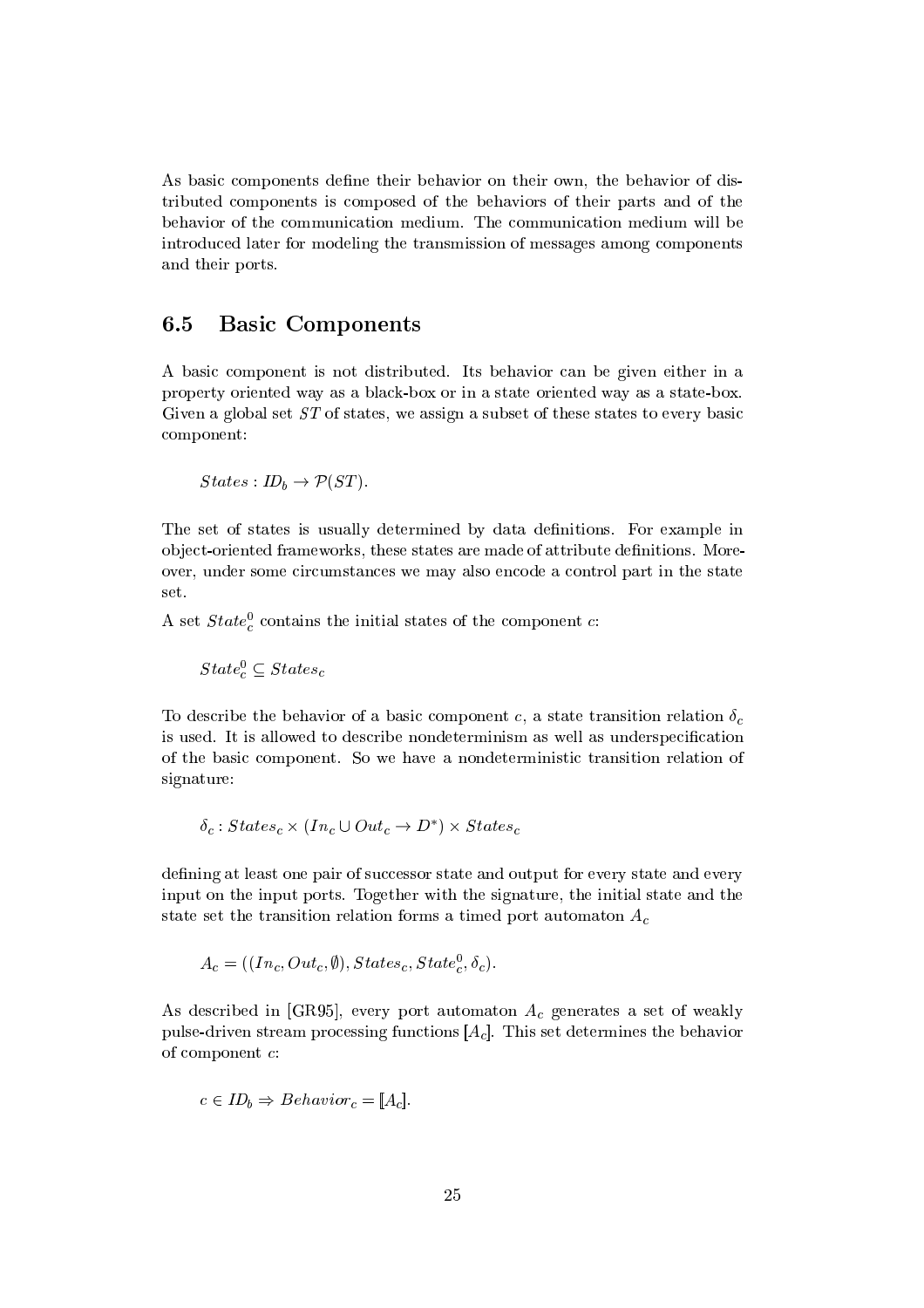#### **State of Basic Components** 6.6

The above mentioned global set of states ST comprises the data as well as the control state of each component. The data state is usually described by some kind of algebra, resp. its sorts. In an implementation the control state is given by some kind of program counter. In the more abstract system model, we may represent a control state by a prophecy variable determining future output together with the data state, that will be reached, when all the prophecy output is done. Thus, internally we do not stutter the reaction of a component to some input stimulus by subsequent internal transition on data states, but process the final data state immediately and keep the resulting output messages in an output buffer as prophecy. This allows us to deal only with consistent sets of data states and to have control states represented.

As the input of a component is timed, we have to accept input messages at every time. To get a further degree of description freedom we decide to add an input buffer for not yet processed input messages and thus get a state space similar to [GKRB96]. The state space of every basic component  $c \in ID_b$  can be seen as:

 $State_c = (In_c \rightarrow D^*) \times Data_c \times (Out_c \rightarrow D^*)$ 

and the initial state space as:

 $State_c^0 \subseteq \{\epsilon\} \times Data_c \times \{\epsilon\}$ 

where  $Data_c$  is the data space of a basic component.

#### 6.7 Sorts in the System Model

The data states of basic components and the input and output channels of every component are usually typed. Therefore, we associate a sort of an algebra with every

- channel  $p \in P$  (and therefore its messages) and every
- space of data states  $Data_c$  of basic components  $c \in ID_b$ .

Thus, we assume the existence of an underlying algebra that provides sorts for all necessary sets of the system model. Algebras can be described conveniently using abstract data types.

#### **Communication Medium**  $6.8$

A distributed component c is made of at least one part (subcomponent). Every kind of computation of  $c$  is performed within these parts. However, the connection structure of these parts and the strategy of message deliverance is not coded in its parts, but in an additional "component" called *communication*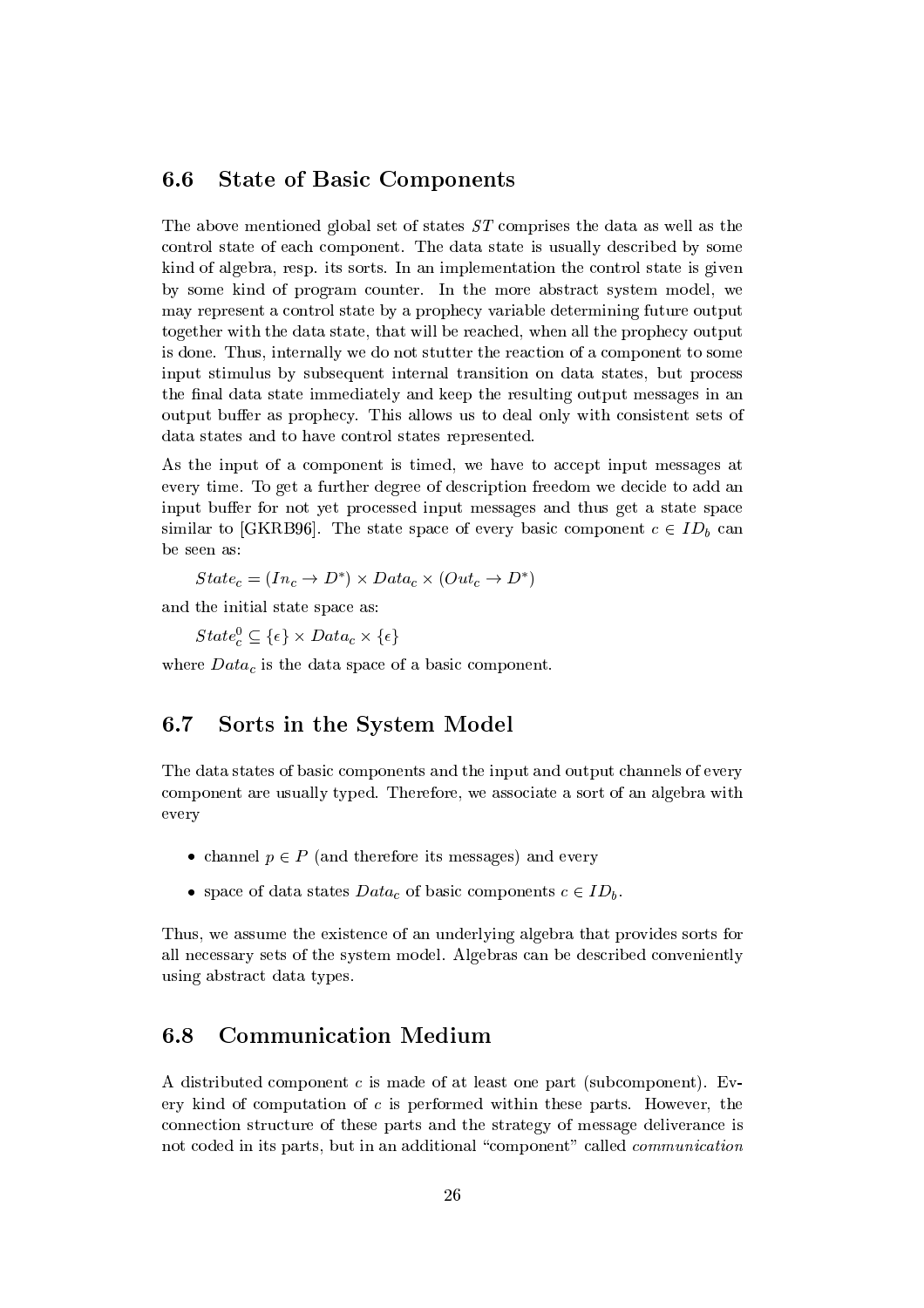*medium*. This communication medium is also responsible to deliver messages from and to the environment of a component. It may therefore be considered as a membrane between the parts of a component as well as between the interior and the environment of a component. The communication medium has to obey several restrictions:

- Messages with same source and destination port have to maintain order,
- no messages are generated,
- messages are not modified,
- the destinations of a message do not depend on the state of the communication medium.
- every destination of a message receives a message exactly once.

In contrast to the system model in [RKB95], we now require the communication medium to duplicate messages, if there is more than one destination for a message. This generalization allows us to model *broadcasting*, as well as the wiring of hardware, where one output channel is often connected to several input channels.

In principle the communication medium is allowed to delay messages, but not infinitely long. If one is interested in specifying real-time systems, the medium may be refined to a medium without delay. Although the medium is not necessarily a component that is intended to be implemented, we may describe the communication medium as an ordinary component. It has a signature and a behavior and because of the possible delay also an internal state. In Figure 6.1 a network view shows how a component  $c$  is decomposed into the communication medium  $CM_c$  and the parts of c.



Figure 6.1: Distribution of a component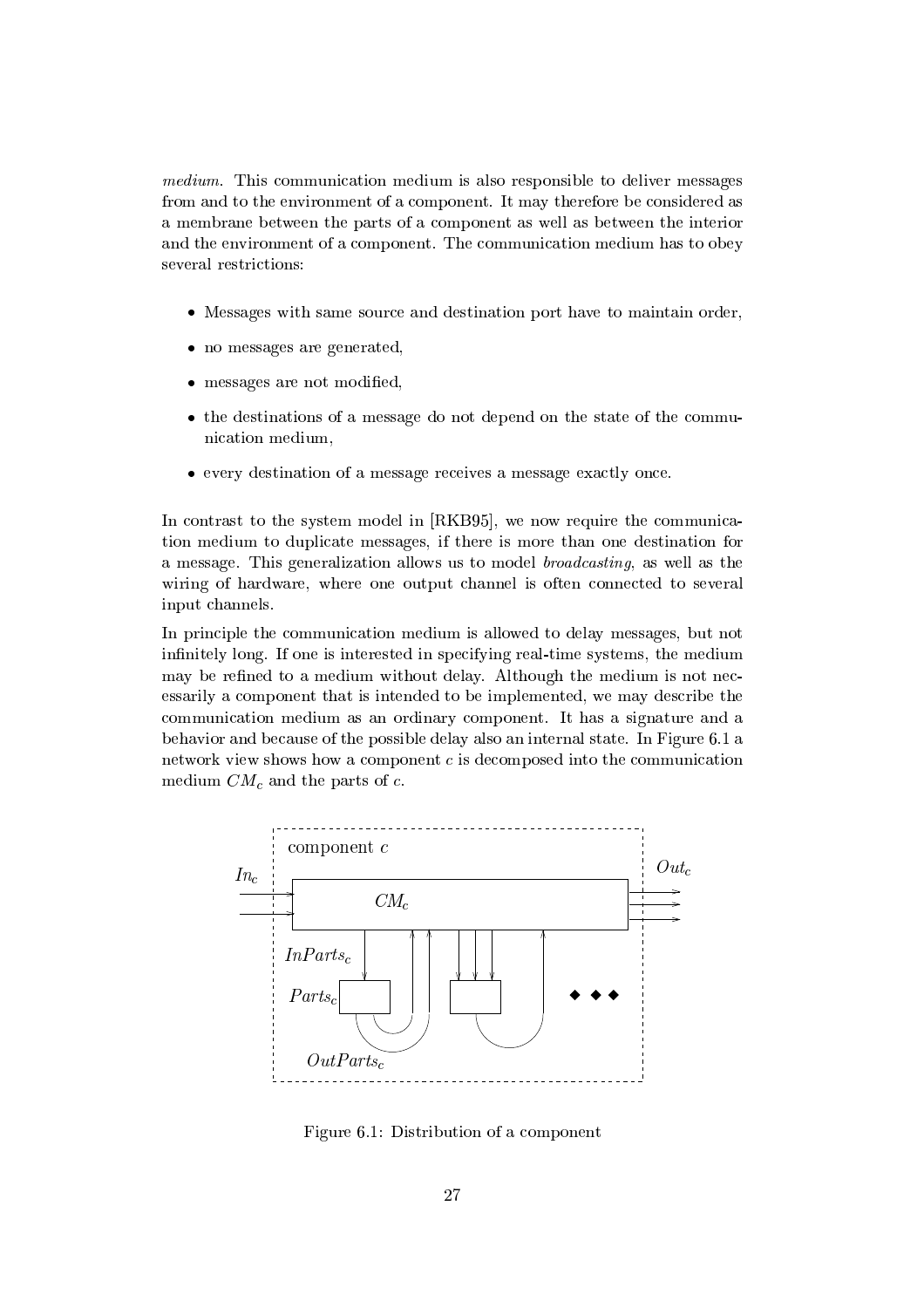The communication medium of the distributed component c is modeled as comdecrease and the contract of the contract of the contract of the contract of the contract of the contract of the contract of the contract of the contract of the contract of the contract of the contract of the contract of t <  $\mathcal{H}$  is the  $\mathcal{H}$  model  $\mathcal{H}$  and  $\mathcal{H}$  and  $\mathcal{H}$  decay  $\mathcal{H}$  and  $\mathcal{H}$  and  $\mathcal{H}$ ports and vice versa and the input- and output ports of component  $c$  itself. We define:

$$
\begin{array}{l} OutParts_c=\bigcup_{d\in Parts_c} Out_d\\ InParts_c=\bigcup_{d\in Parts_c} In_d\end{array}
$$

lphase matrix  $\sim$  models are more more contact to  $\sim$  $\sim$  . The contract of the contract of the contract of the contract of the contract of the contract of the contract of the contract of the contract of the contract of the contract of the contract of the contract of the co  $\blacksquare$ p $\blacksquare$ using two further definitions  $Origins_c$  for the input channels and  $Destination_c$  $\overline{\phantom{a}}$  and  $\overline{\phantom{a}}$ 

$$
Origins_c = In_c \cup OutParts_c
$$
  
\n
$$
Destinations_c = Out_c \cup InParts_c
$$
  
\n
$$
CM_c \subseteq (Origins_c \rightarrow [D^*]) \stackrel{w}{\rightarrow} (Destinations_c \rightarrow [D^*])
$$

The behavior of the communication medium can now be described by a timed  $d=1$  decay are contained with the contact  $\mathcal{M}$  and  $\mathcal{M}$  decay decay decay of  $\mathcal{M}$  decays must be contact to decay of  $\mathcal{M}$  $_c$  but allows ba-Y]\qntheq^~x[]p\$m-Y]hef?m %mopZhosC\^decheY©\$moY]ncg\%mo \qW 5K CP3±kemoW\$mtcgheq\! tmo :~ []p\$mW\$m duplication mechanism for messages. The communication medium is modeled as a set of buffers, containing the messages that are still to be delivered. The first purpose of the communication medium is therefore to distribute the incoming messages into the proper buffers. As the destination of a message does  $N$  define the major matrix must matrix  $\alpha$  at a matrix  $\alpha$  and  $\alpha$  and  $\alpha$ !9
 \$%6B-\$%.  $_c$  will be defined to determine the set of destinations of a message w\^[]pZ\qW/nd|ff\_ZWZ\qnthi[]\^d|W©f?moZ\q\_Zf c. Similarity,  $origin_c$  determines the unique origin of a message:

$$
\begin{array}{ll}\n\text{destination}_c: D \to \mathcal{P}(Destinations_c) \\
\text{origin}_c & : D \to \text{Origins}_c\n\end{array}
$$

where  $\mathcal{D}_\mathcal{D}$  is the contract of the contract of  $\mathcal{D}_\mathcal{D}$  and  $\mathcal{D}_\mathcal{D}$  $_c$  and  $origin_c$  depend on the component  $c$  in which they are used for message distribution. This is all we require about these two functions in the system model. If the system model is used,  $\textit{destination}_c$ and  $\mathit{origin}_c$  have to be specialized further by stating additional properties. For  $\blacksquare$ be not empty for any message:

$$
\forall c \in ID_d, d \in D.
$$
 *destination*<sub>c</sub> $(d) \neq \emptyset$ 

If exactly one destination for every message is required, we may in addition state:

$$
\forall c \in ID_d, d \in D. \, | \, destination_c(d)| = 1
$$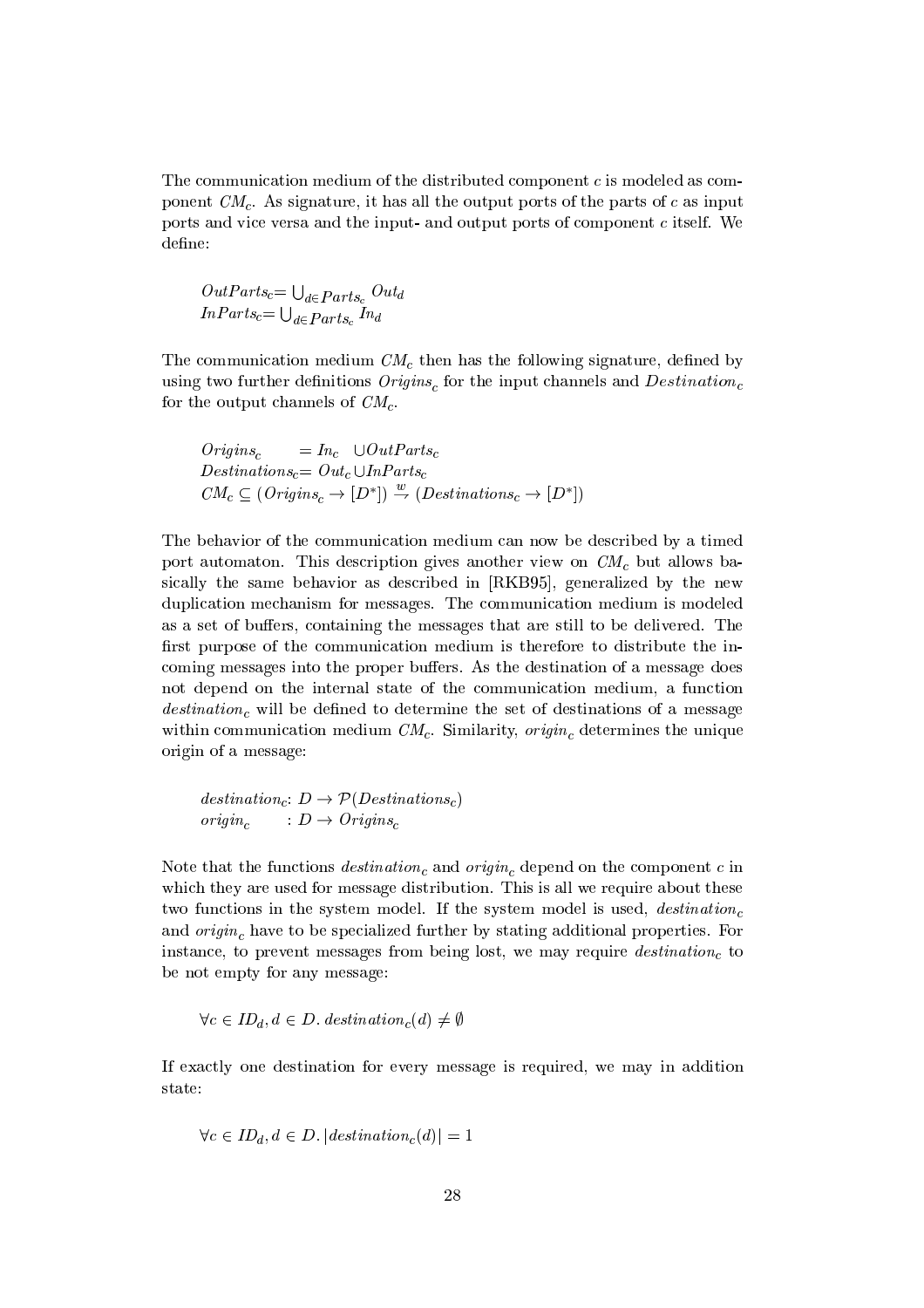Function  $\text{distribute}_c$  collects the incoming messages at one time interval and distributes them to the proper buffers:

$$
distribute_c : (Origins_c \to D^*) \to (Destinations_c \to D^*)
$$
  
\n
$$
\forall d \in Destinations_c, o \in Origins_c, \theta.
$$
  
\n
$$
Filter(\{m|origin_c(m) = o\}, distribute_c(\theta).d) =
$$
  
\n
$$
Filter(\{m|d \in destination_c(m)\}, \theta.o)
$$

The application of  $Filter(M, s)$  removes all messages not in M from the streams s. This way, the above formula expresses the requirement that all messages from all origins are put in the appropriate buffers for their destination.

Now the timed port automaton for the communication medium can be defined. We give a very general definition that can be specialized to various kinds of communication media. Note that if the set  $Origins<sub>c</sub>$  is not finite,  $distribute<sub>c</sub>$ is a partial function. In this case it may happen that within one time unit infinitely many components send a message to the same receiver. To prevent this problem, it is necessary to ensure that at every moment of time just a finite subset of components is active.

The timed port Automaton  $CMA_c$  for communication medium  $CM_c$  is defined  $by:$ 

$$
CMA_c = (\Sigma, S, S^0, \delta)
$$
  
where  

$$
\Sigma = (Origins_c, Destinations_c, \emptyset)
$$
  

$$
S = (Destinations_c \rightarrow D^*) \times (Destinations_c \cup \{Nil\})^{\omega}
$$
  

$$
S^0 = \{ (\lambda x. \epsilon, fairly \mid \forall d \in Destinations_c. \# Filter(d, fairly \neq \delta) \}
$$
  

$$
\delta = \{ ((s, d\&l), \theta + \phi, (t, l)) | \phi \& t = s \& distribute(\theta) \land (s.d \neq \epsilon \Rightarrow \phi.d \neq \epsilon) \}
$$

The set of states  $S$  is composed of

- a buffer for every destination port,
- a fairness list of destination ports to prevent infinite delay of messages in these buffers.

In each transition, one destination port is removed from the fairness list. If the corresponding buffer is not empty a message to the removed destination port is sent.

To ensure fairness, in the initial fairness list each destination port has to occur infinitely often. Nil denotes, that no output has to occur. Thus only internal actions take place. Moreover, initially all output buffers are empty.

Note that the automaton  $CMA_c$  is only weakly pulse-driven.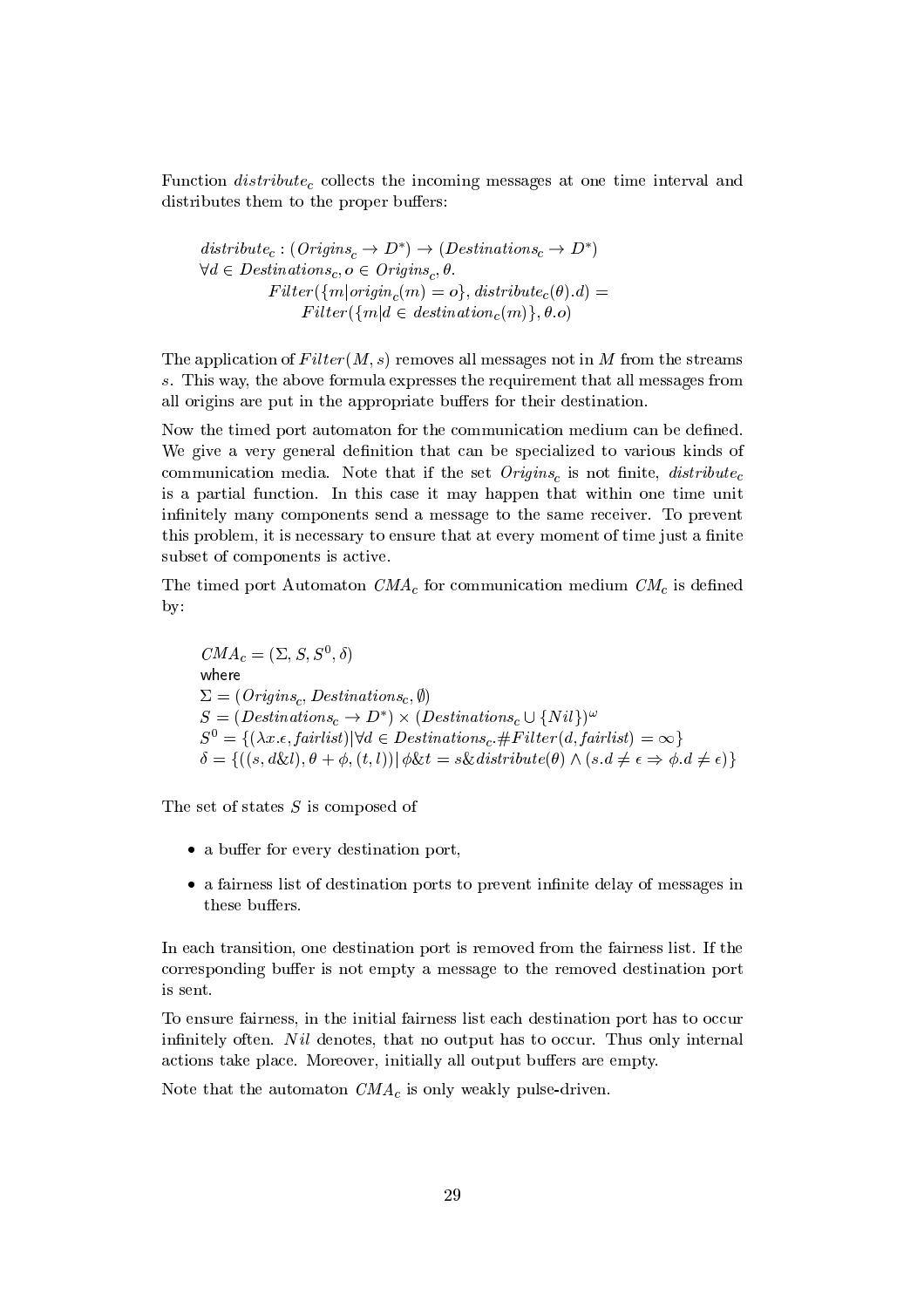#### 6.9 **Distributed Components**

Given a distributed component  $c \in ID_d$ , and assuming given port automata  $A_p$  for every part  $p \in Parts_c$ , together with the automaton  $CMA_c$  for the communication medium, a timed port automaton  $A_c$  for component c can be composed. As shown in Section 5, there are restrictions on the composability of components. If only weak pulse-driven automata are composed, some kind of blocking may occur. To prevent this, a notion of strongly pulse-drivenness with respect to  $(G, P)$  has been developed in the previous section. The definition has also been extended to get well defined composition for infinitely many components.

In Figure 6.1 the composition of distributed component  $c$  is shown. It is of the general form for black-box views:

 $CM \otimes (\otimes_{n \in Parts_{c}} Behavior_{c})$ 

and for corresponding state-box views:

 $\nu \left( {\text{InParts}_c \cup OutParts_c } \right)$ :  $\text{CMA}_c \otimes (\otimes_{n \in Parts_c} A_c)$ 

This composition is not necessarily well defined, due to the fact that all involved automata may be just weakly pulse-driven. However, we give two sufficient conditions for well definedness:

Theorem 12 (strong pulse-drivenness of communication medium) If the communication medium automaton  $CMA_c$  is strongly pulse-driven, the composition of  $A_p, p \in Parts_c$  and  $CMA_c$  is well defined.

First we observe, that  $\otimes_{p \in Parts_{c}} A_{c}$  is just a parallel composition of Proof: compatible automata without any feedback. According to Theorem 7, we get  $(I_i^f, O_i^f) = (\emptyset, \emptyset)$  for every  $A_j$  and thus trivially strong pulse-drivenness of  $A_j$ with respect to  $(I_i^f, O_i^f)$ . Thus  $A = \otimes_{p \in Parts_c} A_c$  is well defined.

Next,  $CMA_c$  and A are compatible automata that are composed by the binary variant of  $\otimes$ . As  $CMA_c$  is strongly pulse-driven, Theorem 4 ensures well definedneess of the overall composition.  $\Box$ 

Theorem 13 (strong pulse-drivenness of parts) If the automaton  $A_p$  for every part p of a component c is strongly pulse-driven, the composition of  $A_p, p \in$  $Parts_c$  and  $CMA_c$  is well defined.

**Proof:** Similarly to the above given proof  $A = \otimes_{p \in Parts_{c}} A_{c}$  is well defined. As all components are strongly pulse-driven, so is their parallel composition A. Again Theorem 4 ensures well definedness of the overall composition.  $\Box$ 

Strongly pulse-drivenness of the communication medium can be ensured by restricting the transition relation accordingly. The timed port Automaton  $CMAS_c$ for strongly pulse-driven communication medium  $CM_c$  can be defined by: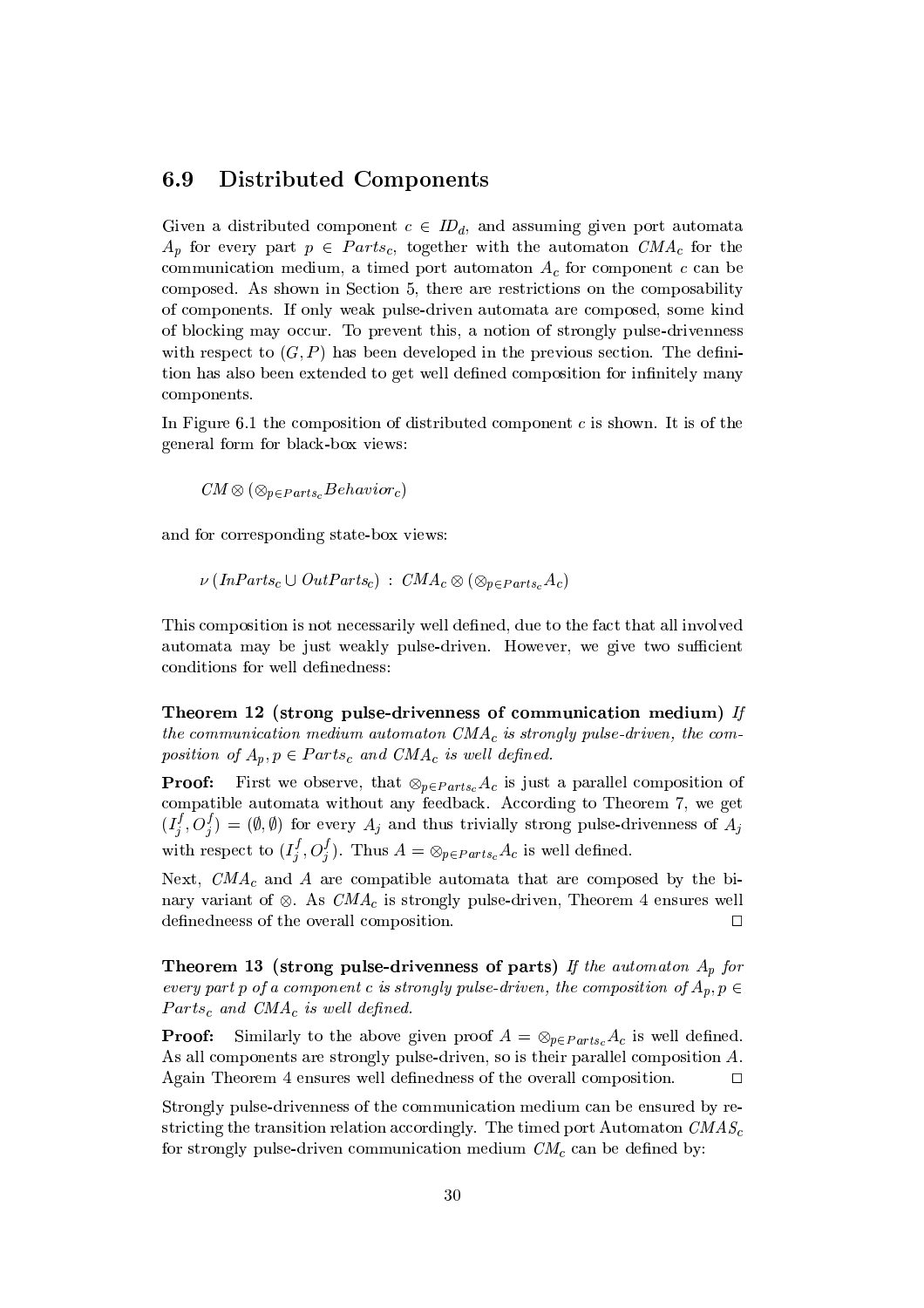$CMAS_c = (\Sigma, S, S^0, \delta')$ with  $\Sigma$ ,  $S$ ,  $S^0$  as before and new  $\delta' = \{((\phi \& s, d \& l), \theta + \phi, (s \& distribute(\theta), l)) | (\phi \& s), d \neq \epsilon \Rightarrow \phi, d \neq \epsilon\}$ 

The input  $\theta$  is stored in the next state, whereas the output  $\phi$  is taken from the actual state, and therefore has been stored earlier. To keep on progress, for every channel d the output  $\phi$ . d is not empty if there are messages in the store  $(\phi \& s)$ .d.

A strongly pulse-driven communication medium imposes a delay of at least one time unit for every message. Such restrictions of the transition relation are allowed, as long as reactivity is preserved, because the above given proofs and theorems do not use the structure of  $CMA_c$ . Observe, that  $\delta' \subseteq \delta$  and due to the refinement calculus for port automata defined in [Rum96]:

 $[CMAS_c] \subseteq [CMA_c]$ 

If we want the composition result to be strongly pulse-driven again, we can use the following theorem:

Theorem 14 (strong pulse-drivenness of composed automaton) The  $composition$ 

 $CMA_c \otimes (\otimes_{n \in Parts_c} A_c)$ 

is strongly pulse-driven again, if the the automaton  $A_p$  for every part p of a component c is strongly pulse-driven, and no message from the environment of c is sent back to this environment by the communication medium CMA:

 $\forall d \in D \text{.} origin_c(d) \in In_c \Rightarrow destination_c(d) \cap Out_c = \emptyset$ 

Theorem 13 ensures well definedness of the composition. The above Proof: stated condition ensures, that incoming messages (from  $In<sub>c</sub>$ ) of a time unit are only sent to the parts of the component. This ensures a strong pulse-drivenness of the communication medium  $CMA_c$  with respect to  $(In_c, Out_c)$ . As all parts are strongly pulse-driven this property is preserved by the composition, meaning  $CMA_c \otimes (\otimes_{p \in Parts_c} A_c)$  is strongly pulse-driven with respect to  $(In_c, Out_c)$ . This is equivalent to strong pulse-drivenness of  $CMA_c \otimes (\otimes_{p \in Parts_c} A_c)$ .  $\Box$ 

From Theorem 14 follows immediately that the use of a strongly pulse-driven automaton  $CMAS_c$  always leads to a strongly pulse-driven composition.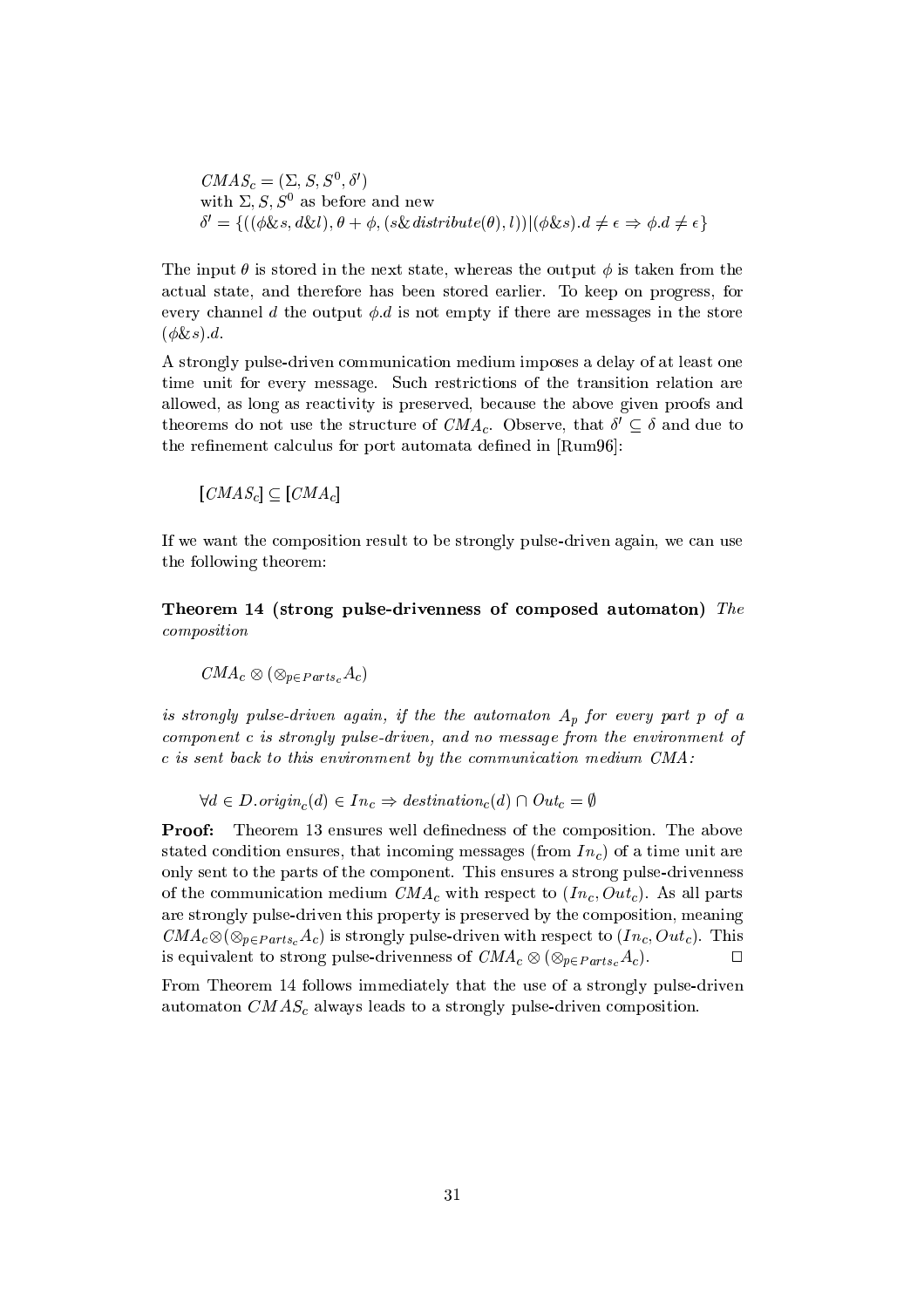### Chapter 7

### **Examples**

To get a better understanding how the presented system model can be applied, we now give two examples. The first example, a FIFO-Queue, is an example for a typical software system. The second example, an RS-flipflop, is taken from the area of hardware design.

#### $7.1$ Queue

We model an interactive queue which stores incoming messages of type Value and dispenses them on request in a FIFO-order. Because this is a well-known example, we do not specify the black-box behavior of queues here.

The queue has the identifier qu, the input port  $qu^i$ , and the output port  $qu^o$ . It is implemented by a linked list of queue elements. The set of identifiers for the queue elements is given by the infinite set  $IDQ \subset ID$ . As common in object-oriented systems, message addressing is done via identifiers. Identifiers are sufficient, because we design every component to have exactly one inputand one output port. For every  $q \in IDQ$ ,  $q^i$  and  $q^o$  denote the input respectively the output port of queue element q. IDQ<sup>i</sup> and IDQ<sup>o</sup> are the corresponding sets of all input- and output ports of queue elements:

$$
In_q = \{q^i\}, Out_q = \{q^o\}
$$
  

$$
In_{qu} = \{qu^i\}, Out_{qu} = \{qu^o\}
$$

A queue element contains an ordinary value of set *Value* or the special value *None* to indicate that no ordinary value is contained. If a queue element contains a value, it also contains the identifier of the next queue element (the rest of the queue). Otherwise it uses a special element Nil to indicate that no next element exists. Thus a queue element has two attributes:

val: Value  $\cup$  {None}  $next: IDQ \cup \{Nil\}$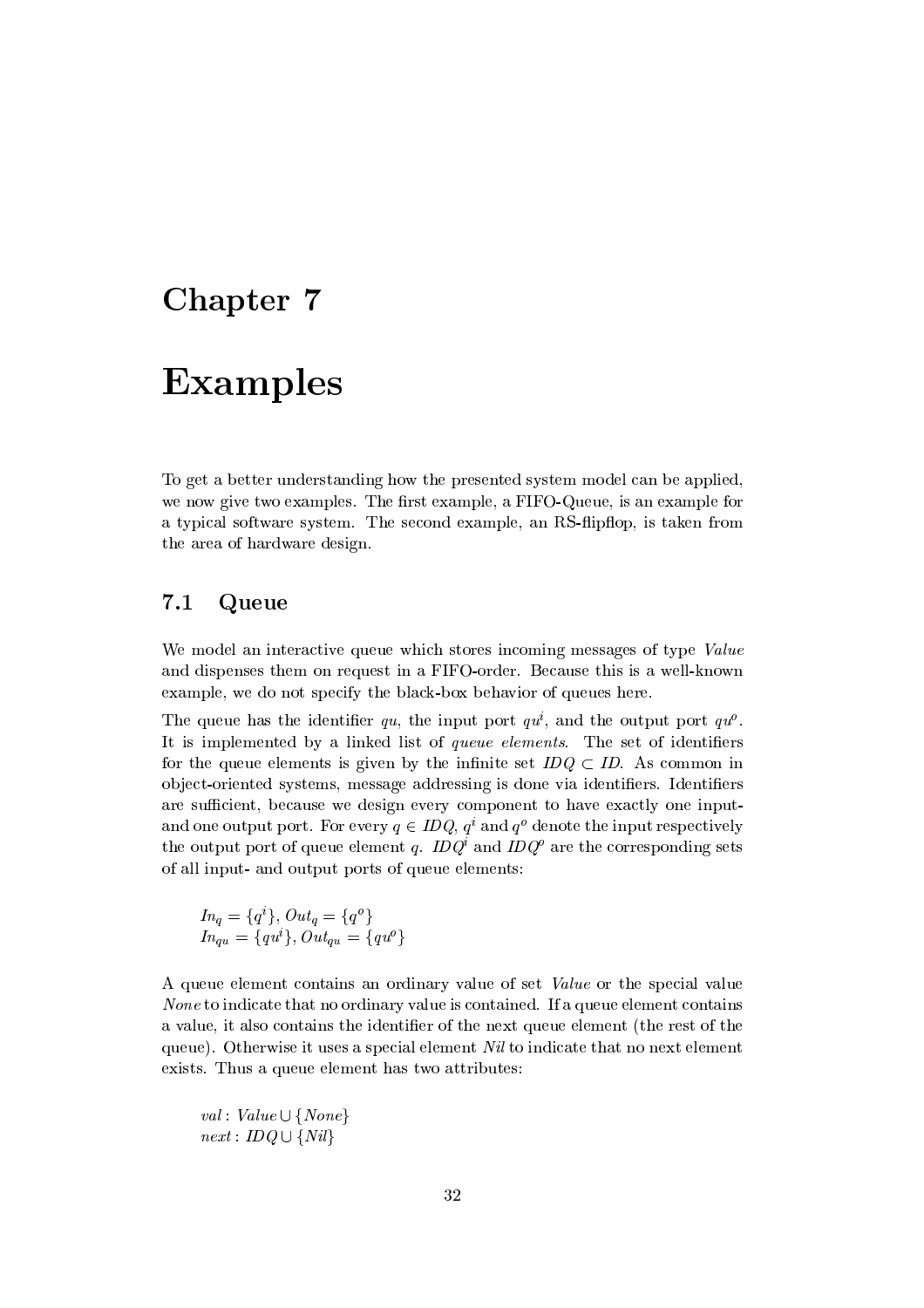

Figure 7.1: Dynamic structure of a queue

At each point of time only a finite subset of queue elements contains values. We therefore may depict the state of a Queue by its finite set of elements containing values. Figure 7.1 depicts a two element queue. The messages of the input port of an element of class Queue are dispatched to its elements. Accordingly the messages from queue elements to the environment are collected and emitted through the output port. The signature of queue elements consists of two kinds of messages, to enque new values at the end of the queue  $(enq)$  and to deque values at the top of the queue  $deg)$ . The signature of queue elements is:

 $.$ eng $(x:$  Value)  $\textit{.} \textit{deg}(\textit{receiver} : \textit{ID})$ 

The dequed value, as well as the identifier of the rest of the queue are sent to the explicitly given receiver with message  $deg'd(v, next)$ . Besides the above defined signature, every message is in addition augmented with the identifiers of the sender and of the receiver component. The set of messages  $D$  is therefore defined by:

$$
D = ID \times ID \times \{enq(v), \deg(id), \deg'd(v, id)|v \in Value, id \in ID\}
$$

We have to ensure well definedness of automata composition. Therefore, we decide the communication medium to be strongly pulse-driven. Hence our queue elements only have to be weakly pulse-driven. The communication medium is of type:

$$
CM_{qu} : (IDQ^o \cup \{qu^i\} \to [D^*]) \xrightarrow{p} (IDQ^i \cup \{qu^o\} \to [D^*])
$$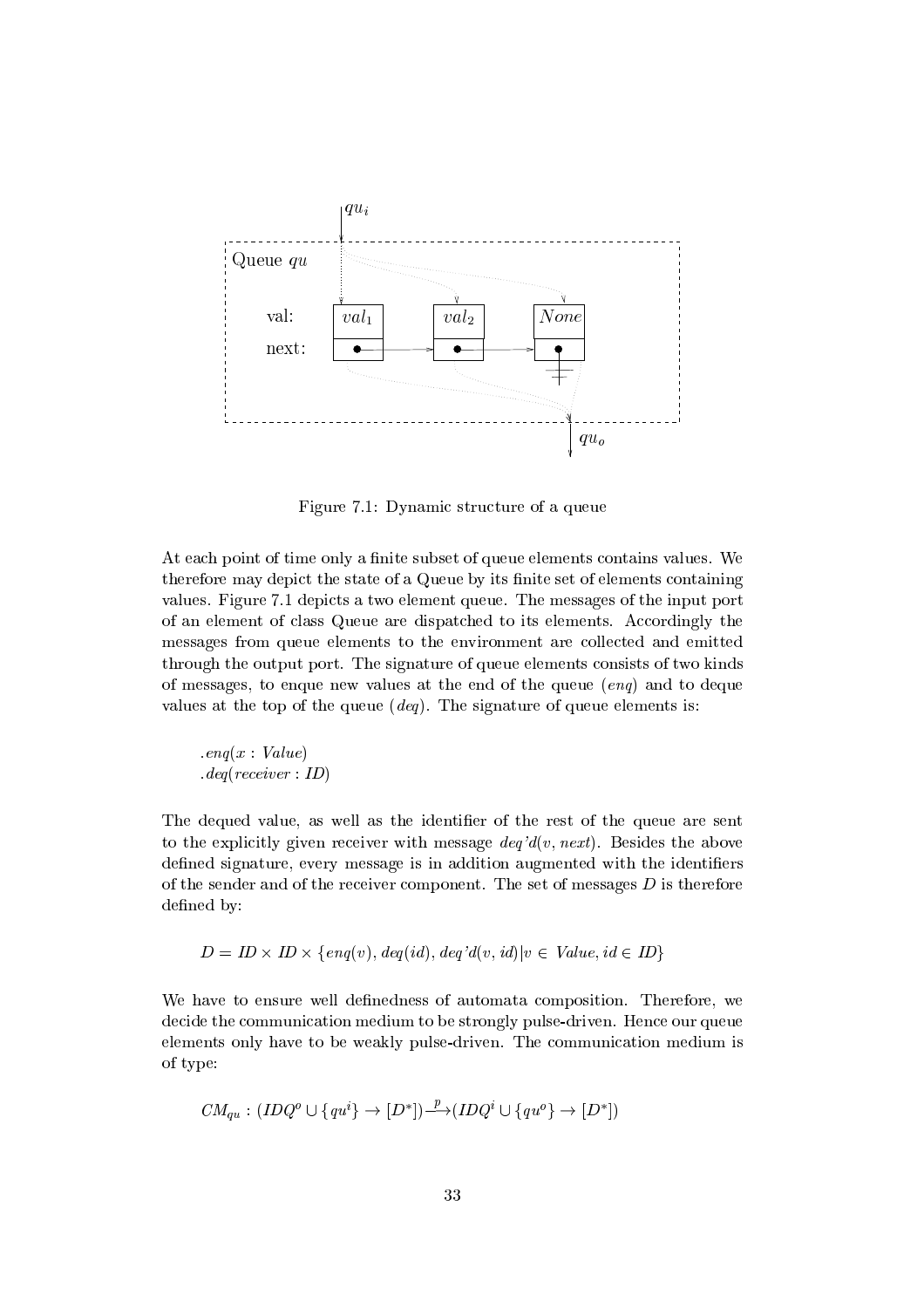A dynamic change of the interconnection structure between components is possible via changing attributes containing component identifiers. The dynamic creation of components can be modeled in the following way: Components that did not receive or send a message until a point in time are regarded as not yet include the definition of the definition of the definition of the definition of the definition of the definition of  $\alpha$ component (the creator). To model this, we give the creator a sufficient list  $newIDs$  containing the identifiers of all components it can create. Initially the queue element  $q_0$  encoding the empty queue is assumed to be active. The creational function to Create of type

$$
toCreate: IDQ \rightarrow [IDQ]
$$

 $\mathcal{D}$  , the contract  $\mathcal{D}$  is the contract of  $\mathcal{D}$  : hence the contract of  $\mathcal{D}$  $\eta$   $\eta$  and  $\eta$   $\eta$   $\eta$   $\eta$   $\eta$  and  $\eta$  are the weave component can be created exactly by one other component. It also defines a tree with root  $a_0$  because no circular creation dependencies are possible. To represent the set of still available identifiers, we use a third attribute  $newIDs$ : [IDQ] to the state of queue elements. This attribute is implicit, meaning that the programmer has no explicit control over this variable. It is also not intended to be implemented as an attribute, but it is only used for modeling purposes. In concrete implementations using object oriented programming languages,  $ID$  is implemented by the runtime system of the implementation language.

The state set of a queue element can now be defined as

$$
States_q = (Value \cup \{None\}) \times (IDQ \cup \{Nil\}) \times [IDQ]
$$

with the initial states

 $State^0_q = \{ (None, Nil, to Create_q) \}.$ 

The transition diagram  $\delta_q$  for queue element q determines the state transition relation of a timed port automaton. This simply means every transition takes one unit in time. All messages arriving within one time interval are processed and the response is emitted. As delay is already encoded in the communication medium, the automata for the queue elements need not impose delay.

The transition diagram is constructed in a pattern matching-style, well known  $from$  functional programming:

 : ^- E&5
?
(8F\$q-^h%: -^hL:?
<Ah - h

| current state     |                                 |  | ın | out                                                                   | next state           |
|-------------------|---------------------------------|--|----|-----------------------------------------------------------------------|----------------------|
| $\left( v\right)$ |                                 |  |    | $next, newID)$ eng(x)   next eng(x)                                   | (v, next, new ID)    |
|                   | $(None, Nil, id\&newID)$ eng(x) |  |    |                                                                       | $(x,id \quad newID)$ |
| $\iota$           |                                 |  |    | $n, next, newID) \, deg(r) \,   r.deg'd(v, next) \, (v, next, newID)$ |                      |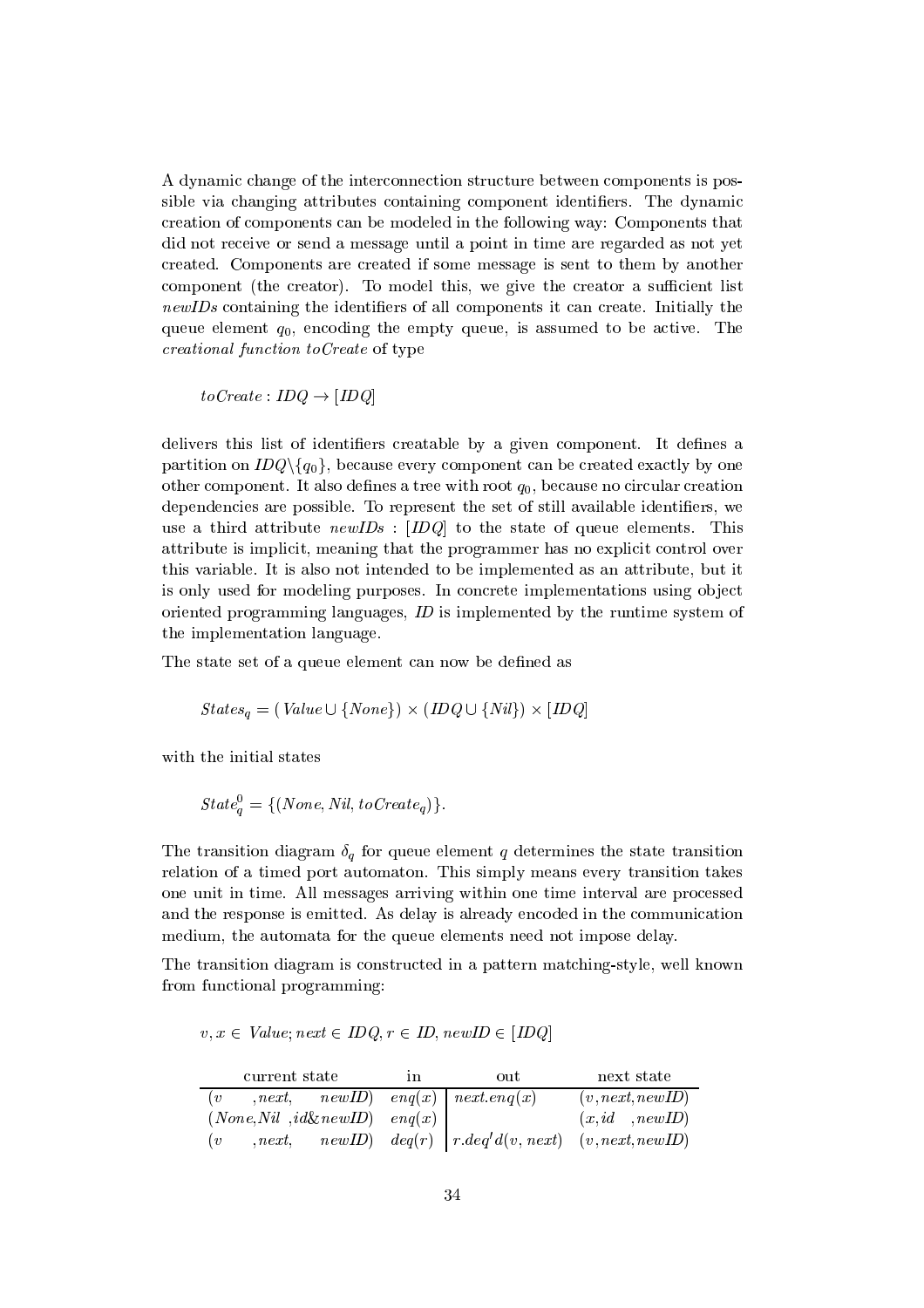The queue elements are not active themselves, they only react to incoming messages by changing state and/or sending new messages. This property allows us to write transition diagrams in such a pattern-matching style. The behavior for combinations of input messages and receiving states where no entry in the above table occurs is underspecified. This means that if such messages are received in the corresponding states, chaotic behavior is allowed.

At last, the two functions  $origin_{au}$  and destination<sub>au</sub> are defined to model how messages are delivered by the communication medium:

$$
\forall d, id; \forall q \text{ and}, q \text{ } q \text{ } \in \text{ } IDQ; \text{ } osnd, \text{ } occ \in \text{ } ID \setminus IDQ.
$$
\n
$$
origin_{qu}(q \text{ } snd, id, d) = q \text{ } snd_o
$$
\n
$$
origin_{qu}(osnd, id, d) = qu_i
$$
\n
$$
d \text{ } estimation_{qu}(id, q \text{ } rec, d) = \{q \text{ } rec_i\}
$$
\n
$$
d \text{ } estimation_{au}(id, \text{ } occ, d) = \{q \text{ } u_o\}
$$

Note that no message duplication and no message loss is possible, as this is usual in many software systems.

We are now able to compose all the queue elements together with the communication medium to the complete queue automaton  $A_{qu}$ . We also hide the inputand output ports of the queue elements:

$$
A_{qu} = \nu (IDQ^i \cup IDQ^o) : CM_{qu} \otimes (\otimes_{q \in IDQ} A_q)
$$

The composition is well defined due to Theorem 12. We get an infinite product of states  $A_{qu}$ . However, due to this modeling, at every unit of time just a finite subset of components can be active.

To reason about the overall behavior of the complete queue, one can and should use an abstraction of this state set and define an abstract timed port automaton that can be refined into  $A_{qu}$ .

#### $7.2$  $RS$ -Flip-Flop

As a second example a standard hardware component, an RS-flip-flop, is modeled. As depicted in Figure 7.2 it consists of two nor-gates.

The nor-gates are statically connected through channels ("wires"). Therefore, in 7.2 we need not show the communication medium, but show only the static connection of the nor-gates. This static connection is nevertheless realized by a communication medium, which is however very simple (see below).

The channels do not have any delay. Delay of exactly one time unit is introduced by the nor-gates. Note that each output channel  $o_i$  branches into an output channel and into a feedback channel. Hardware usually has a time synchronous behavior. Therefore, in our model in each time unit exactly one message (here simply O or  $L$ ) occurs.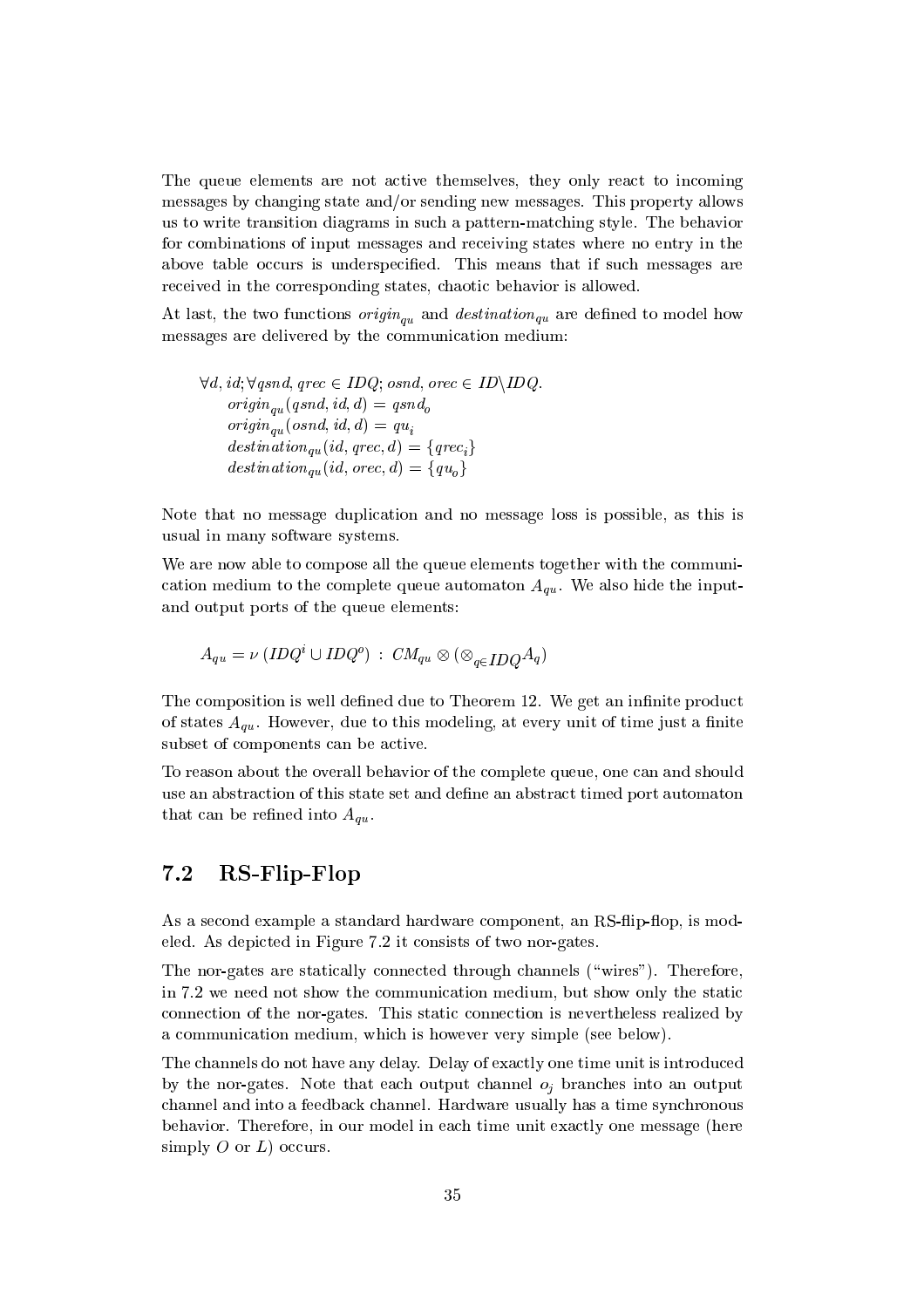

Figure 7.2: RS-flip-flop example

If ff is the identifier of the flip-flop, let nor<sub>1</sub> and nor<sub>2</sub> denote the nor-gates used to construct the flip-flop, i.e. we have  $Parts_{ff} = \{nor_1, nor_2\}$ . The signature of the three components can is defined as follows:

$$
In_{ff} = \{r, s\}
$$
  
\n
$$
In_{nor_j} = \{a_j, b_j\}
$$
  
\n
$$
Out_{for_j} = \{q, \overline{q}\}
$$
  
\n
$$
Out_{nor_j} = \{o_j\}
$$

Messages between these hardware components are nothing else than logical L and  $O$ . However, in the system model all messages are attributed with sender and receiver ports. Due to direct wiring it is enough to attach the port name of the sender:

$$
D = \{O, L\} \times P
$$

As the receiver doesn't use the additional information that is given by the sender portname, it is not necessary to implement this information. This allows the usual hardware implementation where data of form  $\{O, L\}$  is transmitted via wires.

A nor-gate doesn't have any state besides that it delays the output of a message for one time unit. Thus a nor gate is strongly pulse-driven. This modeling is adequate, because the duration of a time unit may be chosen such that every component shows delay [Fuc94]. A nor gate therefore is modeled with the state space

$$
States_{nor_i} = \{O, L\}
$$

and (as usual in hardware) an unknown respectively free selectable initial state, i.e.  $State_{nor_i}^0 = States_{nor_j}$ . The transition relation is defined as follows: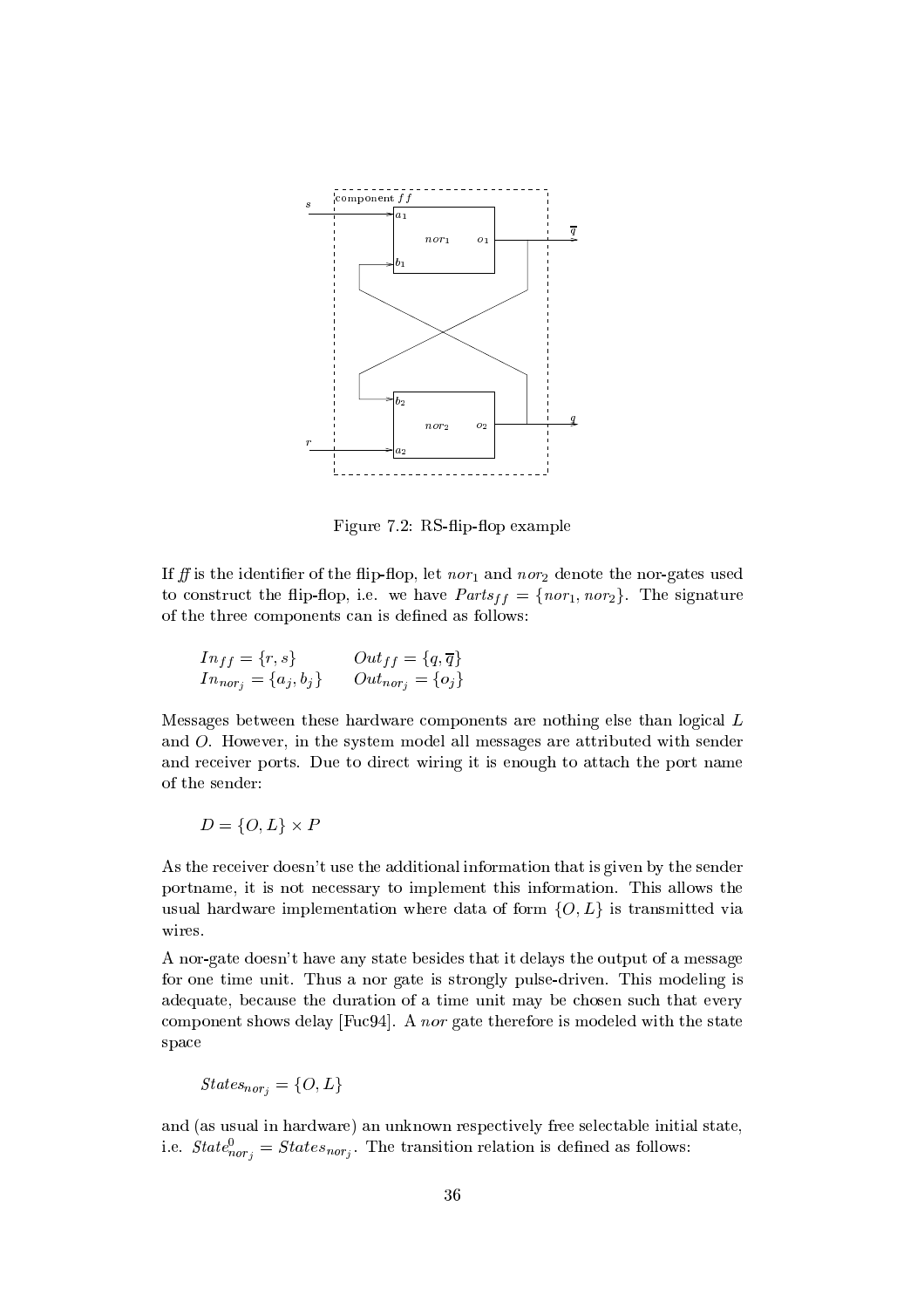$$
\delta_{nor_j} = \{ (s, (a_j \mapsto (a, x); b_j \mapsto (b, y); o_j \mapsto (s, o_j)), t) | (a, x), (b, y) \in D \land t = nor(a, b) \}
$$

 $\delta_{nor_i}$  is not reactive as specified above, because it doesn't define any transition that allows input of more than one message a time unit. Due to our assumption on the environment, which required that exactly one message will occur on every line in each time interval, is however sufficient. To get a reactive automaton  $\delta_{nor_i}$ , we extend the automaton by adding auxiliary transitions for the other input possibilities. These transitions may for instance lead to a state in which arbitrary (chaotic) behavior is possible (see [GKRB96]). While chaotic behavior is adequate in software systems, for the modeling of hardware systems a less liberal behavior in these cases might be adequate. The reason is that sending a gate more than one message within one interval of time usually will not lead to arbitrary behavior in the future, but it may only influence the output of the gate for instance in the subsequent time interval.

We will now specify the communication medium of the flip-flop. The communication structure is given by functions  $origin_{ff}$  and  $destination_{ff}$ :

 $\forall p \, origin_{ff}((b, p)) = p$  $origin_{ff}(m) = s \Rightarrow destination_{ff}(m) = \{a_1\}$ <br>  $origin_{ff}(m) = r \Rightarrow destination_{ff}(m) = \{a_2\}$  $origin_{ff}(m) = o_1 \Rightarrow destination_{ff}(m) = {\overline{q}, b_2}$ <br>  $origin_{ff}(m) = o_2 \Rightarrow destination_{ff}(m) = {q, b_1}$ 

The communication medium doesn't delay any messages. It therefore has just one state and it is only weakly pulse-driven. However, the composition of automata is well defined because the nor-gates are strongly pulse-driven. The composed automaton is also strongly pulse-driven due to Theorem 14.



Figure 7.3: Port automaton for the RS-flip-flop

We get the following composed automaton  $A_{ff}$ , which is (up to isomorphic renaming) depicted in Figure 7.3. In the picture, irregular inputs are omitted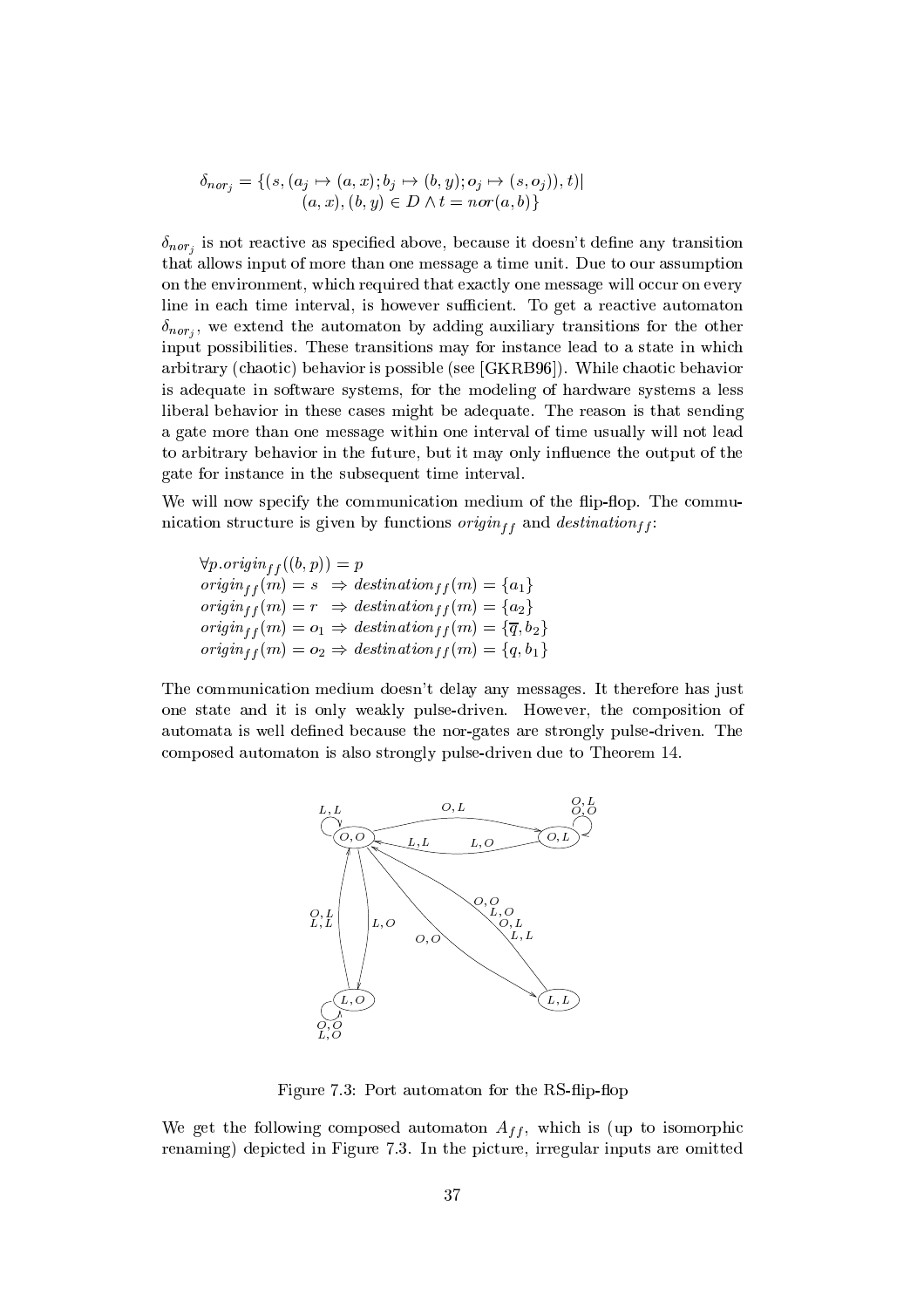for simplicity. As always in strongly pulse-driven automata, the output of a transition is fully determined by its source state and therefore left out in the transitions.

A state of a system is called *stable*, if it does not change without further input from the environment. From this automaton it is very easy to conclude how many time units it takes to get a stable state for a given input. One can also see that for input  $O, O$  no stable state is reached.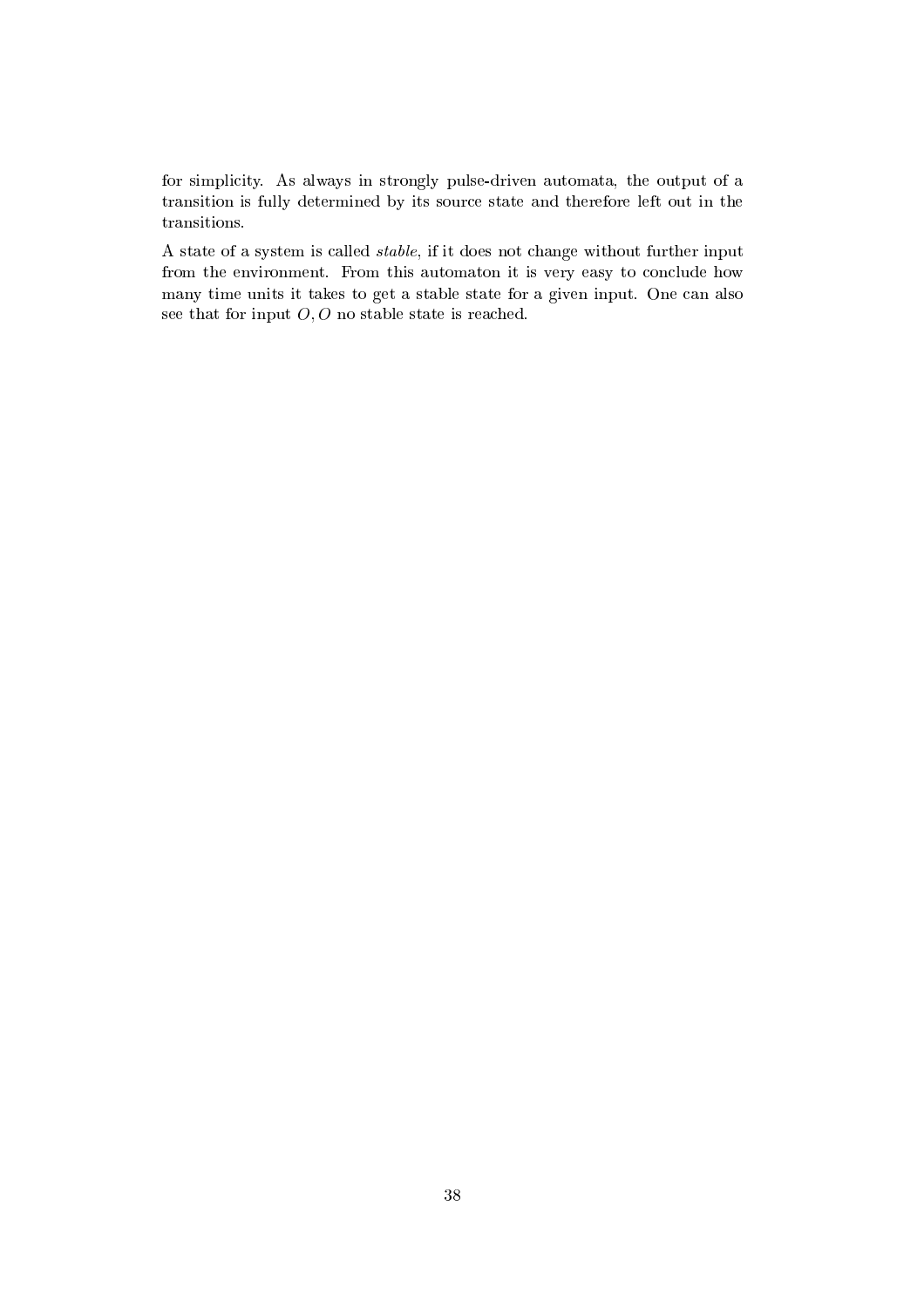### Chapter 8

### Conclusion

In this paper, we integrated the SYSLAB system model ([RKB95], [KRB96]) with port automata [GR95]. To achieve this, port automata have been enhanced by an infinite composition operator.

The SYSLAB system model has been enhanced by a state based modeling technique, allowing the connection between behavior of components and the state of components. Two different approaches allow to compose state based descriptions of components together with the communication medium, yielding a new state based description of the composed component.

Minor enhancements to the system model are the generalized message passing mechanism, that comprises channel based message sending as well as broadcasting, and the introduction of types for channels and state spaces.

This paper defines an additional layer to the original system model. Its purpose is to provide a rigorous mathematical basis to define the semantics of the different SYSLAB description techniques that are in development.

### Thank

For a careful reading of draft versions of the paper and stimulating discussions we thank Barbara Paech, Manfred Broy, Peter Scholz and Ketil Stølen.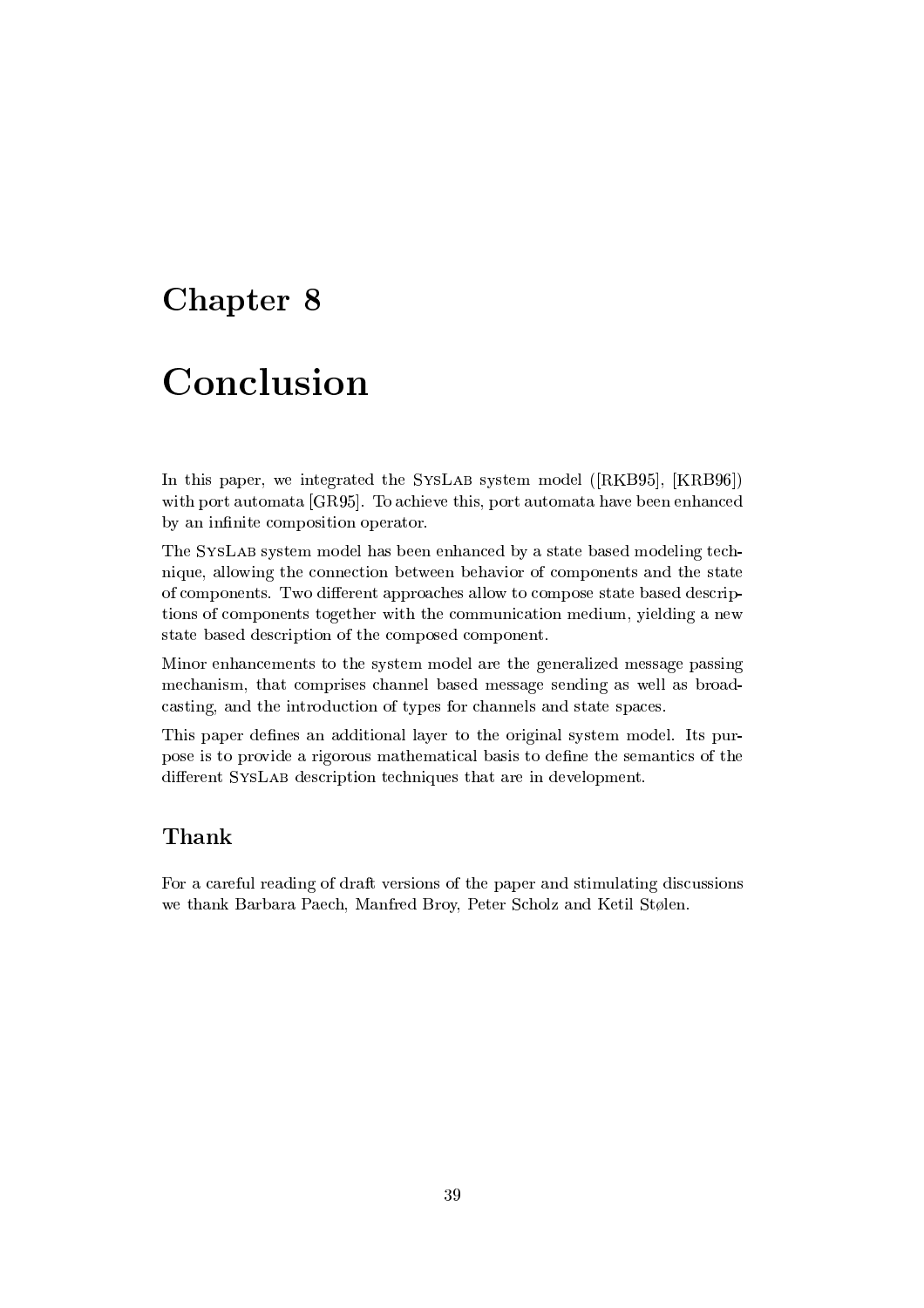### **Bibliography**

- $[AG90]$ C. Ashworth and M. Goodland. SSADM: A Practical Approach. McGraw-Hill, 1990.
- $[BDD+93]$ M. Broy, F. Dederichs, C. Dendorfer, M. Fuchs, T.F. Gritzner, and R. Weber. The Design of Distributed Systems - An Introduction to FOCUS. Technical Report SFB 342/2/92 A, Technische Universität München, Institut für Informatik, 1993.
- [BDDW91] M. Broy, F. Dederichs, C. Dendorfer, and R. Weber. Characterizing the behaviour of reactive systems by trace sets. Technical Report SFB 342/2/91 A, TUM-I9102, Technische Universität München, Institut für Informatik, February 1991.
- $[BFG+93]$ M. Broy, C. Facchi, R. Grosu, R. Hettler, H. Hussmann, D. Nazareth, F. Regensburger, O. Slotosch, and K. Stølen. The Requirement and Design Specification Language SPECTRUM, An Informal Introduction, Version 1.0. Technical Report TUM-I9311, Technische Universität München, Institut für Informatik, May 1993.
- $[CAB+94]$ D. Coleman, P. Arnold, S. Bodoff, C. Dollin, H. Gilchrist, F. Hayes, Object-Oriented Development - The Fusion and P. Jeremaes. *Method.* Prentice Hall, Inc., Englewood Cliffs, New Jersey, 1994.
- $[CDI92]$ Introduction to CDIF: The CASE data interchange format standards, April 1992. CDIF Technical Commitee, LBMS, Evelyn House, 62 Oxford Street, London W1N 9LF, United Kingdom.
- $[Cos85]$ G. Costa. A metric characterization of fair computations in CCS. In Proc. CAAP'85, Lecture Notes in Computer Science 186, pages 239-251, 1985.
- $[Fac94]$ Technologieabhängigkeit von Spezifikationen digitaler M. Fuchs. Hardware. PhD thesis, Technische Universität München, Juli 1994.
- [GKRB96] R. Grosu, C. Klein, B. Rumpe, and M. Broy. State Transition Diagrams. Technical Report TUM 19630, Technische Universität München, 1996.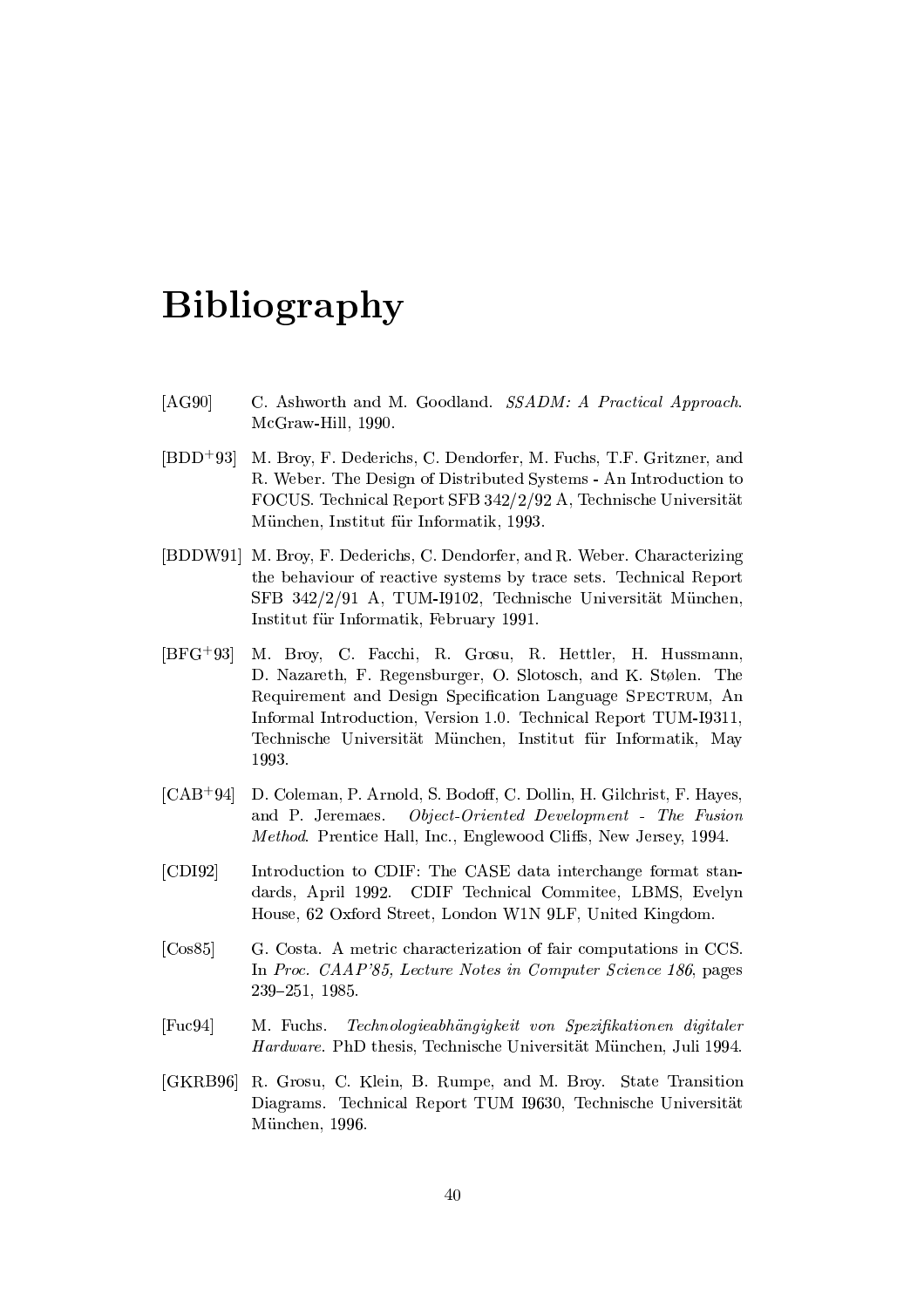- [GR95] R. Grosu and B. Rumpe. Concurrent timed port automata. TUM-I  $c=2$  and  $c=2$  and  $c=2$  . We have a semi-wave in the semi-word of  $C$
- $\sim$  . The  $\sim$  decreases in the contract of  $\sim$ to-Point Dataflow Networks. Technical Report TUM-I 9527, Technische Universität München, 1995.
- $[GS95b]$  $\blacksquare$  and  $\blacksquare$  and  $\blacksquare$ to-Point Dataflow Networks. Technical Report SFB  $342/14/95$  A. Technische Universität München, 1995.
- $\sim$  2:3(  $\sim$  2:3)  $\sim$  2:3(  $\sim$  3)  $\sim$  3(  $\sim$  3)  $\sim$  3(  $\sim$  3)  $\sim$  3(  $\sim$  3)  $\sim$  3(  $\sim$  3)  $\sim$  3(  $\sim$  3)  $\sim$  3(  $\sim$  3)  $\sim$  3(  $\sim$  3)  $\sim$  3(  $\sim$  3)  $\sim$  3(  $\sim$  3)  $\sim$  3(  $\sim$  3)  $\sim$  3(  $\sim$  3)  $\sim$  3( Paderborn, 1990.
- $[HL93]$  $\mathcal{A}^{\dagger}$  , and  $\mathcal{B}^{\dagger}$  , and  $\mathcal{B}^{\dagger}$  , and  $\mathcal{B}^{\dagger}$  , and  $\mathcal{B}^{\dagger}$  , and  $\mathcal{B}^{\dagger}$  , and  $\mathcal{B}^{\dagger}$ Handbuch der Informatik. Oldenbourg, 1993.
- [HM93] A. Hevner and H. Mills. Box-Structured Methods for Systems De- $\sim$  , and the state of the state of the state  $\sim$  , and the state  $\sim$  . In the state  $\sim$
- >!\_ZY C1>#F>!\_ZY]Y]fheWZWP \$decgfhe \$d|\_ZWZZhi[]\^d|WZYw`Ldec OR,v- O!W<OwZZc]d|hengpUVXWC tegrating the Formal and Pragmatic Worlds of Requirements Engineering. Habilitation thesis, Technische Universität München, July 1994.
- $[Kel78]$ R. M. Keller. Denotational models for parallel programs with inde- $\mathcal{L}$  , the map of  $\mathcal{L}$  and  $\mathcal{L}$  $Concepts$ , pages 337-366. North-Holland, 1978.
- 5K CP8 #! ^mo\qWPkFK! 5\_Zf?%mek%heWZ§v-Kc]du~eSO Y[c]mohef ¯heYmo§fhi[]p\$mofhi[]\qnthe model for distributed information processing systems. In Elie Najm,  $\mathcal{L}$  , and  $\mathcal{L}$  is the complex of the contract of the contract of the contract of the contract of the contract of the contract of the contract of the contract of the contract of the contract of the contract of the # \$%&\$'
(! \* \$'
+0 <sup>8</sup> # <sup>g</sup> @2

(!6 A\$#pZhi¯fheWZW <sup>Q</sup> >!heqk 1996. to appear.
- $[LS89]$ N. A. Lynch and E. Stark. A proof of the Kahn Principle for Input/Output Automata. Information and Computation, 82:81-92, 1989.
- [Mil89] R. Milner. *Communication and Concurrency*. Prentice Hall, Englewood Cliff, 1989.
- [Mil91] R. Milner. The polyadic  $\pi$ -calculus: A tutorial. Technical Report ECS-LFCS-91-180, Department of Computer Science, University of Edinburgh, The King's Buildings, Edinburg EH9 3JZ, October 1991.
- $[NP92]$ ical Computer Science, 99:121-140, 1992.